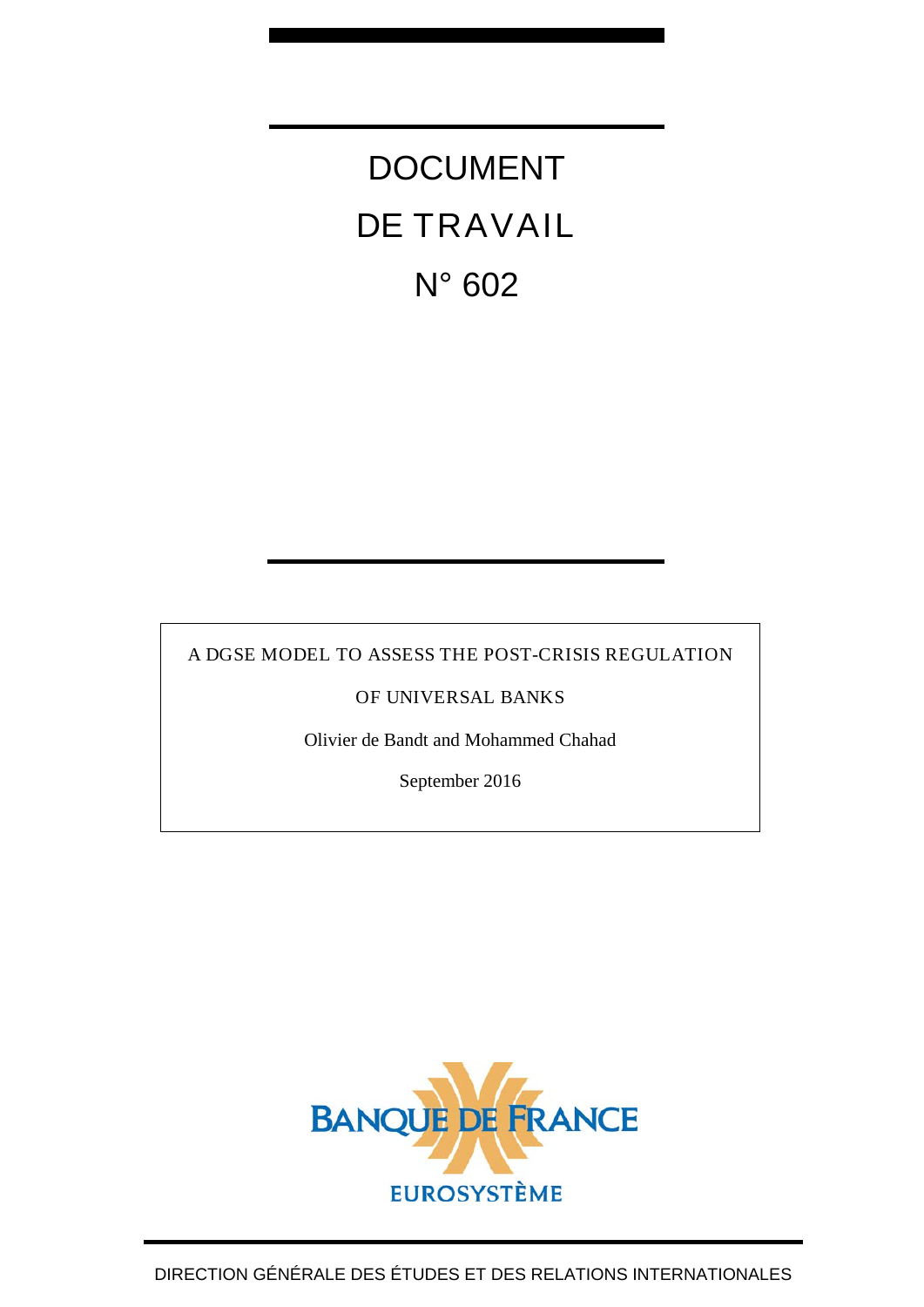# DIRECTION GÉNÉRALE DES ÉTUDES ET DES RELATIONS INTERNATIONALES

# A DGSE MODEL TO ASSESS THE POST-CRISIS REGULATION

# OF UNIVERSAL BANKS

Olivier de Bandt and Mohammed Chahad

September 2016

Les Documents de travail reflètent les idées personnelles de leurs auteurs et n'expriment pas nécessairement la position de la Banque de France. Ce document est disponible sur le site internet de la Banque de France « [www.banque-france.fr](http://www.banque-france.fr/) ».

Working Papers reflect the opinions of the authors and do not necessarily express the views of the Banque de France. This document is available on the Banque de France Website ["www.banque-france.fr"](http://www.banque-france.fr/).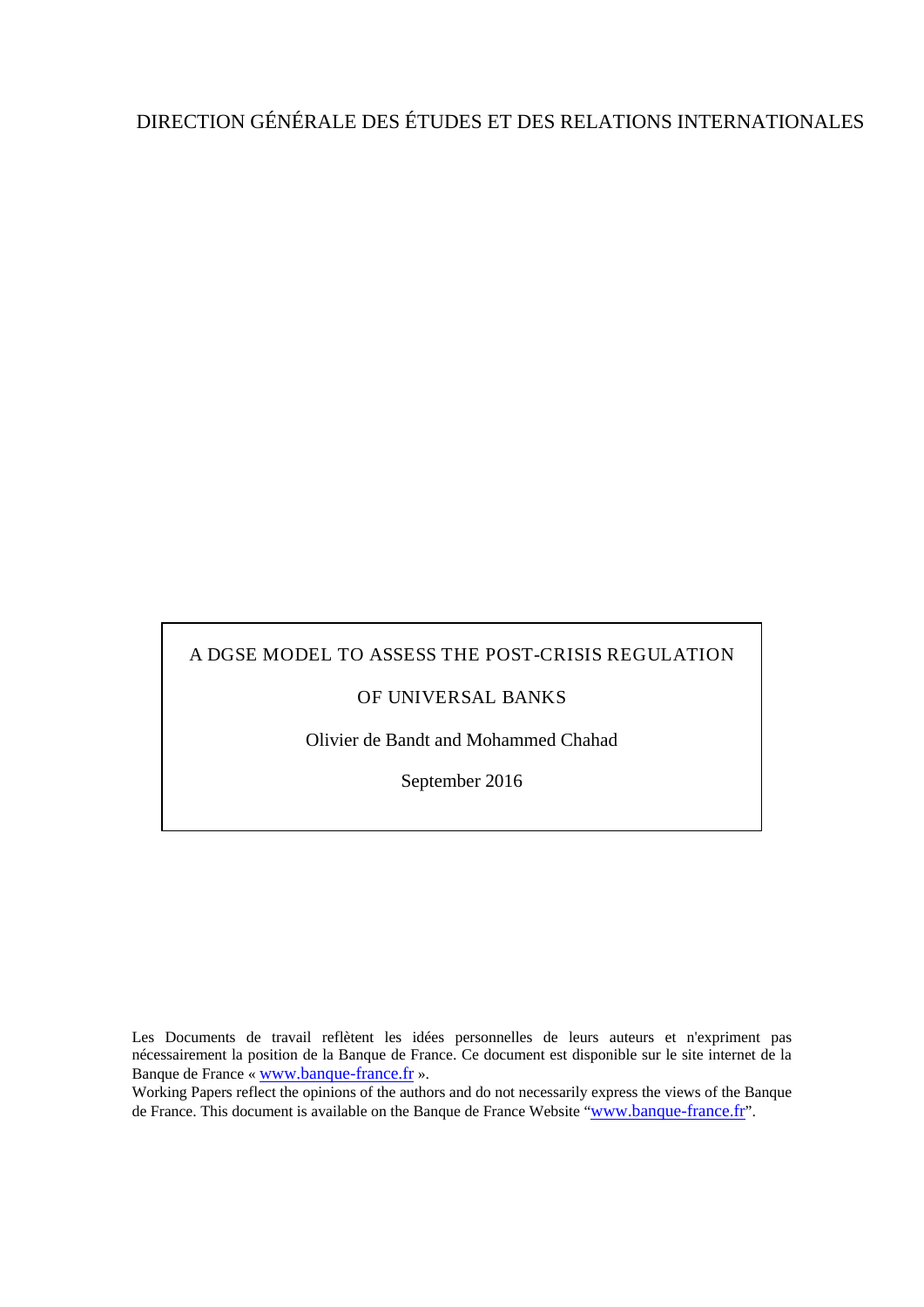# A DSGE Model to Assess the Post Crisis Regulation of Universal Banks<sup>∗</sup>

Olivier de Bandt† Mohammed Chahad‡

<sup>∗</sup>Comments by Eleni Iliopulos as well as participants in the European Economic Association meeting (Toulouse, Aug. 2014) and the EBA 4th Research Conference (Nov. 2015) are gratefully acknowledged. The views expressed in the paper are those of the authors and do not necessarily correspond to those of the Banque de France or the Autorité de Contrôle Prudentiel et de Résolution †Banque de France- Autorité de Contrôle Prudentiel et de Résolution (ACPR) and EconomiX-CNRS, University of Paris Ouest. E-mail: olivier.debandt@acpr.banque-france.fr

<sup>‡</sup>Banque de France. E-mail: mohammed.chahad@banque-france.fr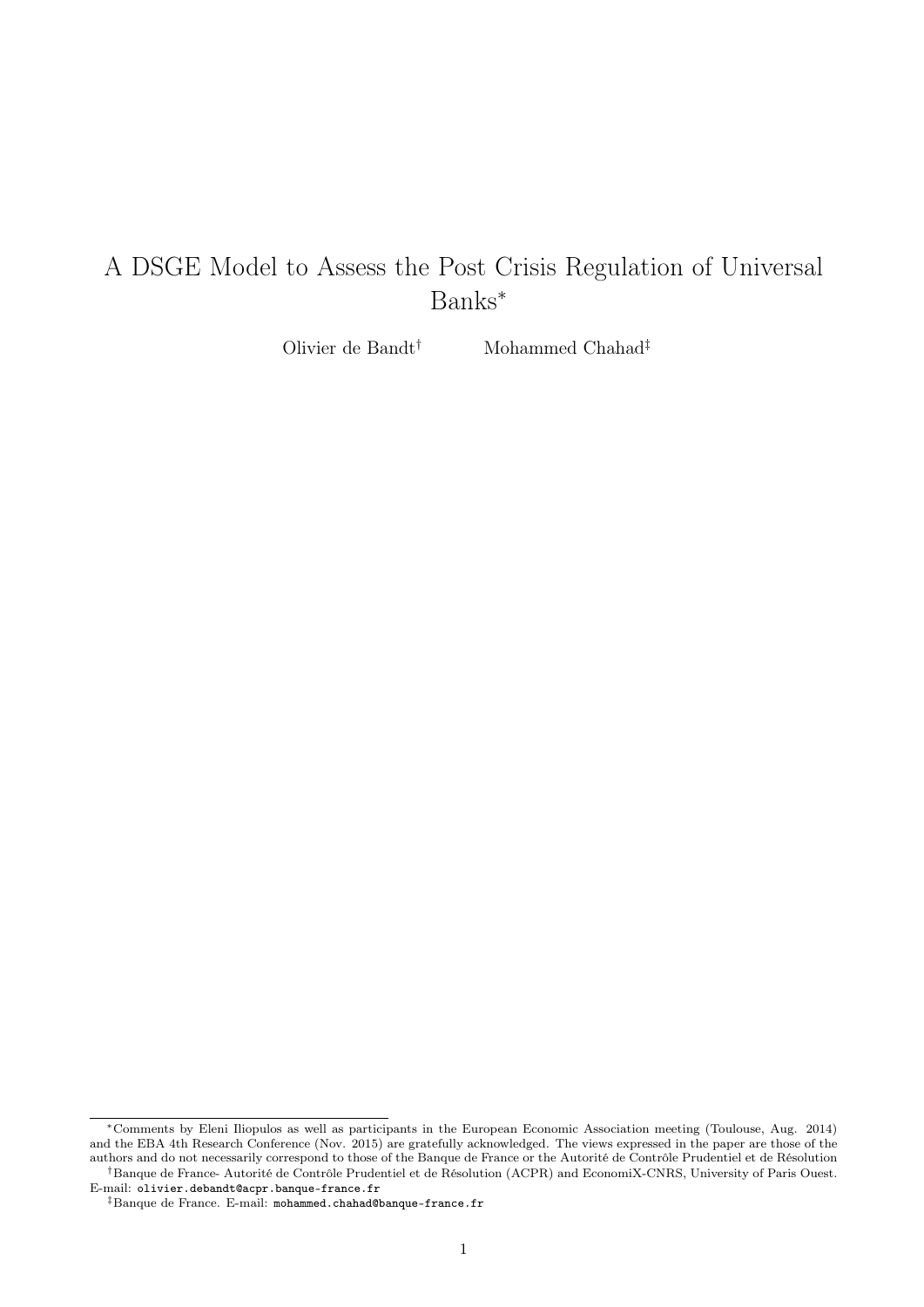# Résumé

Le papier étudie la cohérence générale ainsi que l' impact sur le secteur financier et l' économie réelle des nombreuses règlementations bancaires qui ont été mises en place depuis la grande crise financière. Pour cela, nous développons un modèle DSGE de grande taille avec un secteur réel et un secteur financier et des actifs multipériodes. Nous modélisons des banques universelles offrant des crédits et investissant dans des titres obligataires publics ou émis par les entreprises. Dans notre modèle, ces derniers ne sont émis que par les grandes entreprises tandis que les petites entreprises ne peuvent se financer que par des crédits bancaires..

Les principales conclusions sont : (i) la règlementation sur la liquidité, qui affecte la dynamique de la consommation privée, à des effets moins persistants que celle portant sur la solvabilité, qui affecte la distribution de crédit et l' investissement ; (ii) le modèle évalue dans quelle mesure le LCR peut inciter les banques à substituer des titres publics à des prêts aux entreprises ; (iii) les règlementations sur la liquidité et la solvabilité apparaissent comme étant complémentaires ; (iv) en revanche, celles du LCR et du NSFR sont plutôt substituables, même si les effets du dernier apparaissent plus modérés.

Mots-clés : Bâle III, ratio de solvabilité, ratios de liquidité, actifs multi-périodes, entreprises hétérogènes JEL : D58, E3, E44, G21

# Abstract

The paper assesses the overall consistency and impact, on both the financial sector and the real economy, of the numerous banking regulations that have been introduced in the aftermath of the Great Financial Crisis. For this purpose, we develop, within a multi-period asset framework, a large scale DSGE model with a real and a financial sector. Universal banks grant credit and invest also in corporate and sovereign bonds. Small companies are financed through bank loans only, while large corporate can also issue bonds.

The main findings of the paper are that: (i) the implementation of liquidity regulation which affects private consumption dynamics has a less persistent effect than solvency regulation that affects loan distribution as well as investment; (ii) the model assesses to what extent the Liquidity Coverage Ratio (LCR) may induce banks to substitute sovereign bonds to business loans; (iii) liquidity and solvency regulations appear to be complementary; (iv) the implementation of the LCR has qualitatively similar results as the NSFR, even if, quantitatively, the latter has a more moderate effect.

Keywords: Basel III, Solvency ratio, Liquidity ratios, Multi-period assets, Firms' heterogeneity. JEL : D58, E3, E44, G21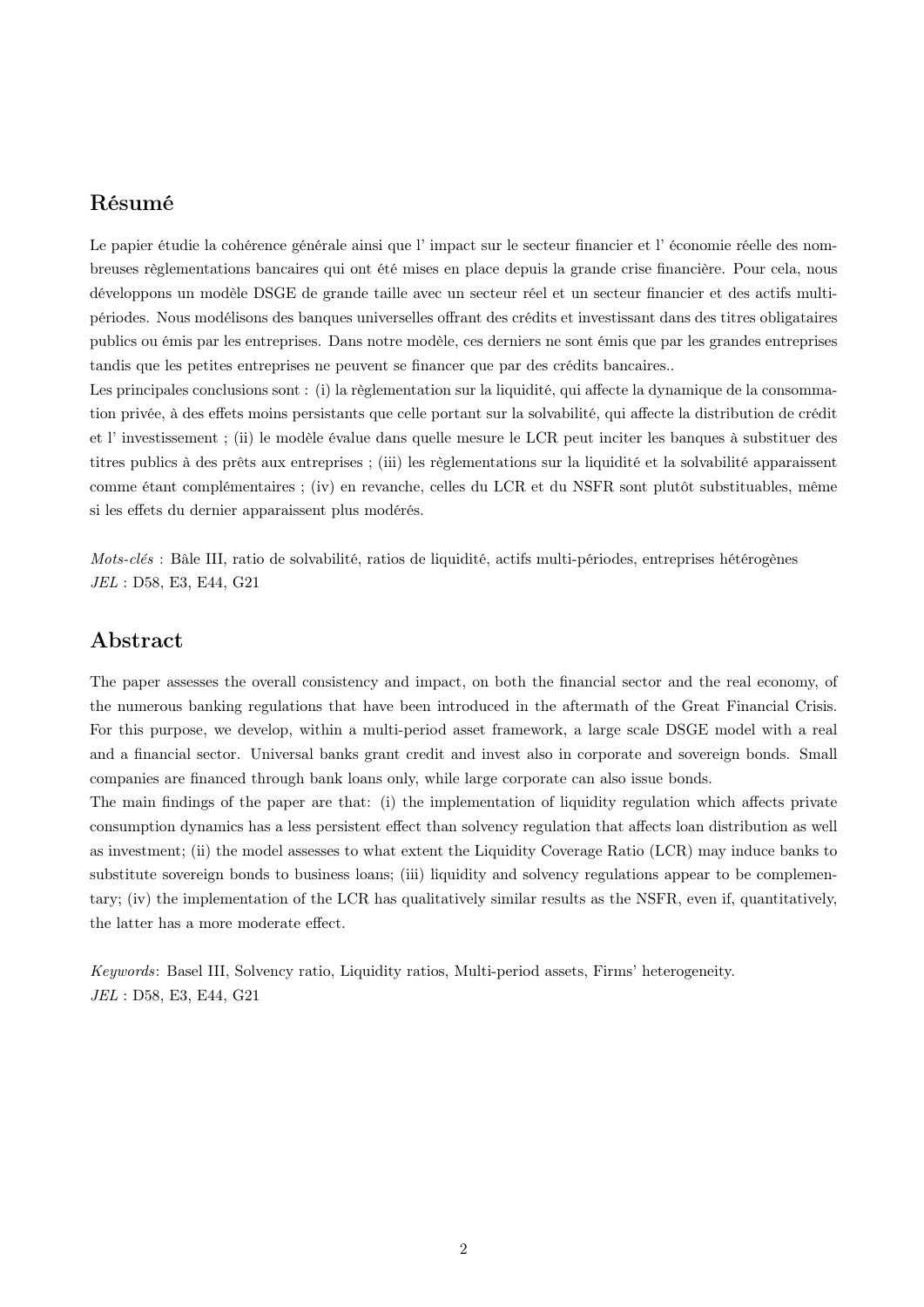## Non Technical Summary

Following the Great Financial Crisis, the regulatory framework for banking has changed dramatically. At the international (Basel) level this included capital reform, announced in 2010 and completed in June 2011, and for the Liquidity Coverage ratio (LCR), finalisation in January 2013. These reforms, together with others (Net Stable Funding ratio (NSFR) and discussions on the separation of some market activities) will be implemented progressively. The issue of the effect on banks and the macroeconomy has therefore been raised, as well as the overall consistency of the whole framework and possibly unintended effects. However, no definite answer has been provided so far, as these effects are difficult to assess since they have taken place in a context of a slow post-crisis GDP growth and the very accommodative stance of monetary policy.

The new Basel III requirements triggered a first wave of studies in the wake of the initial regulatory proposals by the Basel Committee in order to assess the overall impact of the new regulatory constraints on the real economy. This included the Macroeconomic Assessment Group (MAG 2010a and MAG 2010b), for the evaluation of the economic benefits and costs of stronger capital and liquidity regulation in terms of their impact on output. In addition, Angelini et al. (2011) analysed the impact of the reforms, comparing the results of 13 different models, but many of them were not fully consistent general equilibrium models. On the other hand, Gerali et al. (2010) as well Darracq Paries et al. (2011) built Dynamic Stochastic General Equilibrium (DSGE) models with a detailed banking sector including a wholesale and a retail branch. However, they concentrated on the effect of the solvency ratio, without considering liquidity regulation. More recently, as surveyed by BCBS (2016), several papers revisited the conclusions of the MAG papers. First, new DSGE models have been introduced, featuring a more developed banking sector. Second, liquidity constraints have been investigated (Adrian and Boyarchenko, 2014; Covas and Driscoll, 2014). Third, empirical evidence have been put forward in order to assess the effects of country-specific experiences (UK, Netherlands). The general conclusion is that regulatory constraints have a short term negative effects on credit supply and GDP, usually of small magnitude and balanced by expected long term gains in terms of financial stability. However, there is less consensus regarding liquidity regulation. In addition, as stressed by Cechetti (2014), no definite conclusion has yet been reached ("the jury is still out") and the conclusions still differ across studies (De Nicolo, Gambacorta and Lucchetta, 2014).

With a little bit of hindsight as compared to the previous papers, and taking stock of the preliminary evidence observed so far, the aim of the paper is twofold. First to study the interactions between banking regulation and the macroeconomic environment. Second, to investigate further a few stylised facts of the post-crisis banking system as well as some outstanding issues that are little discussed in the literature. This includes (i) the calibration of the liquidity requirements, (ii) the interaction between capital and liquidity requirements, (iii) the interaction between both liquidity requirements, namely the LCR and the NSFR.

For this purpose, also in the view of assessing the effects of the implementation of the new regulations, we develop a large scale DSGE model which is calibrated using mainly euro area data and which includes a real and a financial sector dominated by a universal banking system. Banks grant long term credit but invest also in corporate and sovereign bonds. As we want to take better into account the impact of the regulatory constraints on both small and large firms, we introduce heterogeneity among producers distinguishing between SMEs and large corporate firms, the latter ones being able to issue bonds. This heterogeneity is also useful for a better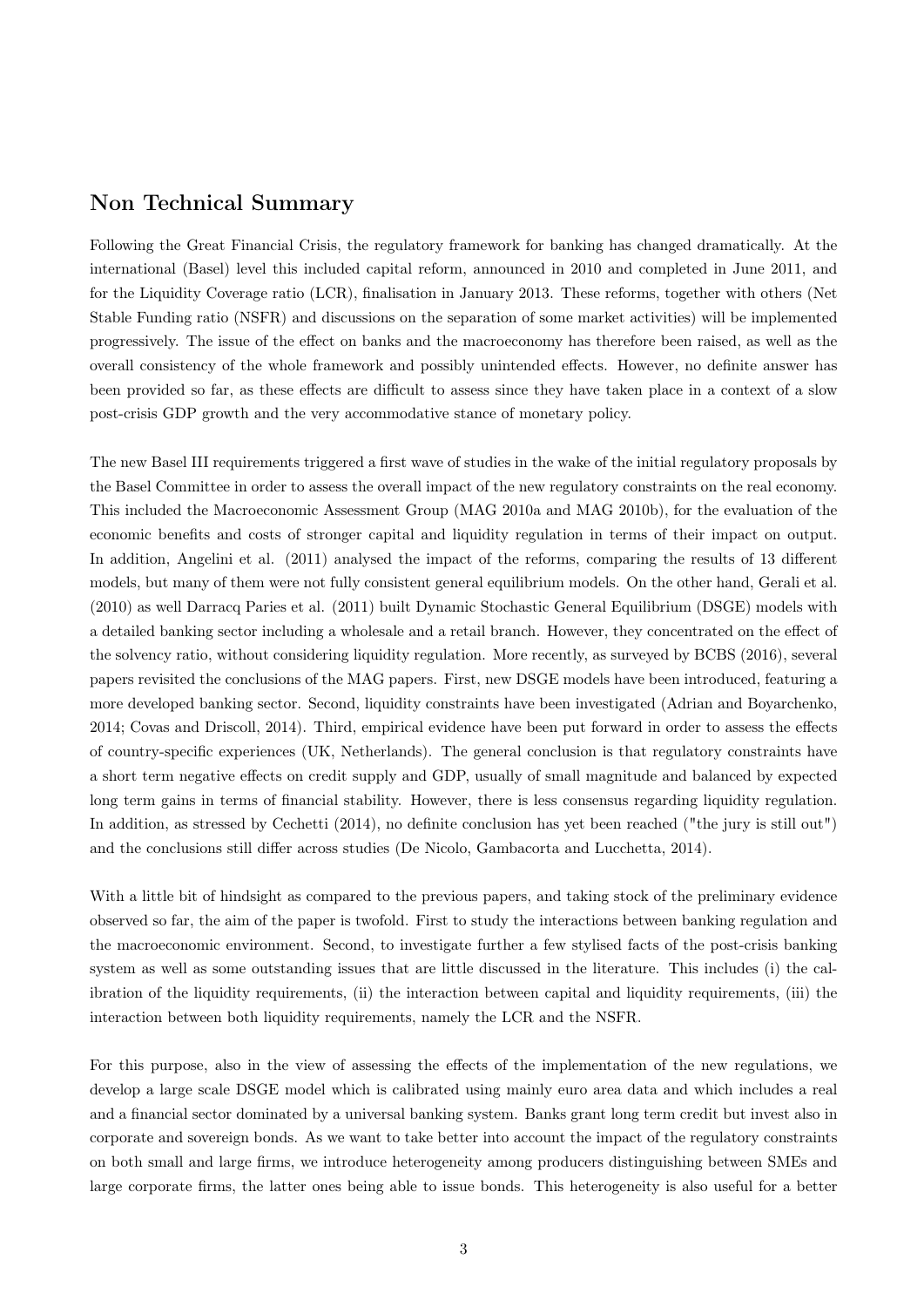modeling of the regulatory constraints. In comparison to previous paper we achieve a very detailed assessment of the regulation as we introduce both capital and liquidity regulation (LCR and also NSFR) in a way close to the basel III complex definition. Such a rather detailed model, as compared to previous ones, while remaining tractable, is able to incorporate many relevant features of the European banking sector, notably the rise of alternative sources of finance for non financial corporations. One additional novelty of the paper is to introduce a multi-period asset and liability framework, following Benes and Lees (2010), instead of standard one period contracts. This allows a more adequate modelling of the actual regulation, notably regarding the NSFR.

The main findings of the paper are important regarding the interactions between the real and the financial sector.

First, in terms of the channels of transmission of the new regulations, we show that the implementation of liquidity regulation affects private consumption dynamics, and has less persistent effects than solvency regulation that affects loan distribution as well as investment. Such a differential effect of the regulation has, to our knowledge, never been highlighted before in the literature.

Second, the model assesses to what extent the Liquidity Coverage Ratio may induce banks to substitute sovereign bonds to business loans. Indeed, the dynamic of private investment suffers from a crowding out effect from public debt. One of the expected effects of the new LCR is the search for highly rated sovereign debt. Neglecting the sovereign bonds channel may therefore underestimate the transitory adverse effect of the introduction of LCR on real variables.

Third, regarding the various debates concerning possible substitution between liquidity and solvency regulation, which was the view held before Basel III (see Bonner and Hilbers (2015), for a survey of the literature), we uncover large complementarity: implementing simultaneously liquidity and solvency regulations has compounded effects.

Fourth, we show that the implementation of the LCR has qualitatively similar results as the NSFR, even if, quantitatively, the latter has a more moderate effect. In consequence, we find large positive externalities between the two liquidity ratios, and more particularly in the financial sector.

Controlling for various other macroeconomic and financial effects, we show that banking regulation contributed to the stylized facts mentioned above. Such a conclusion might bear on the continuing debate on the optimal calibration of the regulatory framework by the Basel Committee.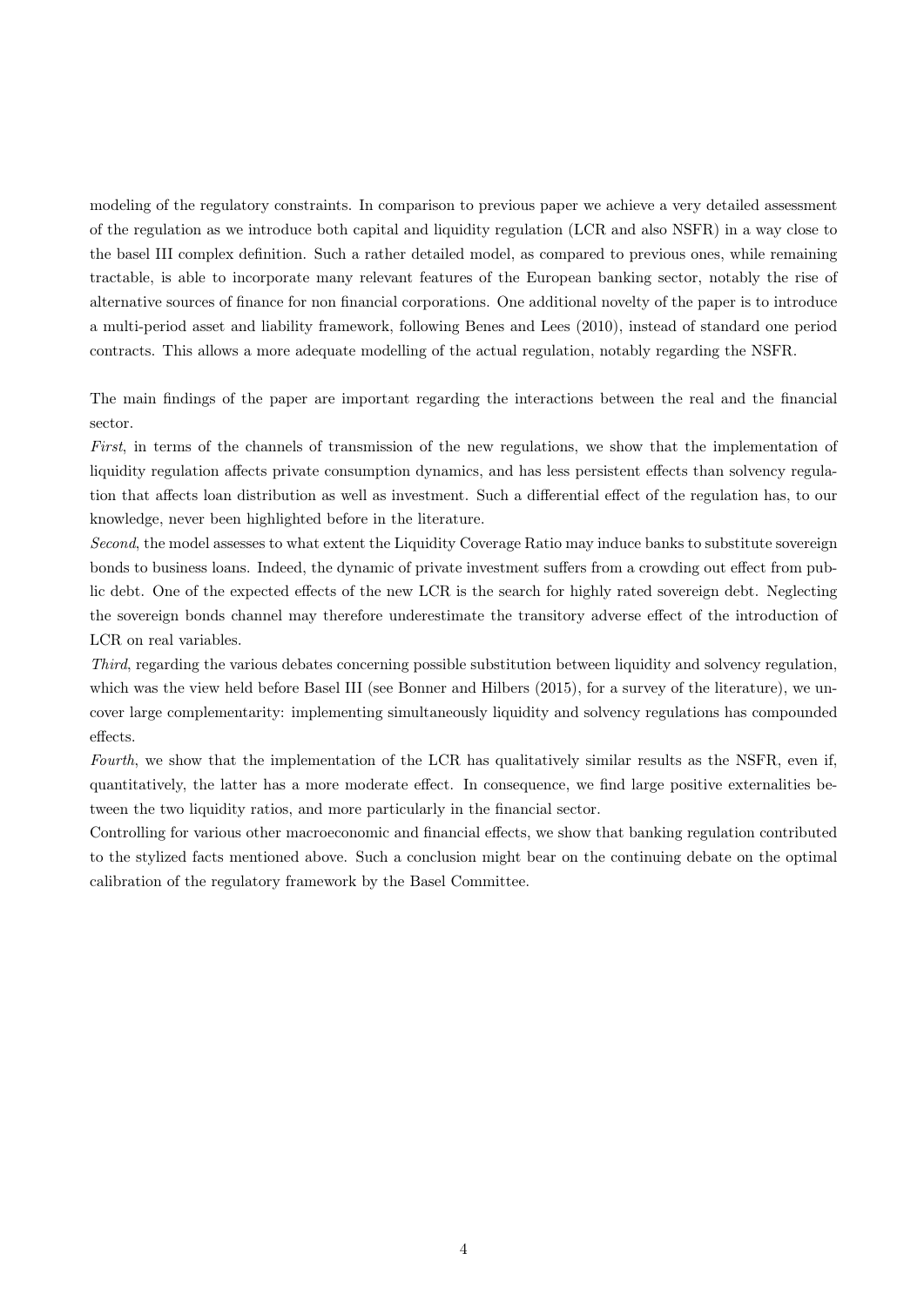# 1 Introduction

Following the Great Financial Crisis that started in 2007 a general consensus emerged to conclude that the previous regulatory framework had failed to detect and prevent the build-up of excessive risk-taking in the financial sector. As a consequence a set of regulatory reforms has been put in place along several dimensions, regarding banks' solvency and -substantial innovation- liquidity, as well on banks' business models.

The regulatory agenda is still very dense and while the contours of solvency regulation in Basel III are broadly defined, the overall calibration is still under discussion. This includes that of the Net Stable Funding Ratio (NSFR) and the leverage ratios, as well as the relative risk weights of the different portfolios in the standardised approach for credit risk. However, at the same time, economists as well as the Basel Committee have questioned the overall consistency of the approach and its impact on credit distribution notably to SMEs. Regarding the Liquidity Coverage Ratio (LCR), under article 509 (1) of the Capital Requirement Regulation, that applied to the European Union, the EBA is requested to investigate annually whether "the general liquidity coverage regulation [...] is likely to have a material detrimental [...] on the economy and the stability of the supply of credit, with a particular focus on lending to SMEs [...]".

While in the long run, a tighter solvency and liquidity regulation helps increase the resilience of the banking sector, hence the financing of the economy, policy makers face a dilemma in the short run, as on the one hand restraining banks' leveraging and increasing liquidity helps reduce banking instability, but on the other hand, it may hamper the continuous flow of credit to the real economy.

#### Literature

There is an abundant literature on the implementation of Basel III regulation (see notably [Cecchetti](#page-31-0) [\(2014\)](#page-31-0); [BCBS](#page-31-1) [\(2016\)](#page-31-1)). However, most of the literature (macro models as well as empirical papers) focused mainly on the the overall impact of higher capital requirements on the real economy. They put forward the role of higher capital requirements in the increase in the banks' funding costs that result in a higher bank lending rates. The channel of the borrowing costs remains the most common transmission channel adopted in the literature. The Macroeconomic Assessment Group [\(MAG](#page-32-0) [\(2010b\)](#page-32-0) and [MAG](#page-32-1) [\(2010a\)](#page-32-1)) conducted within this framework two studies on the economic benefits and costs of stronger capital and also liquidity regulation in terms of their impact on output. [Angelini et al.](#page-31-2) [\(2011\)](#page-31-2) implemented 13 different models in order to analyze the long-term economic costs of the new rules putting forward the potential increase in banks margins as well as the subsequent drop in production. Using a sample of 594 banks over the period 2006-2011, [Sutorova and Teply](#page-32-2) [\(2013\)](#page-32-2) estimate that a 1 pp increase in the capital requirement makes European banks increase their lending rates by 2.8 bp to 18.8 bp in the long term, depending on the capital ratio taken into account (an increase in the common equity ratio having the largest impact). Using the elasticity of loans to the corresponding interest rates which have been estimated at -0.156%, a 1 pp increase in the common equity ratio would rigger a drop in banks loans level about 0.03%. A level much lower than what [Bridges et al.](#page-31-3) [\(2015\)](#page-31-3) find using a panel data set of UK-supervised banks. They evaluate the impact of a 1 pp increase in the capital requirement is about -3.5% on loan volumes with some heterogeneity depending on the type of loans considered: commercial real estate (CRE) loans and loans to households being more sensitive to the rise in capital requirements than other types of loans.

State-of-the-art macroeconomic models, namely DSGE models including a fully fledged banking sector should be the appropriate tool to answer such a question, more generally to assess the consistency of the regulatory changes and their effects on the real economy, as well as to point out to the relevant tradeoffs.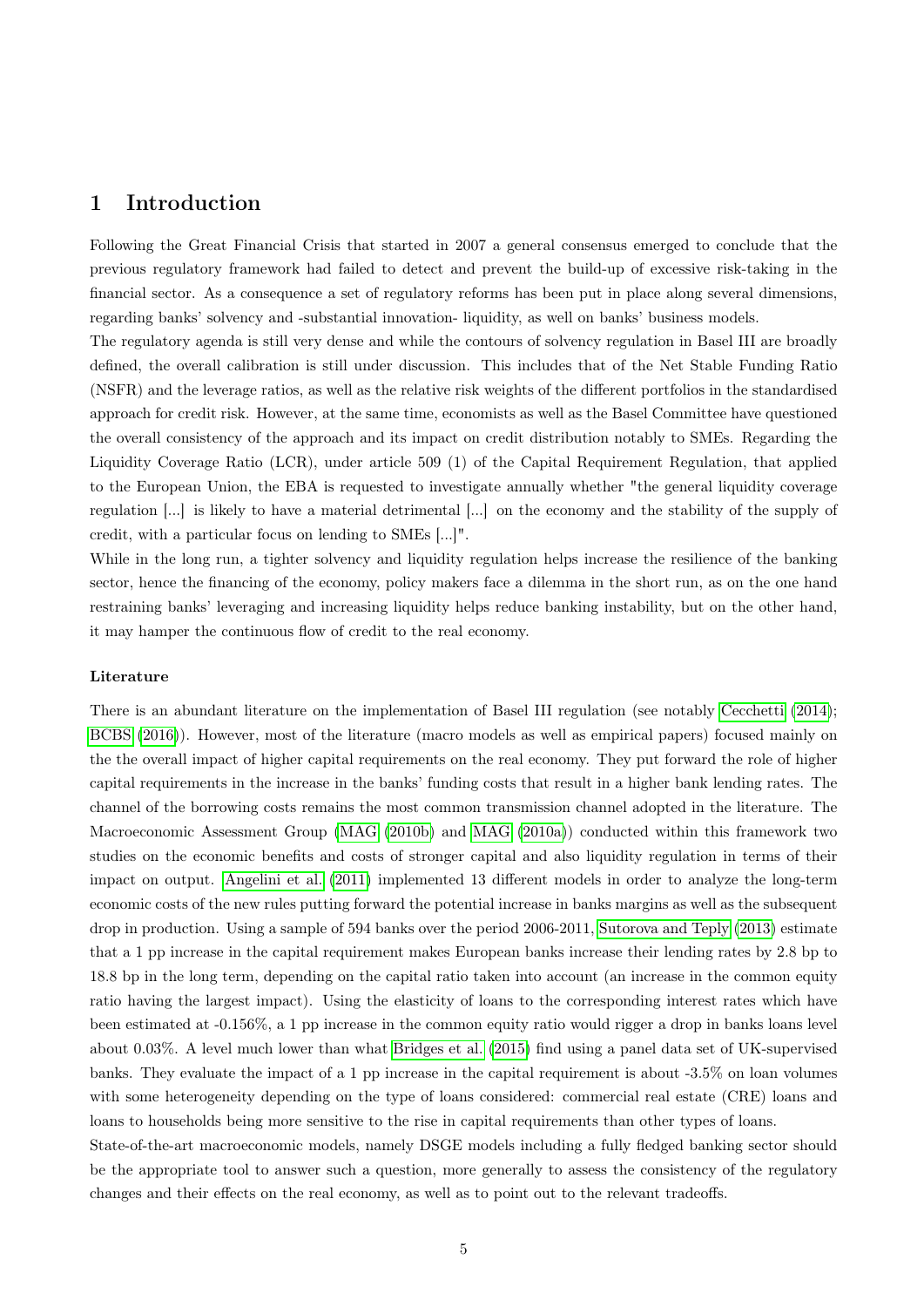Within such a general equilibrium framework, [Gerali et al.](#page-31-4) [\(2010\)](#page-31-4) build a DSGE model with a detailed banking sector including a wholesale and a retail branch. Expanding on that DSGE model, [Angelini and Gerali](#page-31-5) [\(2012\)](#page-31-5) estimate the long term impact of a 1 pp increase in the capital requirement ranging from 0 bp to +31 bp on loan rates and from 0% to -1.96% on total loans. The overall impact on output is according to most papers limited ranging generally from almost no impact to about -0.30% as listed in [BCBS](#page-31-1) [\(2016\)](#page-31-1)).

Nonetheless, most of the macro models concentrate on the effect of the solvency ratio, without considering liquidity regulation. Indeed, liquidity presents more data and modeling challenges than capital, so that its impact is addressed by fewer models. [Roger and Vlcek](#page-32-3) [\(2000\)](#page-32-3) develop a DSGE model when the liquidity requirement is proxied by the amount of bank holdings of government securities in banks total assets. They find that a 25 pp increase in liquidity requirements over 2 years would trigger a long run 5 bp increase in lending spread when it would have no impact on the output in the long term. [De Nicolo et al.](#page-31-6) [\(2014\)](#page-31-6) develop a dynamic model of banks in a partial equilibrium framework to assess the impact of both capital and liquidity requirements. They show that liquidity requirements hamper maturity transformation, forcing banks to use retained earnings to increase bond holding rather than lending. They also found that liquidity requirements have significant impact on bank lending. Indeed, when they add a liquidity requirement to a capital requirement, the long run level of bank lending drops by more than 26%. [Covas and Driscoll](#page-31-7) [\(2014\)](#page-31-7) evaluate, within a partial equilibrium model, that the introduction of a liquidity requirement has a significantly negative effect on bank lending (-5.8%) while banks' holdings of securities increase by about 10%. But they also report that "the effects on lending and other banking variables are substantially larger in partial equilibrium analysis which takes prices as given". Indeed, they show that within a general equilibrium model, the introduction of a liquidity requirement should result in a 3.1% drop in banks lending and a 6.6% increase in their holdings of securities.

Since liquidity requirements are still new and had never been implemented in most countries before Basel III, the empirical literature on the impact of liquidity requirements are even more sparse. A few exceptions include the works of [Bonner](#page-31-8) [\(2015\)](#page-31-8) and [Banerjee and Mio](#page-31-9) [\(2015\)](#page-31-9) who study the effects of liquidity requirements imposed respectively in Netherlands and in the UK prior to Basel III. If there is some consensus between empirical and macro models about the significant effect of liquidity requirements on banks' holdings of high quality liquid assets (HQLA), there is no agreement about the impact of those requirements on banks' lending. As mentioned above, macro models tends to identify an impact of liquidity requirements on banks' lending. Similar result can be found in [Bonner](#page-31-8) [\(2015\)](#page-31-8) but not in [Banerjee and Mio](#page-31-9) [\(2015\)](#page-31-9) who find that banks lending remained nearly unchanged. Such a result is consistent with EBA's second LCR impact report based on QIS data [\(EBA](#page-31-10) [\(2014\)](#page-31-10)). However, while major progress has been made since the crisis on the assessment of the impact of the microprudential regulation, most macro models are still unsatisfactory and more specifically with regard to liquidity requirements. Indeed, to our knowledge, all the macro models that incorporate liquidity requirements adopt very simple definitions of the liquidity constraint which mainly takes the form of a liquid to total assets ratio, the former being generally represented by sovereign bonds, a definition that is "quite distant from the complex measures introduced by the new rules" as attested by [Angelini et al.](#page-31-2) [\(2011\)](#page-31-2). Moreover, many other issues have not yet been clearly addressed in the literature. Among these outstanding issues, the impact of the calibration of the liquidity requirements has not yet been fully discussed. Also, the interaction between capital and liquidity requirements and more specifically between both liquidity requirements (LCR and NSFR) have not been clearly assessed (see [BCBS](#page-31-1) [\(2016\)](#page-31-1)).

For this purpose, we develop a large scale DSGE model of the euro area with a banking sector and credit frictions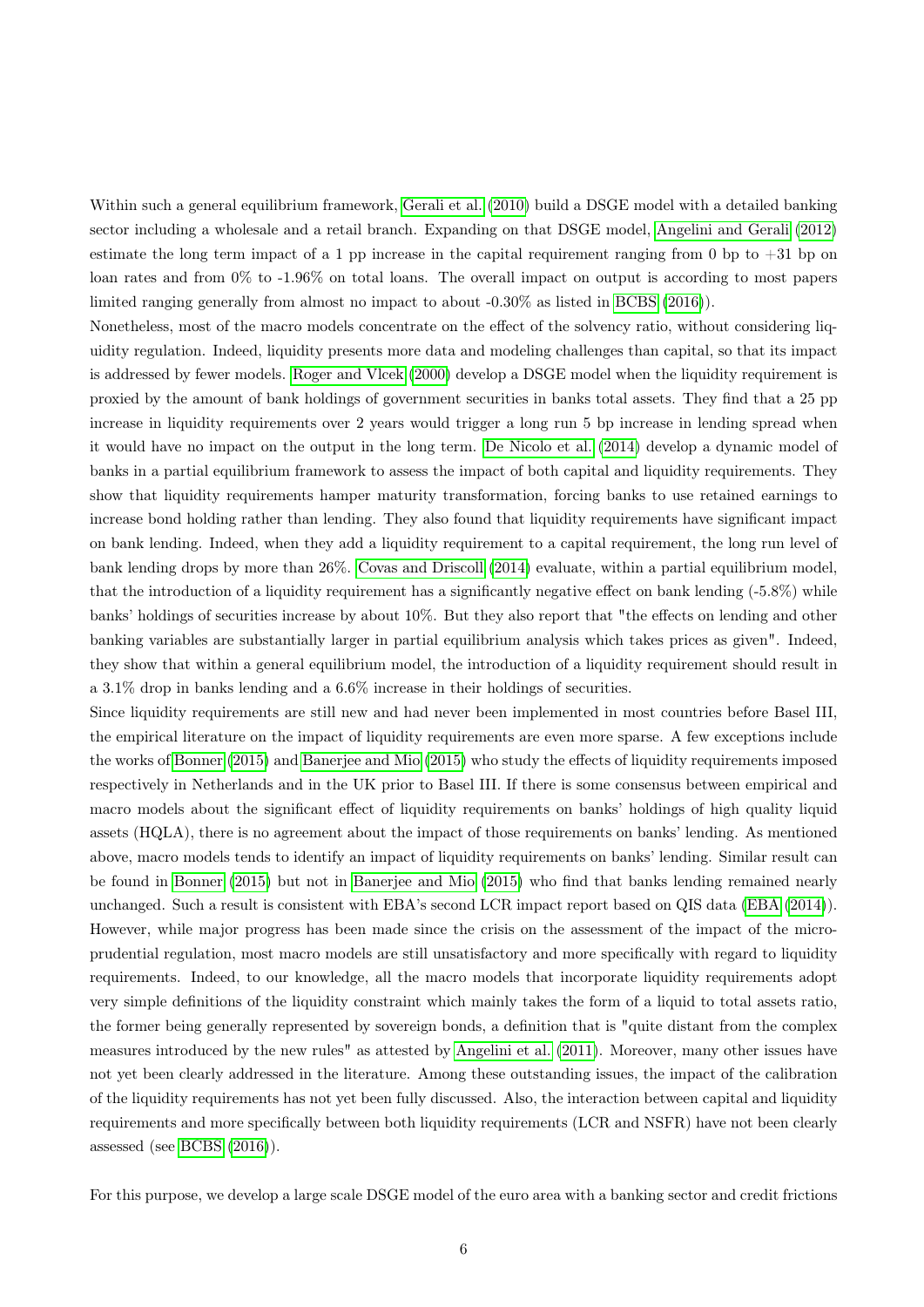a la [Iacoviello](#page-32-4) [\(2005\)](#page-32-4) and [Gerali et al.](#page-31-4) [\(2010\)](#page-31-4). The European banking system is dominated by the universal banking model: in many European countries, a few banks represent a very large part of total assets in the system as well as of provision of financial services. Therefore, we propose to model both investment and retail branches of a bank, which is a more accurate description of a bank than the distinction between wholesale and retail branches - an assumption that is common in the literature but omits a possible link with the real economy.

Investment banking in our model comes with the introduction of a (corporate) bond market. We find it relevant to match the increasing share of securities issuance in Europe. Debt issuance can be seen as a substitute to bank loans for large corporations. In that respect Europe is getting closer to the US. This is also a way to investigate further the role of investment banking in the crisis, as its failure (in particular Bear Stearns and Lehman Brothers) played a crucial role. We thus introduce a corporate bond market where large firms are able to issue bonds to fund a part of their expenses. Such a source of borrowing is not available to small and medium-sized enterprises (SMEs hereafter). We introduce this heterogeneity in the production sector in line with studies by [Gertler and Gilchrist](#page-32-5) [\(1994\)](#page-32-5), [Gilchrist et al.](#page-32-6) [\(2010\)](#page-32-6) among many others. Indeed, one key feature in the study of financial interaction with the real economy relies on the ability of borrowers to have access to different alternative sources of borrowing, or, more specifically, to the degree of substitutability between (private) bank credit and market funding. Still, the fixed costs of issuance of bonds as well as the disclosure requirements are, among other reasons, behind the fact that only large firms have access to the corporate market. Thus, the conditions in financial and credit markets would have different impacts depending on the economy structure. [Giesecke et al.](#page-32-7) [\(2012\)](#page-32-7) argue that "the Great Depression collapse of credit hit small and medium sized firms particularly hard since they did not have the same access to alternative forms of credit that a larger firm might". This result is consistent with the findings of [Gertler and Gilchrist](#page-32-5) [\(1994\)](#page-32-5) as well as [Chari et al.](#page-31-11) [\(2007\)](#page-31-11), although during the Great Financial Crisis, corporate banking catering the needs of large companies was the most severely hit (see notably [Vinas](#page-32-8) [\(2015\)](#page-32-8)).

We also enrich our model introducing several assets with different maturities. Indeed, liquidity matters come along with asset maturity concerns. Yet, standard General Equilibrium Models, which represent the main framework used to assess the effects of microprudential regulation effects, rely on the standard one period maturity assumption. An hypothesis that is consistent neither with the economic concept of liquidity, nor with its Basel III definitions. Thus, neglecting the maturity mismatches in the liquidity constraints definition, one may run the risk of omitting a large part of the dynamics of macroeconomic variables. For this reason, we choose to develop an economy where most of the assets have more than a one period maturity, using for this purpose the [Benes and Lees](#page-31-12) [\(2010\)](#page-31-12) framework which incorporates differences in asset maturity at the cost of a few additional state variables.

#### Main Findings and Structure of the Paper

The main finding of the paper is that the impact of the capital ratio differs from what will induce the implementation of the new Liquidity requirement. First, the implementation of liquidity regulation, which rather affects private consumption dynamics, has a less persistent effect than solvency regulation which affects loan distribution as well as investment. Second, implementing both regulations simultaneously has compounded macroeconomic effects. Third, regarding the various debates concerning possible substitution between liquidity and solvency regulation, which was the view held before Basel III (see Bonner and Hilbers, 2015, for a survey of the literature), we uncover large complementarity: implementing simultaneously liquidity and solvency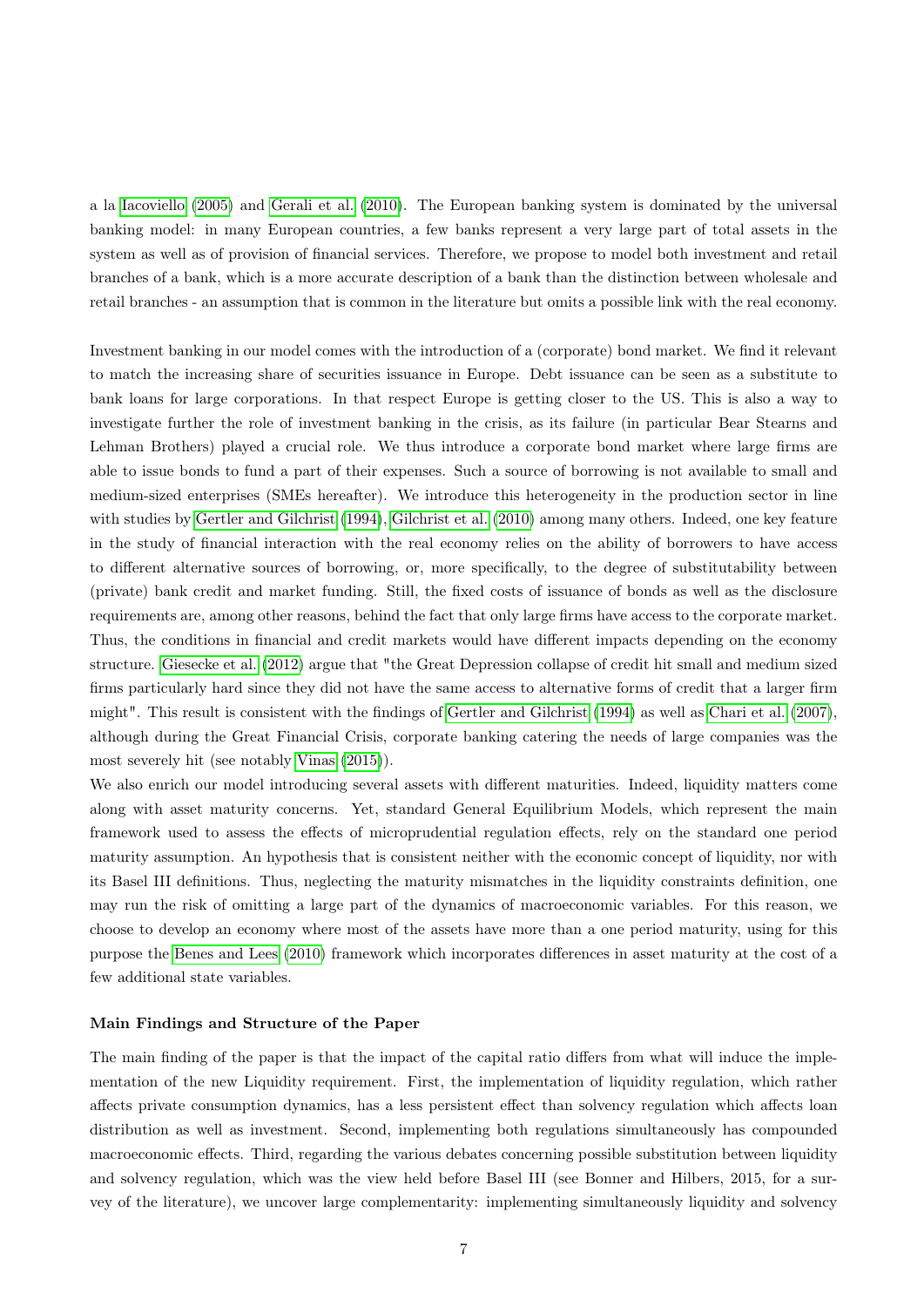regulations has compounded effects. Fourth, we show that the implementation of the LCR has qualitatively similar results as the NSFR, even if, quantitatively, the latter has a more moderate effect. As a consequence, we find large positive externalities between the two liquidity ratios, and more particularly in the financial sector.

The paper is structured as follows. Section [2](#page-9-0) provides an overview of the theoretical model where we mainly present each agent's objective function and the corresponding constraints. Section [3](#page-21-0) deals with the calibration of the model when section [4](#page-22-0) presents simulation results, drawing comparisons between the different types of Basel III regulations. Section [5](#page-30-0) concludes and describes several directions for future research.

## <span id="page-9-0"></span>2 The model

The economy is mainly populated by households (indexed with  $w'$ ) and two types of entrepreneurs (indexed with  $'e$ ).<sup>[1](#page-9-1)</sup> Households consume, work and accumulate savings in the form of banking deposits and sovereign bonds, while entrepreneurs produce intermediate goods using capital bought from specific capital-good producers and labor supplied by households. Entrepreneurs differ regarding their ability to have access to the bond market, large firms can issue corporate bonds, along with banking loans, to finance their activity while SMEs are limited to banking loans. We introduce nominal rigidities in both labor and goods market.

The economy is also characterized by the presence of a financial intermediary represented by a continuum of universal banks. Each bank collects households' deposits and interbank funds which form, together with its accumulated own capital, the total liabilities. On the asset side, banks supply loans to both kinds of entrepreneurs and purchase corporate bonds. The banking system faces three classes of frictions. First, banks faces quadratic adjustment costs when changing their nominal interest rates generating imperfect short term pass-through of policy rate to bank deposit and lending rates. Second, they operate in a monopolistic competitive market which can amplify/attenuate the impact of some of their decisions. Third, banks face capital requirements as well as liquidity ones represented by the Basel III LCR and NSFR.

The question of the implementation of the new Basel III requirements has been recently investigated in the literature [\(Roger and Vlcek](#page-32-3) [\(2000\)](#page-32-3), [Gambacorta](#page-31-13) [\(2010\)](#page-31-13) among others). However, as mentioned above, most of the models featuring bank liquidity generally "adopt very simple definitions (e.g. the ratio of cash and government bonds to total assets) for the bank liquidity, that are quite distant from the complex measures introduced by the new rules", [\(Angelini et al.](#page-31-2) [\(2011\)](#page-31-2)). One reason behind this simplification is the use of standard DSGE models that are all based on one-period maturity assets the concept of liquidity - and more specifically both Basel III liquidity constraints (NSFR and LCR) - intrinsically presupposes a maturity mismatch between and within assets. One key feature of our model is that we develop an economy where most of the assets have more than a one period maturity. This allows us to assess much better the impact of the new Basel III liquidity constraints taking into account the maturity mismatch between the assets coupled with the heterogeneity in the productive sector as well as the different frictions in the model.

<span id="page-9-1"></span><sup>&</sup>lt;sup>1</sup>For some variables and parameters, a 'p' and a 'g' are added for SMEs and large firms.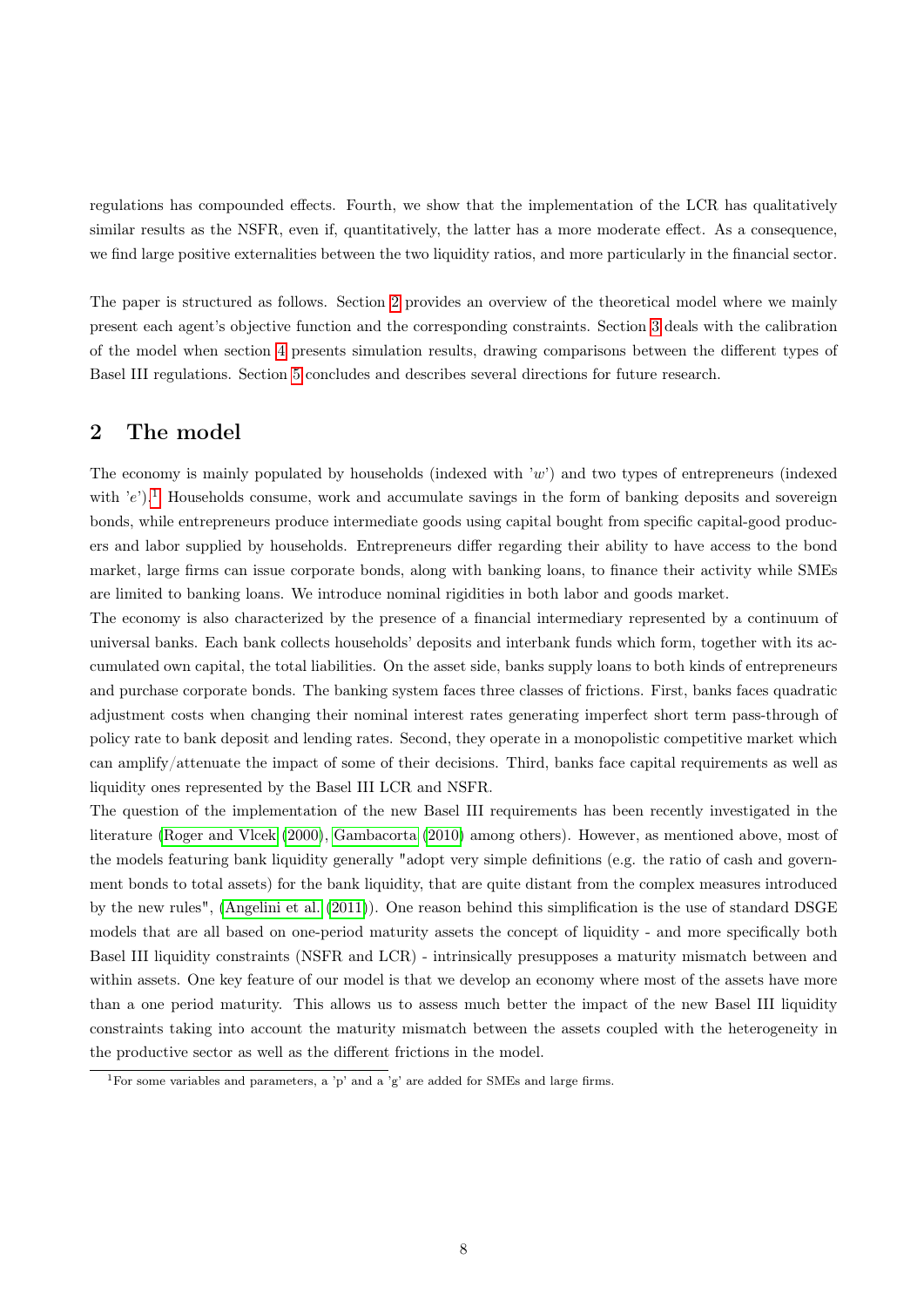## Households

There is a continuum  $h \in [0, 1]$  of infinitely-lived households, each representative household h maximizes its intertemporal utility function which is assumed to be of the form :

$$
\mathcal{W}_t^{w,h} = \mathbb{E}_t \left[ \sum_{i=0}^{\infty} \beta_w^i \left( \frac{1 - \eta^w}{1 - \sigma_c^w} \left( \frac{C_{t+i}^{w,h} - \eta^w \overline{C}_{t+i-1}^w}{1 - \eta^w} \right)^{1 - \sigma_c^w} - \frac{(N_{t+i}^h)^{1 - \sigma_n}}{1 - \sigma_n} \right) \right]
$$

This utility function depends on consumption  $C_t^{w,h}$  and hours worked  $N_t^h$ . The parameter  $\sigma_c$  represents the intertemporal elasticity of substitution and  $\eta^w$  measures the degree of external habit formation in consumption.Each period, the representative household has to optimize his utility function under the following budget constraint (in real terms):

$$
C_t^{w,h} + D_t^{w,h} + T_t^{w,h} \left(1 + \mu_t^w\right) = \frac{W_t^h}{P_t} N_t^h + \frac{J_{t-1}^{D^w,h}}{\pi_t} + \frac{J_{t-1}^{T^w,h}}{\pi_t} + \mathcal{D}_t^{w,h} + \mathcal{F}_t^{w,h} \tag{1}
$$

with  $\pi_t = P_t/P_{t-1}$  the inflation factor.

The flow of expenditures includes current consumption  $C_t^{w,h}$  and the new deposit flow  $D_t^{w,h}$ . Resources include wage earnings  $\frac{W_t^h}{P_t} N_t^h$ , dividends  $\mathscr{D}_t^{w,h}$  from the different types of firms that all belong to households, non distortive transfers  $\mathcal{T}_{t}^{w,h}$  and gross interest income on last previous deposits  $\frac{J_{t-1}^{D,h}}{\pi_t}$  as well as on their financial investment in sovereign bonds  $\frac{J_{t-1}^{T^w,h}}{\pi_t}$ . Indeed, households have access to investments in the sovereign bond market through financial intermediaries facing transaction costs  $T_t^{w,h} \mu^w$ .

We consider a multi-period asset framework as in [Benes and Lees](#page-31-12) [\(2010\)](#page-31-12). The letter  $J_t^X$  refers to interests and (partial) principal repayments on all the assets  $X_{t-k}$  in which households invested k periods ago  $(k \ge 0)$ . Thus, at time t, household h holds a stock of deposits and sovereign bonds noted  $SD_t^h$  and  $ST_t^{w,h}$  respectively.

Adopting the [Benes and Lees](#page-31-12) [\(2010\)](#page-31-12) multi-period fixed-rate assets framework, we assume that the capital repayment required at each period is a constant proportion  $(1 - \delta^X) \in [0, 1]$  of the residual outstanding amount  $SX_t$  of the asset X. Moreover, the interest payments are also due on this residual outstanding amount of the debt. These two assumptions involve a geometric repayment scheme that has two major practical advantages : First, the geometric distribution allows for simple recursive equations for most interest-related variables. Second, the average maturity of an asset can be calibrated using only one parameter, namely the parameter  $\delta^X$ . For example, we can easily show that according to the Macaulay's duration definition, the average maturity  $d^X$ of the asset X is (at the steady-state) of the form  $d^X = \frac{R}{R-\delta^X}$  where R is the discounting interest rate. Thus, choosing the adequate calibration for the parameters R and  $\delta^X$ , we can set different maturities values for the different assets in the economy.

More practically, the sum of all repayments (in real terms) related to  $X = (D, T<sup>w</sup>)$  due at time t can be assessed as:  $\infty$ 

$$
J_{t-1} = \sum_{k=1}^{\infty} \left( \underbrace{1-\delta^X}_{\text{capital repayment}} + \underbrace{R_{t-k}^X}_{\text{interest repayment}} \right)_{\text{Residual amount in 't'}} \underbrace{\left(\delta^X\right)^{k-1} X_{t-k}}_{\text{Residual amount in 't'}} \underbrace{P_{t-k}}_{P_{t-1}}
$$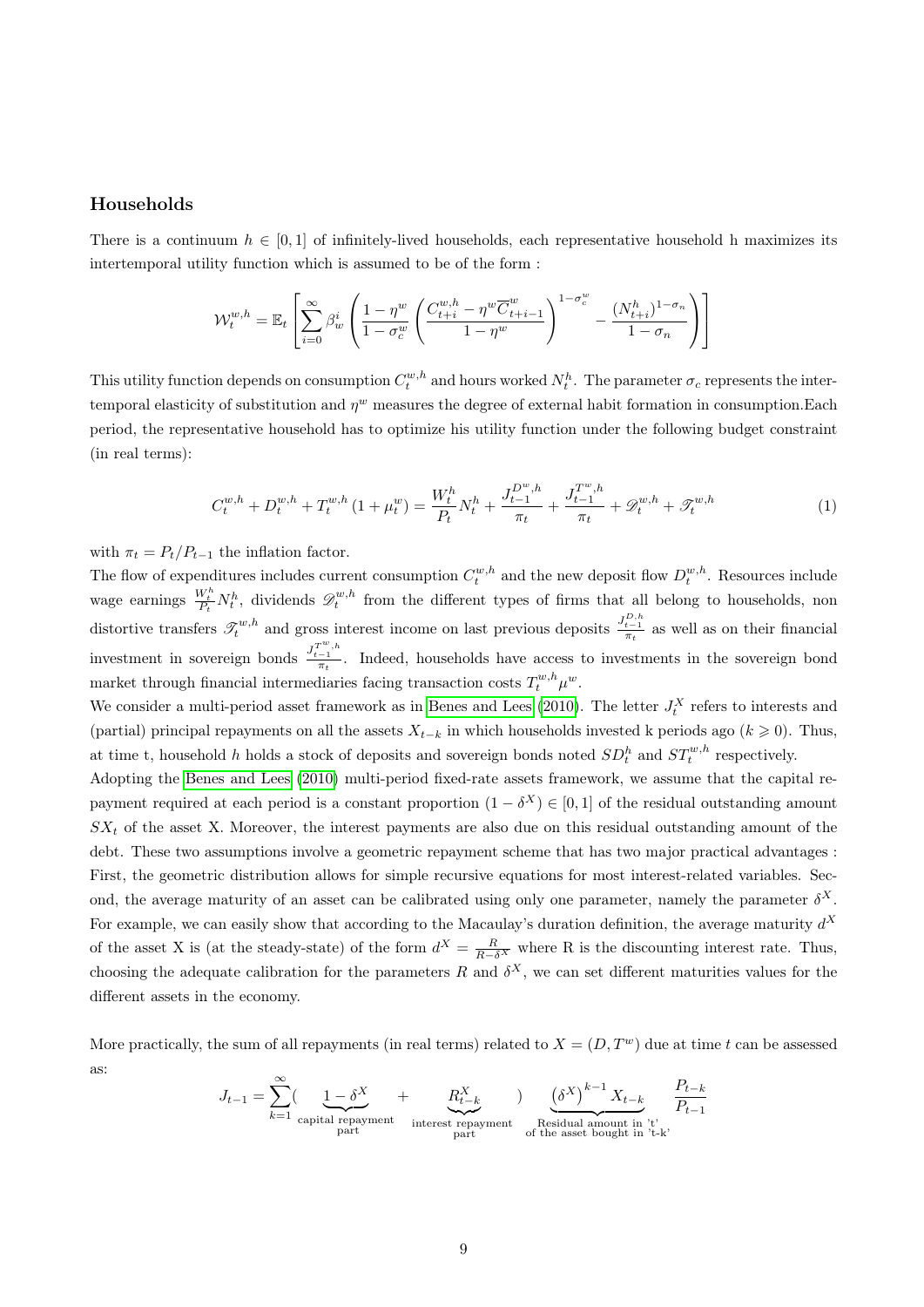which can be rewritten recursively as :

$$
J_t^X = \frac{\delta^X}{\pi_t} J_{t-1}^X + (1 - \delta^X + R_t^X) X_t
$$

As well, the stock of assets held at time t is of the form :

$$
SX_t = \sum_{k=0}^{\infty} (\delta^X)^k X_{t-k} \frac{P_{t-k}}{P_t} \Longleftrightarrow SX_t = \frac{\delta^X}{\pi_t} SX_{t-1} + X_t
$$

According to this framework, one saving unit will generate resource flows in the next period but also in the subsequent ones. Furthermore, the optimality condition states that the current period marginal utility of consumption (noted  $\Lambda_t$ , see the left hand side of equation [\(2\)](#page-11-0)) must equal the discounted values of one unit saving benefits (the right hand side). We can thus write :

<span id="page-11-0"></span>
$$
\Lambda_t = \mathbb{E}_t \left\{ \beta_w \Lambda_{t+1} \left( 1 - \delta^D + R_t^D \right) + \beta_w^2 \Lambda_{t+2} \left( 1 - \delta^D + R_t^D \right) \delta^D + \beta_w^2 \Lambda_{t+2} \left( 1 - \delta^D + R_t^D \right) \left( \delta^D \right)^2 + \dots \right\}
$$
\n
$$
= \beta_w \left( 1 - \delta^D + R_t^D \right) \mathbb{E}_t \underbrace{\sum_{j=1}^{\infty} \left[ \Lambda_{t+j} \left( \beta_w \delta^D \right)^{j-1} \right]}_{= \Gamma_t}
$$
\n
$$
(2)
$$

 $\Gamma_t$  can be written recursively as  $\Gamma_t = \Lambda_{t+1} + \beta_w \delta^D \Gamma_{t+1}$ .

Also, and using the optimality condition equation [\(2\)](#page-11-0), we know that  $\Lambda_{t+1} = \beta_w \left(1 - \delta^D + R_{t+1}^D\right) \Gamma_{t+1}$ . Merging the two equations gives :

$$
\mathbb{E}_t\left(\frac{\Lambda_t}{\Lambda_{t+1}}\frac{1}{\beta_w}\right) = \left(1 - \delta^D + R_t^D\right)\mathbb{E}_t\left(1 + \frac{\delta^D}{1 - \delta^D + R_{t+1}^D}\right)
$$

The last equation represents a modified version of the standard Euler equation which indicates that the consumption growth path depends not only on the current period deposit rate but also on the next period expected value.

## Labor Market

In the labor market, there is a continuum of unions  $\iota \in [0,1]$ , each of which represents a certain type of labor. Unions differentiate the aggregated level of labor issued by households  $(N_t^H = \int_0^1 N_t^h dh)$  and sell its services in a monopolistically competitive market to a perfectly competitive firm which transforms it into an aggregate labor input using a CES technology function  $N_t = \left(\int_0^1 (N_t^{\nu})^{\frac{\nu_w-1}{\nu_w}} dt\right)^{\frac{\nu_w}{\nu_w-1}}$ , where  $\nu_w$  is the elasticity of substitution between differentiated labor services.

Unions set their wages on a staggered basis a la [Rotemberg](#page-32-9) [\(1982\)](#page-32-9) in the sense that, at each period, every union faces quadratic adjustment costs with indexation to a weighted average of lagged and steady-state inflation.

Under the assumption that workers have the ability to choose costlessly to work for small or large companies, the aggregate labor rate faced by each of these companies is unique (equal to  $w_t^e$ ).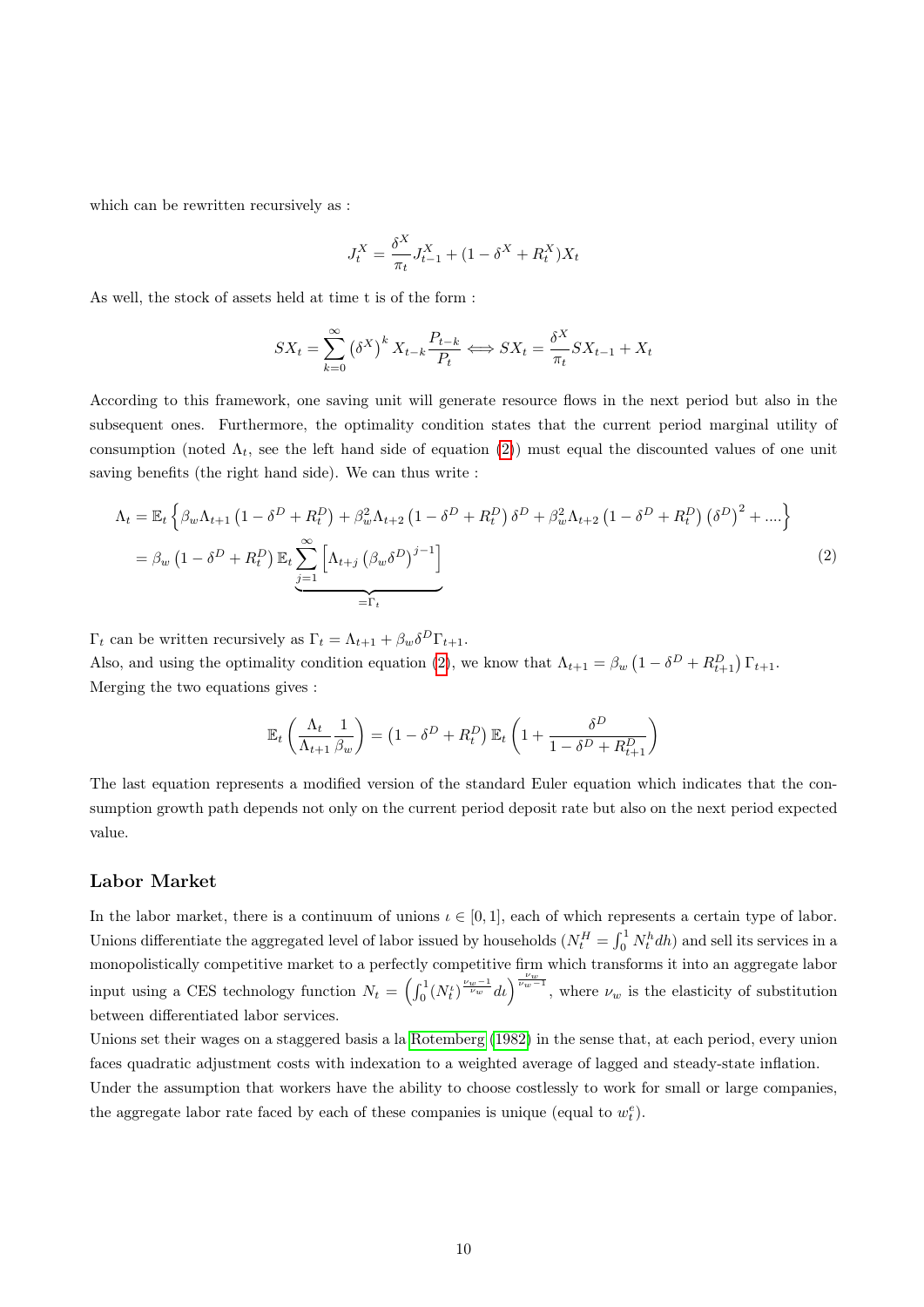## Production

#### Small Entrepreneurs (SMEs)

In the economy there is a continuum  $i \in [0,1]$  of small entrepreneurs (indexed by p) that maximize their specific consumption  $C_t^{i,p}$  according to the following utility function :

$$
\max \mathbb{E}_{t} \left\{ \sum_{j=0}^{\infty} \beta_{p}^{j} \frac{1-\eta^{p}}{1-\sigma_{c}^{p}} \left[ \frac{C_{t+j}^{i,p} - \eta^{p} \overline{C}_{t+j-1}^{i}}{1-\eta^{p}} \right]^{1-\sigma_{c}^{p}} \right\}
$$
(3)

Since small entrepreneurs are net borrowers in the model, the correspondent discount factor  $\beta_p$  is assumed to be strictly lower than  $\beta_w$ .

Each small entrepreneur chooses the optimal stock of physical capital  $K_t^{i,p}$  and the desired amount of labor input  $N_t^{i,p}$  that are combined to produce an intermediate output  $Y_t^{i,e,p}$  according to a Cobb-Douglas production function.

<span id="page-12-0"></span>
$$
Y_t^{i,e,p} = A_t (K_t^{i,p})^{\alpha} (N_t^{i,p})^{1-\alpha} \tag{4}
$$

 $A_t$  represents total factor productivity shocks, supposed common to both small and large companies. Small entrepreneurs maximize their own utility functions subject to an infinite sequence of real budget constraints :

$$
C_t^{i,p} + \frac{J_{t-1}^{L^p,i}}{\pi_t} + w_t^e N_t^{i,p} + q_t^K K_t^{i,p} = (1 - \delta) q_t^K K_{t-1}^{i,p} + p_t^{i,e,p} Y_t^{i,e,p} + L_t^{i,p}
$$
(5)

 $\delta$  is the capital depreciation rate while  $L_t^{i,p}$  represents the amounts of new loans that the whole banking sector is willing to lend to small entrepreneur i at a nominal interest rate  $R_t^{L^p}$  assumed to be common to all small entrepreneurs.

The debt service charges the representative SME has to pay can thus be written recursively as :

$$
J_t^{L^p,i} = \frac{\delta^{L^p}}{\pi_t} J_{t-1}^{L^p,i} + \left(1 - \delta^{L^p} + R_t^{L^p}\right) L_t^{p,i}
$$
\n(6)

In addition, the entrepreneur faces a borrowing constraint is the sense that the expected value of its collateralizable (physical) capital stock at period t must be sufficient to guarantee lenders of debt repayment. We deviate to some extent from the standard Kiyotaki and Moore's (1997) framework in the sense that banks insure themselves from current moral hazard as well as future ones. Indeed, they insure themselves against a potential credit event in the current period as well as in the future as long as the borrower has to pay principal and interests. Indeed, banks require a part of borrowers' resalable capital as a collateral and they also require that this collateral has to be large enough to cover not only the amount of debt services of the current time t but also all of those of the next periods.

The collateral constraint is then written as :

<span id="page-12-1"></span>
$$
FJ_t^{L^p,i} \leq \theta_t^p \left( q_{t+1}^{K,p} \pi_{t+1} t^p K_t^{i,p} (1 - \delta) \right) \tag{7}
$$

Upon default, bankers would take over all the resalable bankrupted firm's capital at a proportional cost, this coefficient of proportionality is here represented by  $(1 - \theta_t^p)$ .  $\theta_t^p$  is also called the loan-to-value ratio (LTV).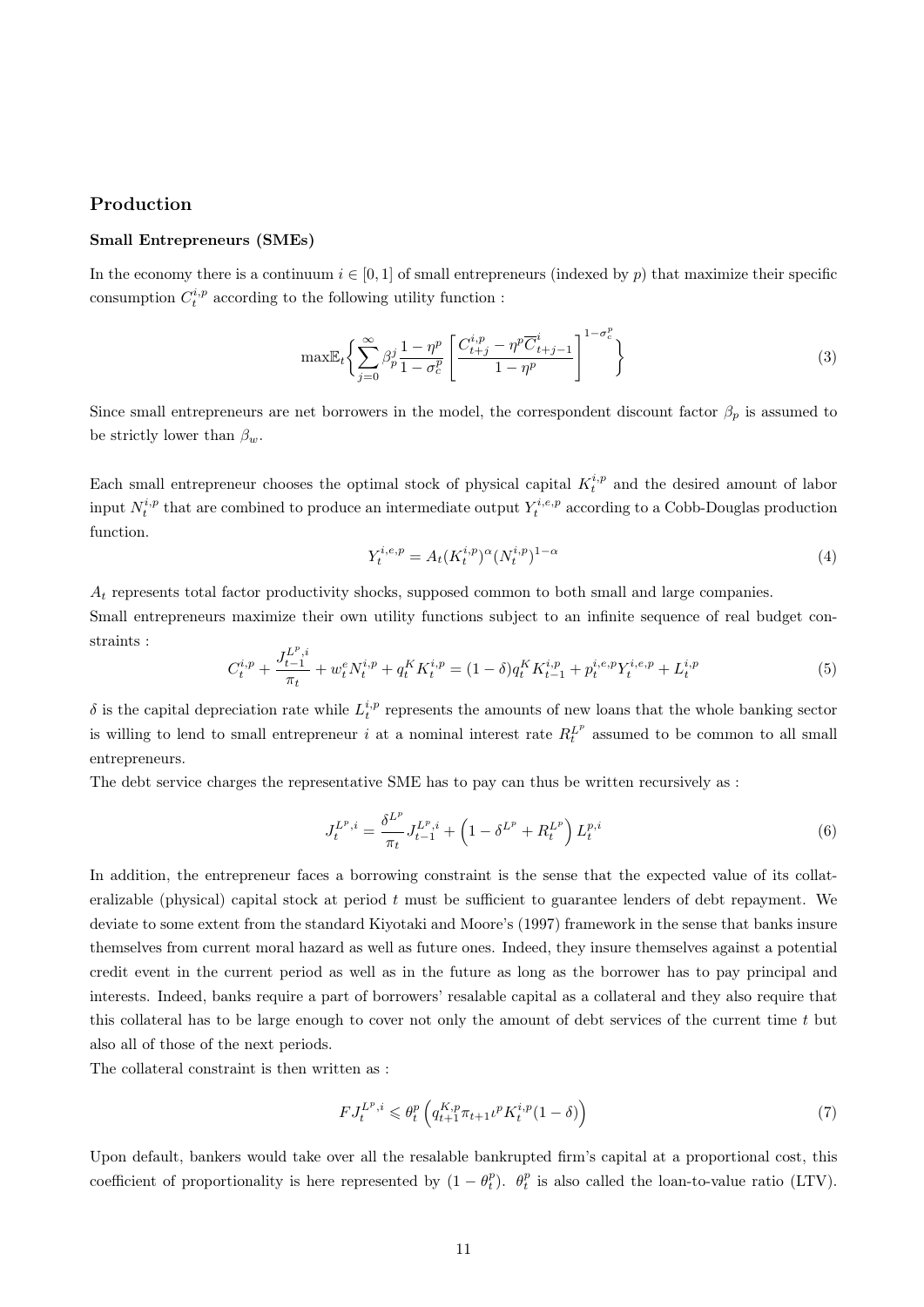The variations in the LTV can be interpreted as outright shocks to bank's loan standards and, all things being equal, loan supply.  $\iota^p$  is the part of the SMEs' capital that can be considered as resalable. One can consider it as the value of bankrupted firm's building and heavy machinery that could find a buyer in the second hand market.

 $FJ_t^{L^p,i}$  represents the residual value of interests and principal that the SME has to pay on the bank credit borrowed until time t.  $FJ_t^{L^p,i}$  can be written recursively as :

$$
FJ_t^{L^p,i} = \frac{\delta^{L^p}}{\pi_t} FJ_{t-1}^{L^p,i} + \left(1 + \frac{R_t^{L^p}}{1 - \delta^{L^p}}\right) L_t^{p,i}
$$
\n(8)

#### Corporate Firms

Symmetrically with respect to small firms, large entrepreneurs (indexed by "g") form a continuum  $i \in [0, 1]$ where each member has to optimize its specific utility function facing similar production and loan constraints than small entrepreneurs.

On top of differences in terms of parameter calibration, large firms differ also from the small ones in their ability to rely on a second type of debt contract. Indeed, large firms can enter the financial market and issue bonds which offer to them an alternative source of financing while small and medium sized firms are still bank dependant because of the relatively high fixed costs of issuance as well as the disclosure costs.

Indeed, to finance investment projects and their current expenditures, large firms use a combination of internal and external funds and we assume here that the latter refers exclusively to bank loans as well as direct debt security that they issue in the bond market. The latter is however costly to issue because of the agency costs associated with default. To derive the bond pricing program, we follow the [Gilchrist et al.](#page-32-6) [\(2010\)](#page-32-6)'s framework based on the presence of idiosyncratic shocks  $z_t$  hitting firms' production that are, if too low, able to make firm's manager decide to default.

From an investor point of view, the net-worth of a large firm is defined as :

$$
\mathcal{W} = z_t \left[ p_t^{e,g} Y_t^{e,g} \right] + T_t^g + L_t^g + (1 - \delta) q_t^K K_{t-1}^G - q_t^K K_t^G - w_t N_t^g - \frac{J_{t-1}^{L^g}}{\pi_t} - \frac{J_{t-1}^{T^g}}{\pi_t} + \mathbb{E}_t \left[ \iota^g (1 - \theta^g) q_{t+1}^K K_t^G (1 - \delta) \right] - F J_t^{T^g}
$$
\n
$$
(9)
$$

where  $\iota^g(1-\theta^g)q_t^K K_{t-1}^G(1-\delta)$  is the resale value of installed capital. We note that the resale capital for a bond buyer represents the value of the defaulted firm's capital net of the collateralized part that would belong to the bank in case of a credit event, the bank loans being of a higher degree of seniority than bonds. This would also induce a potential substitution effect between banking loans and market financing, which is also consistent with the results found by [Gertler and Gilchrist](#page-32-5) [\(1994\)](#page-32-5) and [Chari et al.](#page-31-11) [\(2007\)](#page-31-11) among many others. Note also that since both current period and future bank loan repayments are entirely collateralized, banks are insured against any eventual default that could occur at the end of the period. They are thus not affected by the realizations of the shock  $z_t^i$ .

The firm purchases capital using this debt-financing coupled with other source of funds. In the next period, after observing the realization of shocks, the firm decides whether or not to fulfill its debt obligations. If the firm decides not to default, it pays the time  $t$  interests and principal parts on all the previous issued bonds (namely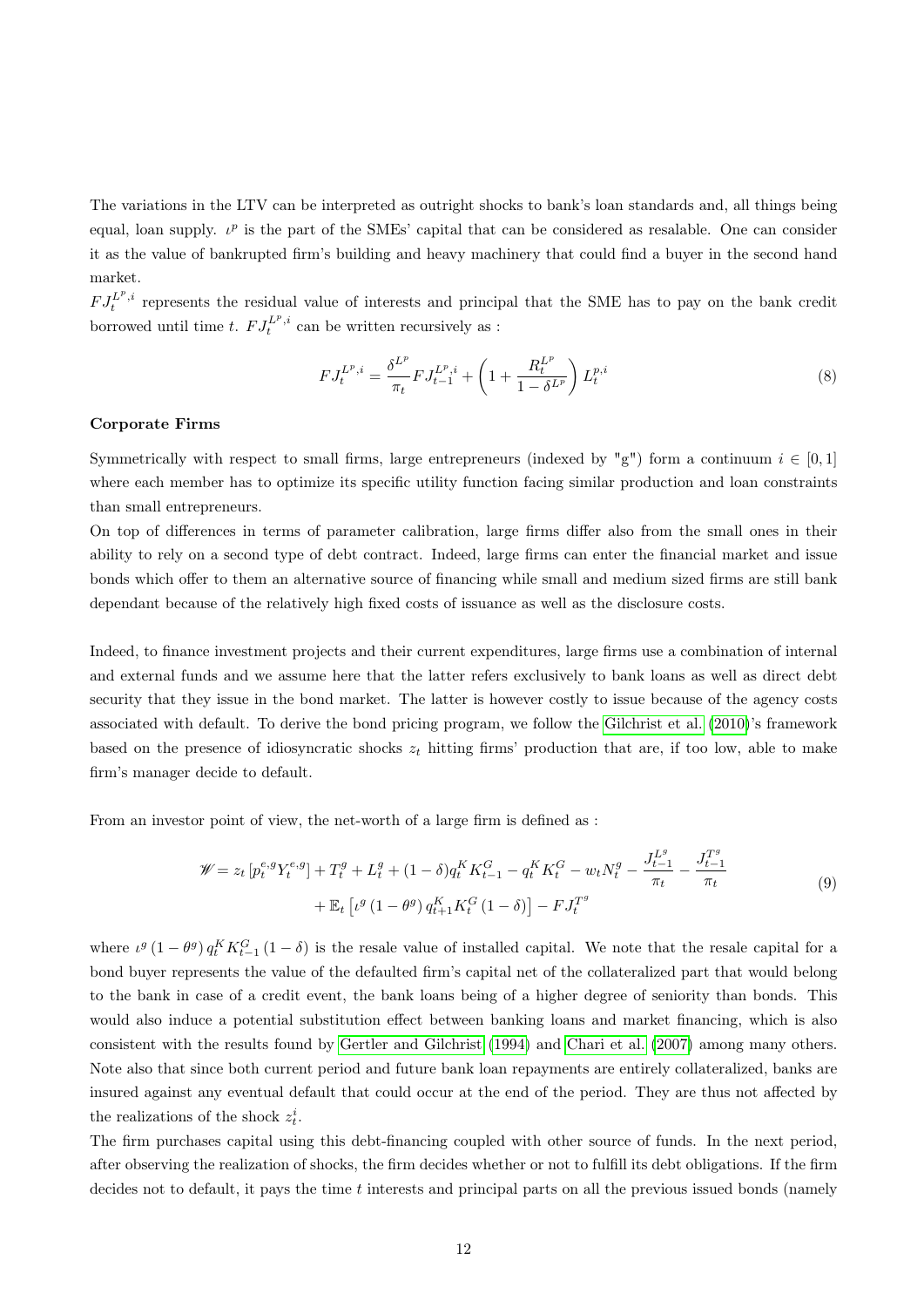$J_t^{T^g}$ ) as it has been contracted and optimizes its program for the next period and the process continues. If the firm does default, it enters a debt renegotiation process with the bond market investors that would ultimately try to get the residual value of the bankrupted firm's net worth. For the structure of the renegotiation process, we adopt [Gilchrist et al.](#page-32-6) [\(2010\)](#page-32-6) framework by assuming that there is a lower bound to the net-worth of the firm,  $\mathcal{W}$ , below which the firm cannot guarantee the repayment of its debt obligation.

Thus, given the price of capital, the amounts of capital and debt, the firm defaults if and only if the realized production shock is lower than  $\overline{z_t}$ , which is defined as the level that makes the firm's net-worth equal to the default threshold:<sup>[2](#page-14-0)</sup>

$$
\overline{\mathscr{W}} = \overline{z_t} \left[ p_t^{e,g} Y_t^{e,g} \right] + T_t^g + L_t^g + (1 - \delta) q_t^K K_{t-1}^G - q_t^K K_t^G - w_t^e N_t^g
$$
\n
$$
- \frac{J_{t-1}^{L^g}}{\pi_t} - \frac{J_{t-1}^{T^g}}{\pi_t} + \mathbb{E}_t \left[ \iota^g (1 - \theta^g) q_{t+1}^K K_t^G (1 - \delta) \right] - F J_t^{T^g} < \frac{J_{t-1}^{T^g}}{\pi_t} \tag{10}
$$

We assume a costly state verification framework a la [Townsend](#page-32-10) [\(1979\)](#page-32-10), where investors have to pay an irreversible disclosure cost in order to eliminate losses from the moral hazard of the bond issuer. We assume this cost to be proportional to the net worth value of the firm with  $\mu$  being the factor of proportionality.

Thus, in the investor point of view, the average profit made on the credit allocation is given by :

$$
\mathbb{P}_{t} = \int_{-\infty}^{\overline{\epsilon_{z}}} (1 - \mu) \left\{ z_{t} \left( p_{t}^{e,g} Y_{t}^{e,g} \right) + T_{t}^{g} + L_{t}^{g} + (1 - \delta) q_{t}^{K} K_{t-1}^{G} - q_{t}^{K} K_{t}^{G} - w_{t} N_{t}^{g} - \frac{J_{t-1}^{L^{g}}}{\pi_{t}} - \frac{J_{t-1}^{L^{g}}}{\pi_{t}} - \frac{J_{t-1}^{T^{g}}}{\pi_{t}} + \mathbb{E}_{t} \left[ \iota^{g} \left( 1 - \theta^{g} \right) q_{t+1}^{K} K_{t}^{G} \left( 1 - \delta \right) \right] \right\} dF \left( \epsilon_{z} \right) + \mathbb{E}_{t} \int_{\overline{\epsilon_{z}}}^{+\infty} \frac{J_{t}^{T^{g}}}{\pi_{t+1}} dF \left( \epsilon_{z} \right)
$$
\n
$$
(11)
$$

 $F$  representing the cumulative distribution function of a normal distribution.

The investor has also access to a riskless debt security that is characterized by a larger maturity and also lower interest rates payments than a corporate bond.

The trade-off equation for the investor can be written as :

$$
\mathbb{P}_t = \mathbb{E}_t \left( \frac{J_t^{T^s} \left( 1 - \Delta^s \right)}{\pi_{t+1}} \right) \tag{12}
$$

 $J_t^{T^s}$  represents the sum of all repayments the investor is expected to receive from sovereign debtors at time t and  $\Delta^s$  is the default rate on sovereign bonds which is supposed to be different from zero.  $J_t^{T^s}$  is written as :

$$
J_t^{T^s} = \frac{\delta^{T^s}}{\pi_t} J_{t-1}^t + (1 - \delta^{T^s} + R_t) T_t^S
$$

In order to be able to use a representative agent framework while maintaining the intuition of the default rule above, we adopt the [Darracq Pariès et al.](#page-31-14) [\(2011\)](#page-31-14) framework by assuming that borrowers belong to a large family that can pool their assets and diversify away the risk related to large firms after bond repayments are made. By pooling the large firms' resources, the representative family has the following aggregate repayments and

<span id="page-14-0"></span><sup>&</sup>lt;sup>2</sup>Hereafter and for a matter of simplicity, we assume  $\overline{\mathscr{W}}=0$ .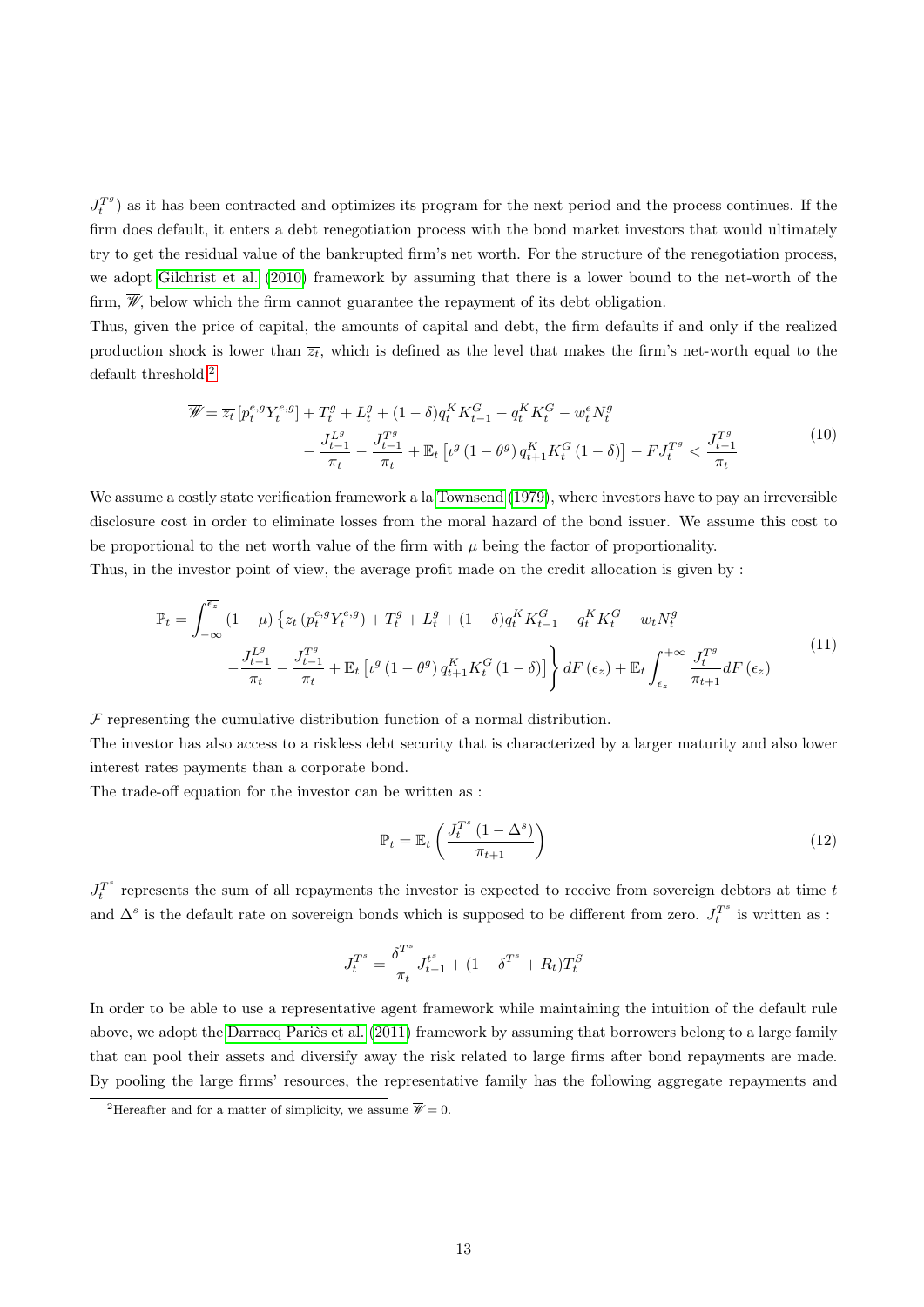defaults, hence expected gain on its outstanding bonds:

$$
\mathbb{H}_{t} = \int_{-\infty}^{\overline{\epsilon_{z}}} \left[ z_{t} \left( p_{t}^{e,g} Y_{t}^{e,g} \right) + T_{t}^{g} + L_{t}^{g} + (1 - \delta) q_{t}^{K} K_{t-1}^{G} - q_{t}^{K} K_{t}^{G} - w_{t} N_{t}^{g} \right. \right. \\
\left. - \frac{J_{t-1}^{L^{g}}}{\pi_{t}} - \frac{J_{t-1}^{T^{g}}}{\pi_{t}} + \mathbb{E}_{t} \left( \iota^{g} \left( 1 - \theta^{g} \right) q_{t+1}^{K} K_{t}^{G} \left( 1 - \delta \right) \right) \right] dF \left( \epsilon_{z} \right) + \mathbb{E}_{t} \int_{\overline{\epsilon_{z}}}^{+\infty} \frac{J_{t}^{T^{g}}}{\pi_{t+1}} dF \left( \epsilon_{z} \right) \tag{13}
$$

Overall, each large entrepreneur optimizes its utility function:

$$
\max \mathbb{E}_{t} \left\{ \sum_{j=0}^{\infty} \beta_{g}^{j} \frac{1 - \eta^{g}}{1 - \sigma_{c}^{g}} \left[ \frac{C_{t+j}^{i,g} - \eta^{g} \overline{C}_{t+j-1}^{i}}{1 - \eta^{g}} \right]^{1 - \sigma_{c}^{g}} \right\}
$$
(14)

subject to an infinite sequence of real budget constraints: [3](#page-15-0)

$$
C_{t}^{i,g} + \frac{J_{t-1}^{L^{g},i}}{\pi_{t}} + q_{t}K_{t}^{i,g} + w_{t}^{e}N_{t}^{g,i} + \left[1 - \mathcal{F}\left(\frac{\overline{\epsilon_{z,t}} + \sigma^{2}/2}{\sigma}\right)\right] \frac{J_{t-1}^{T^{g},i}}{\pi_{t}} + \mathcal{F}\left(\frac{\overline{\epsilon_{z,t}} + \sigma^{2}/2}{\sigma}\right) \mathbb{E}_{t}\left[\iota^{g}\left(1 - \theta_{t+1}^{g}\right)q_{t+1}^{K}\pi_{t+1}K_{t}^{G}\left(1 - \delta\right) - FJ_{t}^{i,G}\right] = p_{t}^{e,g}Y_{t}^{e,g} + T_{t}^{g} + L_{t}^{g} + (1 - \delta)q_{t}^{K}K_{t-1}^{G} \tag{15}
$$

and the investor's trade-off equation discussed above as well as the production function and collateral constraint that are similar to those of their small counterpart (namely eq. [\(4\)](#page-12-0) and [\(7\)](#page-12-1)).

### Capital Producers

At the beginning of each period, capital producers buy back the undepreciated capital stocks  $(K_{t-1}^p + K_{t-1}^g)(1 \delta$ ) =  $K_{t-1}(1-\delta)$  at real prices (in terms of consumption goods)  $q_t^K$ . Then they augment this stock using investment goods and facing adjustment costs. The augmented stock is sold back to entrepreneurs at the end of the period at the same price. The decision problem of capital stock producers is given by :

$$
\max_{K_t, I_t} \left\{ \sum_{j=0}^{\infty} \beta_p^j \lambda_{1, t+j}^p \left[ (K_t - K_{t-1}(1-\delta)) q_t^K - I_t \right] \right\} \tag{16}
$$

under the production function technology :

$$
K_t = K_{t-1}(1-\delta) + \left(1 - \frac{\phi^p}{2} \left(\frac{I_t}{I_{t-1}} - 1\right)^2\right) I_t
$$
 (17)

<span id="page-15-0"></span><sup>3</sup>Using the probability density function of normal a normal distribution, one can easily show that,

$$
\int_{a}^{b} z_t dF(\epsilon_z) = \left[ \mathcal{F}\left(\frac{b-\sigma^2}{\sigma}\right) - \mathcal{F}\left(\frac{a-\sigma^2}{\sigma}\right) \right]
$$

 ${\mathcal F}$  stands for the normal cumulative distribution, centered and standardized.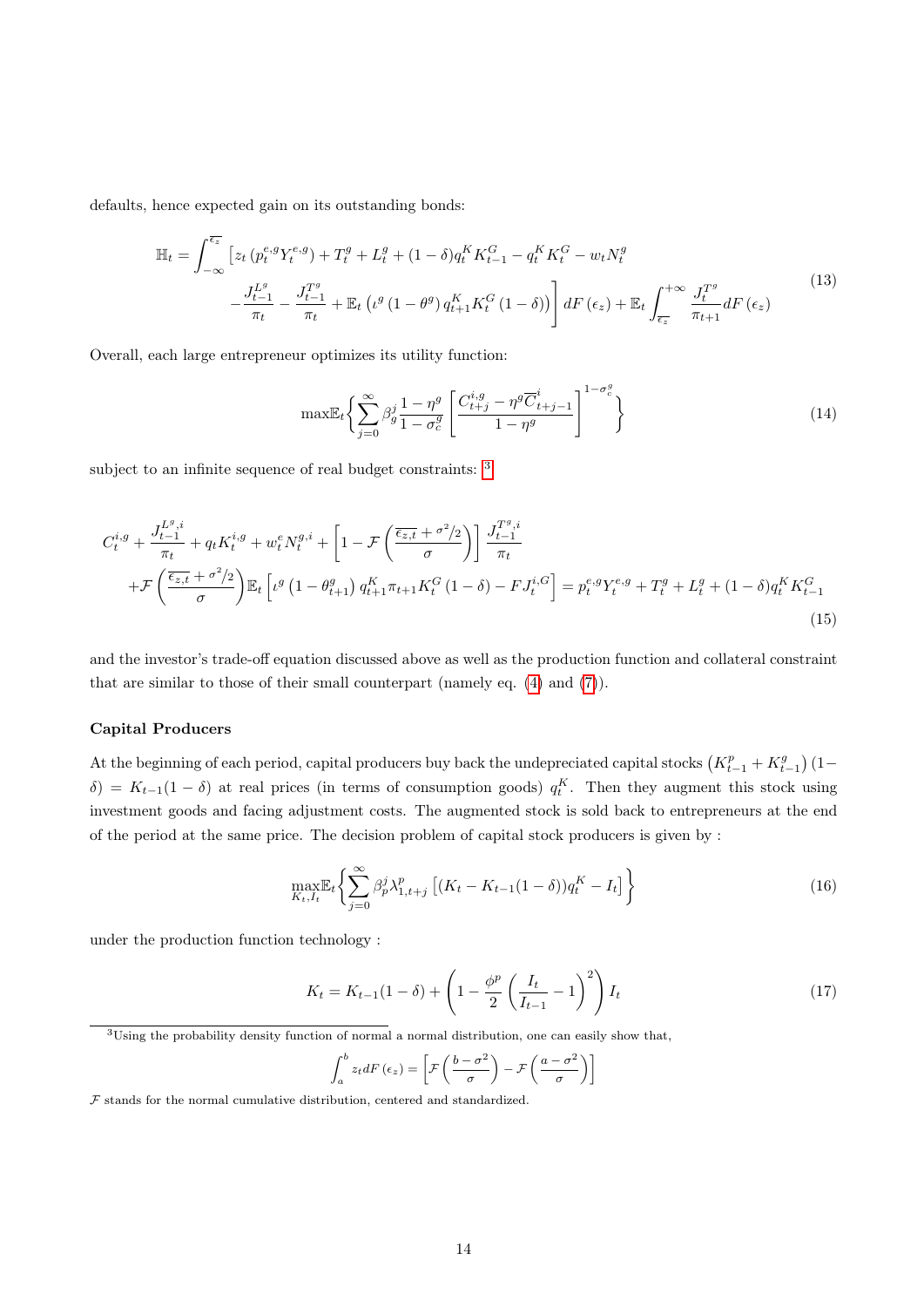#### Retailer

There is a representative retailer who acts under perfect competition. First, the retailer aggregates intermediate goods from both small and large firms using a CES technology function.[4](#page-16-0) Afterwards, it sells its output to a monopolistic competitive distribution sector which is in charge of making the different goods accessible to final consumers.

The decision problem of the representative retailer is :

$$
\max_{Y_t^e, Y_t^{e,p}, Y_t^{e,g}} \left[ p^e Y_t^e - p^{e,p} Y_t^{e,p} - p^{e,g} Y_t^{e,g} \right] \tag{18}
$$

subject to the aggregation technology function :

$$
Y_t^e = \left(\nu^{y\xi^y} Y_t^{e,p1-\xi^y} + (1-\nu^y)^{\xi^y} Y_t^{e,g1-\xi^y}\right)^{\frac{1}{1-\xi^y}}
$$
(19)

#### Distribution Sector

The distribution market is assumed to be monopolistically competitive. Distributors' prices are sticky and are indexed to a combination of past and steady-state inflation, with relative weights parameterized by  $\gamma^p$ . In addition, if retailers want to change their price beyond what indexation allows, they face a quadratic adjustment cost parameterized by  $\kappa^p$ .

Each firm f choose its selling price  $p_t^f$  (in terms of consumption goods) so as to maximize its market value :

$$
\max_{p_{f,t}} \mathbb{E}_t \sum_{i=0}^{\infty} \beta_w^i \lambda_{w,t+i} \left\{ \left( p_{t+i}^f - p_{t+i}^e \right) Y_{t+i}^f - \frac{\kappa^f}{2} \left( \frac{p_t^f}{p_{t-1}^f} \frac{1}{\pi_t} - \pi_{t-1}^{\gamma^p} \overline{\pi}^{1-\gamma^p} \right)^2 Y_{t+i} \right\}
$$
(20)

subject to the demand derived from consumers' maximization :

$$
Y_t^f = (p^f)^{-\nu^f} Y_t \tag{21}
$$

 $\nu^f$  is the demand price elasticity which is supposed to be constant.

#### <span id="page-16-1"></span>Banking Sector

The banking sector is represented by a continuum  $n \in [0, 1]$  of universal banks evolving in a monopolistic competition framework. We enrich our banking sector modeling by assuming different types of assets and liabilities. Indeed, each bank n has three types of liabilities : its own capital  $(K_t^{b,n})$ , savers-deposits  $(D_t^n)$  and interbank funds  $(IB<sup>n</sup><sub>t</sub>)$ . On the assets side, it can invest on four types of assets : loans to SMEs  $(L<sup>p,n</sup><sub>t</sub>)$ , loans to corporate firms  $(L_t^{g,n})$ , corporate bonds  $(T_t^{Bg,n})$  and sovereign bonds  $(T_t^{Bs,n})$ .

<span id="page-16-0"></span><sup>4</sup>The fact that intermediate goods are not perfect substitutes allows for defining different levels of intermediate goods' prices according to wether they are produced by small or large firms.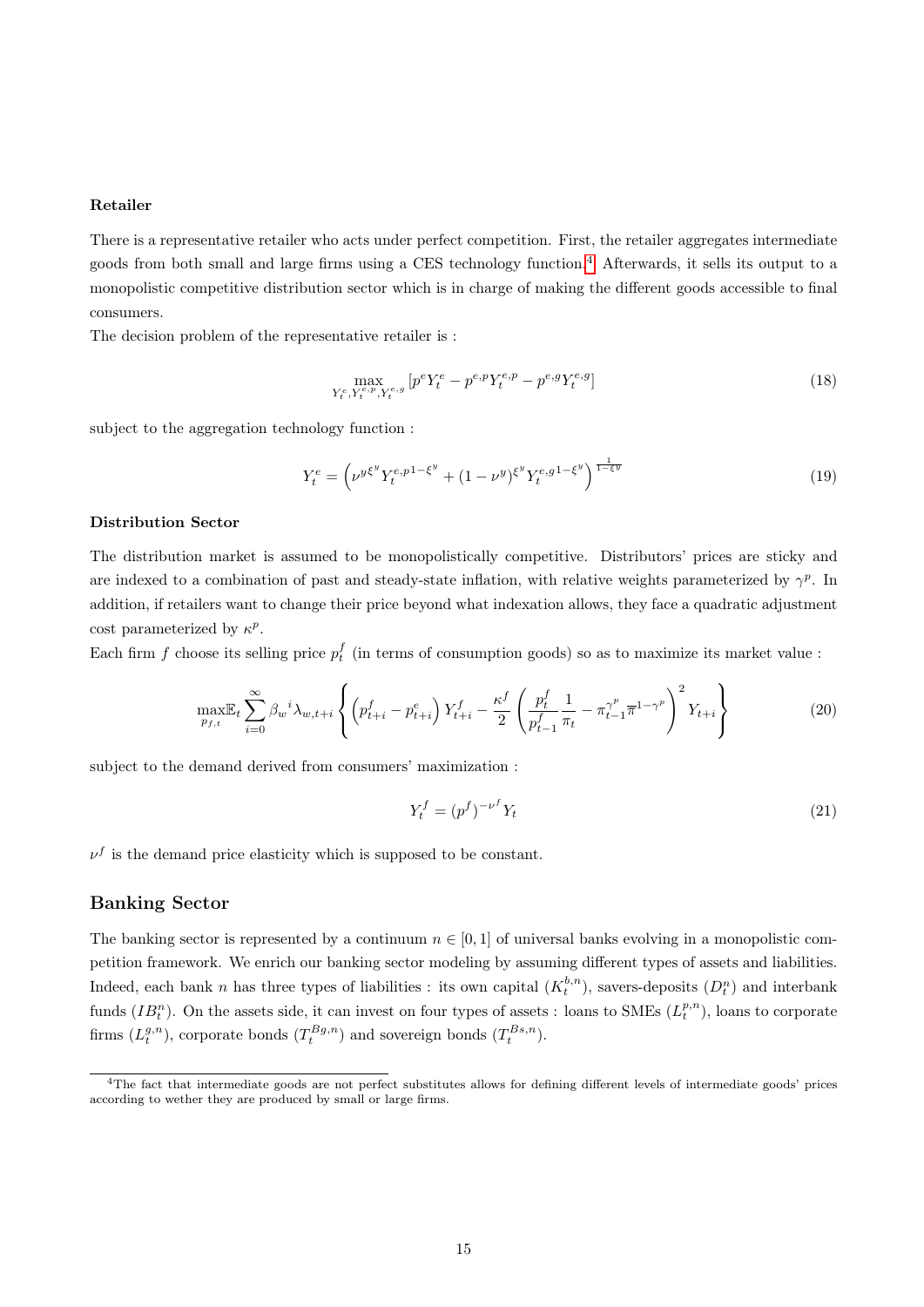| Assets                                   | Liabilities                    |
|------------------------------------------|--------------------------------|
| Loans to Small Firms $(SL_t^{p,n})$      | Bank Equity $(K_t^n)$          |
| Loans to Large Firms $(SL^{g,n}_t)$      | Households deposits $(SD_t^n)$ |
| Large Corporate Bonds $(ST^{Bg,n}_\ast)$ | Interbank Funds $(IB^n_*)$     |
| Sovereign Bonds $(ST_t^{Bs,n})$          |                                |

Like the universal bank model, each bank  $n$  is composed of two main branches, namely retail branch and investment branch. The retail branch of bank  $n$  optimizes the discounted value of its contemporaneous and future flow of funds. For this purpose, it sets the optimal amount of the different types of liabilities and assets (except for its capital) as well as their correspondent interest rates (except for bond market rates and for the interbank interest rate which is supposed to be equal to the policy rate  $R_t$ ).

The investment branch of the bank is in charge of dealing with assets in the bond market and chooses the optimal amount of corporate and sovereign bond holdings according to the relative yield of such assets as well as the regulatory constraints.

Indeed, each bank faces two kinds of costs descending from the Basel III's prudential requirements. The first cost is related to the bank's capital position whenever its solvency - measured by its capital-to-weighted assets ratio - moves away from a target value  $\nu^K$ ; the second one has more to do with its balance-sheet liquidity standard and more specifically its short term liquidity coverage ratio (LCR) while the net stable funding ratio (NSFR) will be added further for comparison with the LCR.[5](#page-17-0)

Since we use multi-period assets, we are able to model the liquidity ratios in a more suitable way than what it is usually done in the literature. For example, in the paper, we enrich the LCR modeling through different perspectives. First, contrary to a one-period asset maturity, we distinguish between short term and long term incoming and outgoing cash flows and, second, using different kind of assets, we take into account different liquidity weights for each type of assets following the Basel III implementation.

The optimization program for the universal bank  $n$ , which maximizes its cash flow, is then of the form :

$$
\max \mathbb{E}_{0} \sum_{t=0}^{\infty} \beta_{w}{}^{i} \lambda_{w,t} \left\{ \frac{J_{t-1}^{L^{p},n}}{\pi_{t}} + \frac{J_{t-1}^{L^{g},n}}{\pi_{t}} + \frac{J_{t-1}^{T^{b},n}}{\pi_{t}} + \frac{J_{t-1}^{T^{b},n}}{\pi_{t}} - L_{t}^{P} - L_{t}^{G} - T_{t}^{Bg,n} - T_{t}^{Bs,n} - \frac{J_{t-1}^{B,n}}{\pi_{t}} - \frac{J_{t-1}^{D,n}}{\pi_{t}} - \frac{1 + R_{t-1}}{\pi_{t}} I B_{t-1}^{n} + D_{t}^{n} + I B_{t}^{n} - INTCOST_{t}^{T^{Bg},n} - INTCOST_{t}^{T^{Bs},n} - \frac{K^{p}}{2} \left( \frac{R_{t}^{L^{p},n}}{R_{t-1}^{L^{p},n}} - 1 \right)^{2} R_{t}^{L^{p}} L_{t}^{P} - \frac{K^{g}}{2} \left( \frac{R_{t}^{L^{g},n}}{R_{t-1}^{L^{g},n}} - 1 \right)^{2} R_{t}^{L^{g}} L_{t}^{G} - \frac{K^{d}}{2} \left( \frac{R_{t}^{D,n}}{R_{t-1}^{D,n}} - 1 \right)^{2} R_{t}^{D} L_{t}^{D} - \frac{K^{K}}{2} (BCAP_{t}^{n} - RCAR_{t})^{2} K_{t}^{B} - \frac{K^{L}}{2} (BLCR_{t}^{n} - RLCR_{t})^{2} K_{t}^{B} - \frac{K^{N}}{2} (BNSFR_{t}^{n} - RNSFR_{t})^{2} K_{t}^{B}
$$
\n
$$
(22)
$$

Where  $INTCOST_t^{T^{Bg}}$  and  $INTCOST_t^{T^{Bs}}$  represent the cost of intermediation in the bond market that are composed of transaction and adjustment costs on corporate and sovereign bonds respectively. For  $x \in (q, s)$  we

<span id="page-17-0"></span> $5$ The Figure [6](#page-35-0) in the appendix sums up the main financial interactions between the different agents.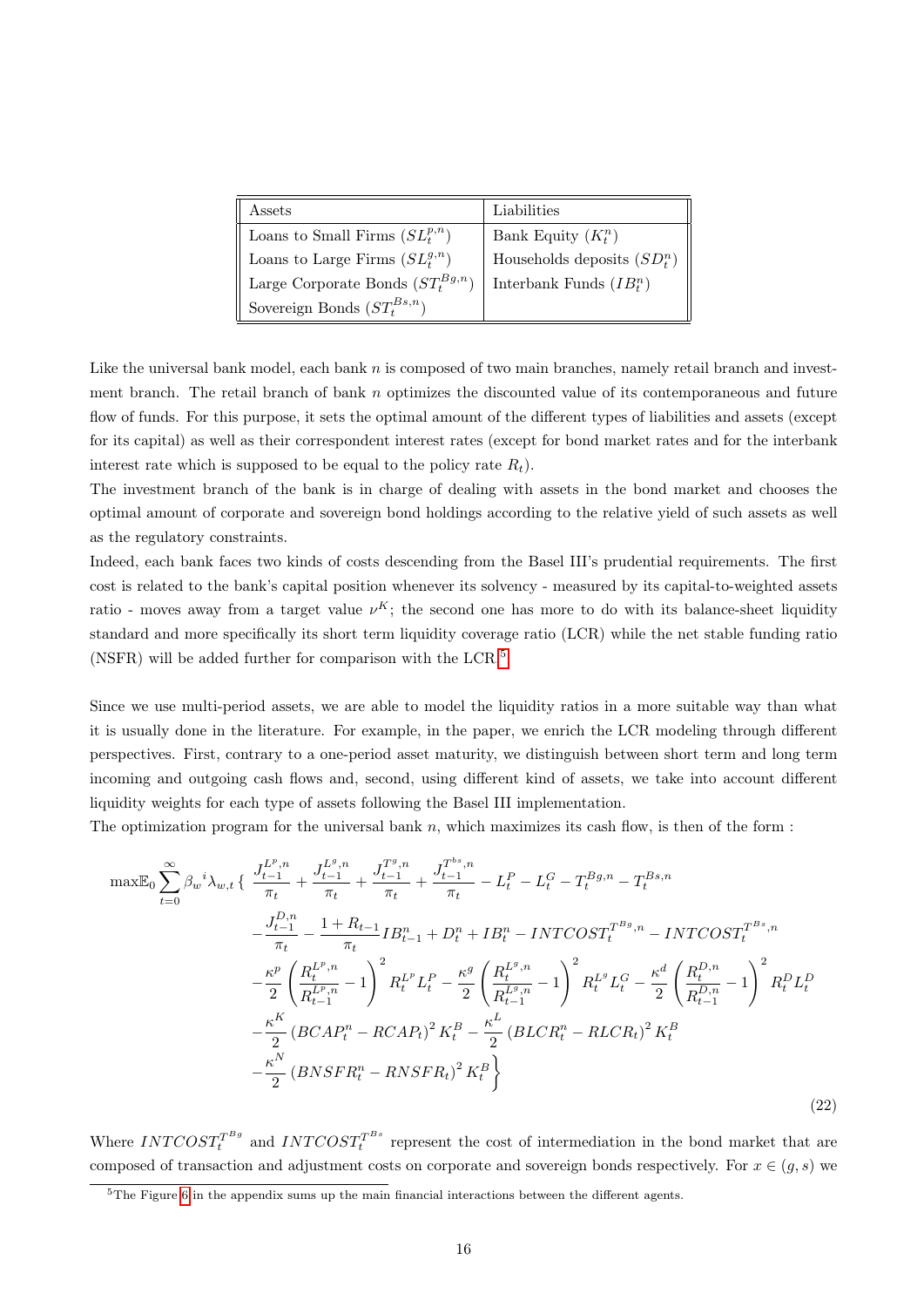set :

$$
INTCOST_t^{T^{Bx},n} = \mu^{B,x} T_t^{Bx,n} + \frac{\kappa^{Bx}}{2} \left( \frac{ST_t^{Bx,n}}{ST_{t-1}^{Bx,n}} - 1 \right)^2 ST_t^{Bx}
$$
 (23)

Bank capital accumulates from reinvesting profits in the banks as in [Gerali et al.](#page-31-4) [\(2010\)](#page-31-4):

$$
K_t^{B,n} = (1 - \nu^b) \frac{K_{t-1}^{B,n}}{\pi_t} + \Pi_t^{B,n}
$$
\n(24)

where  $\Pi_t^{B,n}$  represents the overall profits made by bank 'n', and  $\nu^b$  represents the share of capital used up in managing bank capital.

 $BCAP_t^n$  and  $RCAP_t$  stand for the capital to risk weighted assets ratio for bank n as well as its regulatory level.  $BLCR_t^n$  and  $RLCR_t$  (resp.  $BNSFR_t^n$  and  $RNSFR_t$ ) are the equivalent for the liquidity to assets ratio (resp. the net stable funding ratio).

$$
BCAP_t^n = \frac{SK_t^{B,n}}{\gamma^{L^P} SL_t^{P,n} + \gamma^{L^G} SL_t^{G,n} + \gamma^{T^g} ST_t^{G,n} + \gamma^{T^S} ST_t^{S,n}},
$$
\n(25)

where the capital ratio is defined as capital divided by risk weighted assets.

$$
BLCR_t^n = \frac{\mu^{NT^G} ST_t^{T^G,n} + \mu^{NT^S} ST_t^{T^S,n}}{\mu^D SD_t^n + \mu^{JD} J_t^D + \mu^{IB} (1 + R_t) IB_t^n - (\mu^{L^p} J^{L^p,n} + \mu^{L^g} J^{L^g,n} + \mu^{T^g} J^{T^g,n} + \mu^{T^s} J^{T^{bs},n})}
$$
(26)

where the LCR is defined as the ratio of liquid assets to net outflows, with weights defined in the numerator and denominator by the regulation.

$$
BNSFR_t^n = \frac{\zeta^{NK} K_t^{B,n} + \zeta^{D1} SD_t^n (1 - \delta_{1-4}^D) + \zeta^{D2} SD_t^n \delta_{1-4}^D \zeta^{NIB} IB_t^n}{\zeta^{TS} ST_t^s + \zeta^{TG} ST_t^g + \zeta^{LP} SL_t^p \delta_{1-4}^{LP} + \zeta^{LG} SL_t^g \delta_{1-4}^{L^g} + \zeta^{OthA} Other Assets}
$$
\n(27)

where the NSFR is defined as the ratio of Available Stable Funding (a weighted sum of liabilities) to Required Stable Funding (a weighted sum of assets).  $\delta_{1-4}^x = \prod_{1}^4 (1 - \delta^x)^j$  represents the share of assets with a residual maturity of less than one year. OtherAssets contains all remaining assets that are note included in the first part of the NSFR denominator.

The above functions represent respectively the capital and the liquidity regulatory costs.  $\gamma_t^x$ ,  $\mu_t^x$  and  $\zeta_t^x$  are the weights used when defining the Basel regulatory ratios.

Evolving in a monopolistic competitive framework, each bank  $n$  faces the following new borrowing (deposit) demand (supply) equations, namely for deposits and the banking loans :

$$
D_t^n = \left(\frac{R_t^{D,n}}{R_t^D}\right)^{-\nu^D} D_t \tag{28}
$$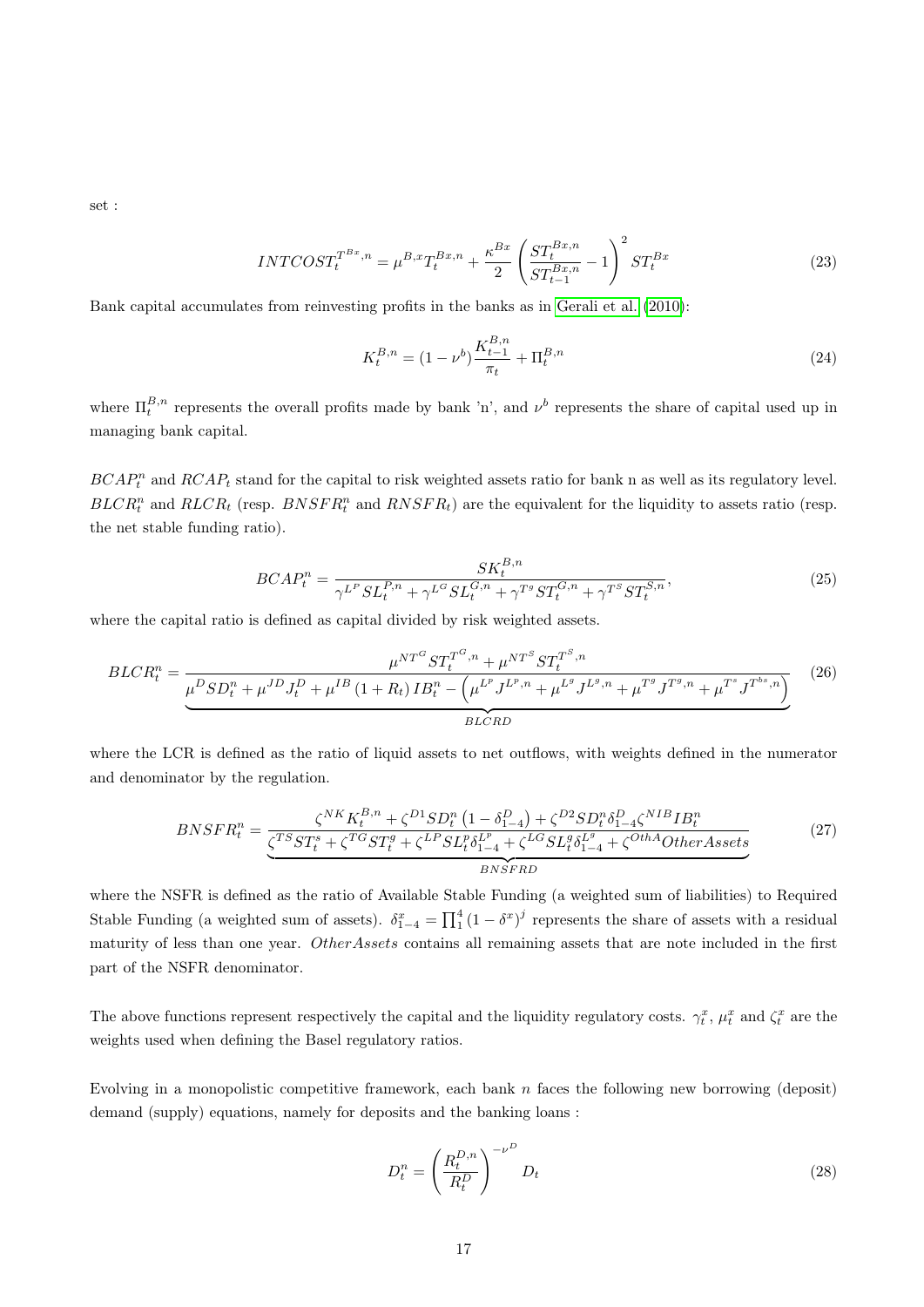$$
L_t^{P,n} = \left(\frac{R_t^{L^p,n}}{R_t^{L^p}}\right)^{-\nu^L} L_t^P
$$
\n(29)

$$
L_t^{G,n} = \left(\frac{R_t^{L^g,n}}{R_t^{L^g}}\right)^{-\nu^{L^G}} L_t^G
$$
\n(30)

In our setting, the elasticities of loan demand  $(\nu^{L^P}$  from SMEs and  $\nu^{L^G}$  from large firms) are of finite values. However, in order to interpret the FOC's and for a matter of simplicity, is is useful to consider the special case where  $\nu^{L,P} = \infty$  (perfect competitive framework) and  $\kappa^p = 0$  (flexible rates). In this case, the maximization of banks profits function with respect to the default threshold  $J_t^L$ ,  $L_t^P$ ,  $SL_t^P$  and  $IB_t$  results in the following first order conditions:[6](#page-19-0)

<span id="page-19-2"></span>
$$
\lambda_{1,t} + \kappa^L \left( BLCR_t - RLCR_t \right) BLCR \frac{SK_t^B}{BLCR D_t} \mu^{L^p} = \frac{\lambda_{w,t+1}}{\lambda w, t} \frac{\beta_w}{\pi_{t+1}} \left( 1 + \lambda_{1,t+1} \delta^{L^p} \right) \tag{31}
$$

<span id="page-19-1"></span>
$$
-1 + \lambda_{1,t} \left( 1 - \delta^{L^p} + R_t^{L^p} \right) + \lambda_{2,t} = 0 \tag{32}
$$

$$
\kappa^K \left(BCAP_t - RCAP_t\right)BCAP_t^2 \gamma^{L^P} - \lambda_{3,t} - \lambda_{2,t} + \frac{\lambda_{w,t+1}}{\lambda_{w,t}} \frac{\beta_w}{\pi_{t+1}} \lambda_{2,t+1} \delta^{L^P} = 0 \tag{33}
$$

<span id="page-19-3"></span>
$$
-\lambda_{3,t} = 1 - (1 + R_t) \left[ \frac{\lambda_{w,t+1}}{\lambda_{w,t}} \frac{\beta_w}{\pi_{t+1}} - \kappa^L \left( BLCR_t - RLCR_t \right) BLCR \frac{SK_t^B}{BLCRD_t} \mu^{IB} \right]
$$
(34)

By putting  $\delta^{L^p} = 0$  and  $\kappa^L = \kappa^N = 0$ , one finds the standard FOC in a one period maturity framework, namely:

$$
R_t^{L^p} = R_t + \frac{\lambda_{w,t}}{\lambda_{w,t+1}} \frac{\pi_{t+1}}{\beta_w} \kappa^K \left(BCAP_t - RCAP_t\right)BCAP_t^2 \gamma^{L^p} \tag{35}
$$

We can thus identify  $-\lambda_{2_t}$  as the marginal cost for a bank that considers lending to SMEs. Indeed, our banking sector modelling differs slightly from [Gerali et al.](#page-31-4) [\(2010\)](#page-31-4) in that we allow for different marginal costs for the bank depending on the identity of borrower since the regulatory constraints take into account the heterogeneity of borrowers. However, with  $\delta^{L^p} = 0$ , we find similar result to [Gerali et al.](#page-31-4) [\(2010\)](#page-31-4) with regulatory constraints increasing the marginal cost  $-\lambda_{2t}$  when the Banks ratios are below the regulatory ones and decreasing it when they are above the thresholds. Moreover, eq. [\(32\)](#page-19-1) refers to the standard equilibrium equation linking the marginal cost  $-\lambda_{2_t}$  to the "selling price"  $R_t^{L^p}$ .

Still, the introduction of long term maturities modifies the values of the marginal costs and prices as considered at time t. Since, the lending decision matters for all the future periods, the marginal costs have to take into account next period values of the interbank rate  $R_t$  when the future marginal profits induced by the lending decision in the current period have to be discounted by a specific discount factor  $\lambda_{1_t}$  which would be equal to the households discount factor in the absence of the liquidity constraint. However, the LCR as it has been defined depends among others on the bank lending rates, this liquidity constraint enters thus the banks's optimal decision by affecting their discount factor. This is a key feature that a standard representation of the LCR constraints lacks. To assess the impact of the liquidity constraints, the MAG examined the impact of a 25%

<span id="page-19-0"></span> $\int_{0}^{6} \lambda_{i=1..4}$  are lagrangian coefficients related to the accounting equation for the banks as well as for the definitions of  $J_t^{L^p}$  and  $SL_t^P$  .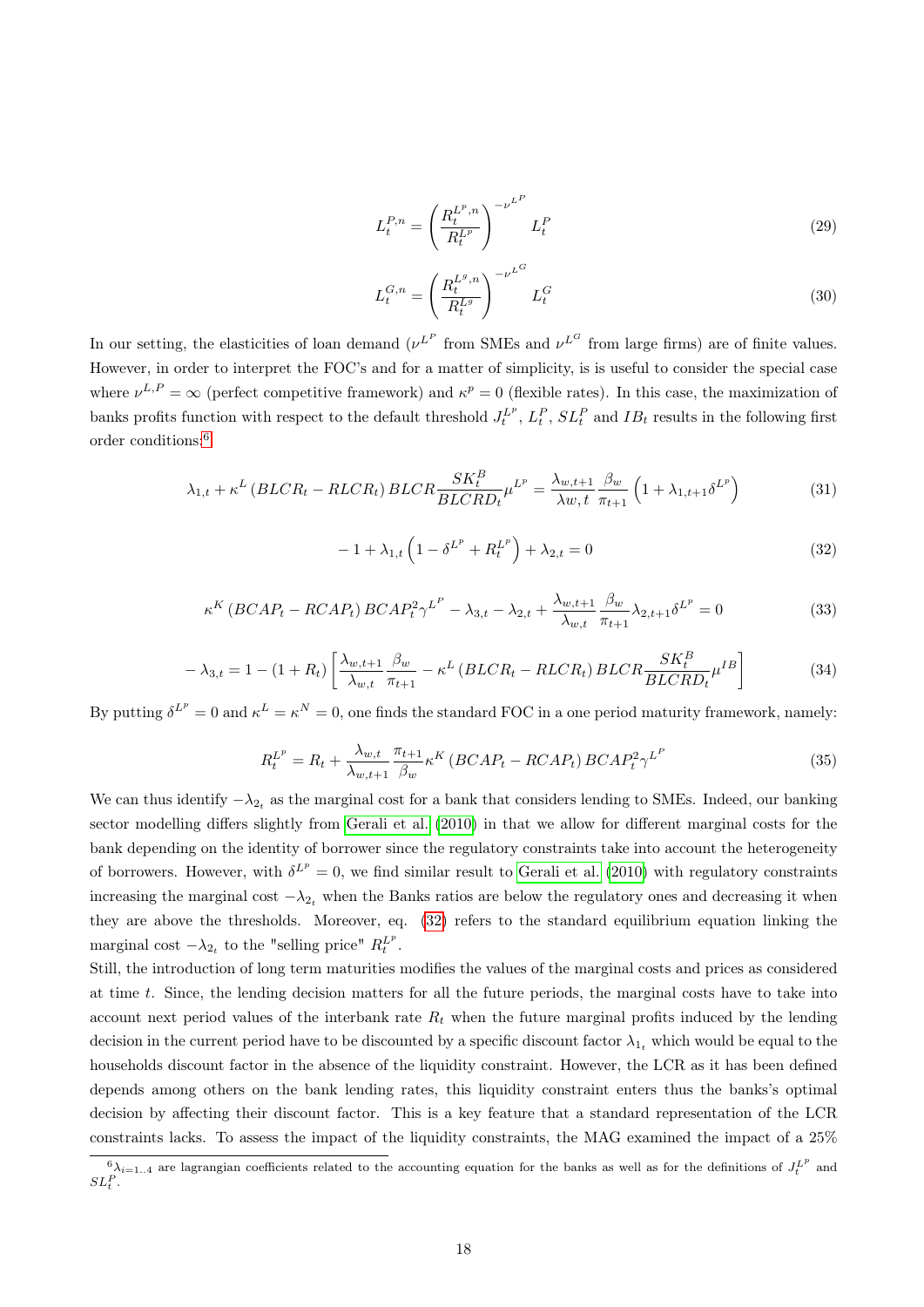increase in the ratio of liquid assets to total assets considering for example the liquidity constraint as the sum of cash and government bonds, a very crude assumption as argued by [Angelini et al.](#page-31-2) [\(2011\)](#page-31-2). We can then legitimately wonder whether these studies on the impact of the LCR on bank lending spreads may create biased results as the liquidity constraint has an ambiguous impact on bank lending rates as they reinforce the banks' marginal cost and at the same time may lessen the banks' lending rate if banks collect more funding, (see section [4.2\)](#page-25-0).

### Government

The Government is able to fund its public spending by levying lump sum taxes  $\mathcal{T}_t$  or by issuing sovereign bonds  $T_t^S$  at an interest rate  $R_t^{T^s}$ . The budget constraint for the government can thus be addressed as follows :

$$
G_t + \frac{J_{t-1}^{T^S}}{\pi_t} = \mathcal{T}_t + T_t^S \tag{36}
$$

In order to avoid any multiplier effect from public spending, we suppose the latter exogenous and we set the ratio of public spending to GDP at 25% at the steady-state.

Levying taxes is used to reach the public debt to GDP target level, the latter being its steady-state value. Thus, the low of motion of taxes is as follow :

$$
\frac{\mathcal{T}_t}{Y_t} = \frac{\mathcal{T}_{t-1}}{Y_{t-1}} + \gamma^{\mathcal{T}} \left( \frac{ST_t^S}{Y_t} - \overline{ST_y} \right) \tag{37}
$$

Where  $ST_t^S$  is the outstanding amount of public debt.

## Monetary Policy

Monetary policy is specified in terms of an interest rate rule targeting inflation, its first difference as well as the first difference in output. The Taylor interest rate rule used has the following form :

$$
R_t = R_{t-1}^{\rho_R} \left[ R^* \left( \frac{\pi_t}{\bar{\pi}} \right)^{r_{\pi}} \right]^{1-\rho_R} \varepsilon_{R,t} \tag{38}
$$

where  $r_{\pi}$  is the weight assigned to inflation.  $R^*$  is the steady-state policy rate, and  $\varepsilon_{R,t}$  is the white noise monetary policy shock.

### Market clearing conditions

Aggregating all agents budget constraints and using the financial market equilibrium (aggregate accounting equality of the banking system<sup>[7](#page-20-0)</sup>), we can set the following market clearing condition in goods market :

$$
C_t^w + C_t^g + C_t^p + I_t^p + I_t^g + G_t + \mathcal{F}\left(\frac{\overline{\epsilon_{z,t}} + \sigma^2/2}{\sigma}\right) \left\{ \mathbb{E}_t \left[ \iota^g \left(1 - \theta_{t+1}^g \right) q_{t+1}^K \pi_{t+1} K_t^G \left(1 - \delta\right) \right] - F J_t^G - \frac{J_{t-1}^{T^g}}{\pi_t} \right\} + CapRegCost(t) + LiqRegCost(t) + Adj_t = Y_t
$$
\n
$$
(39)
$$

<span id="page-20-0"></span><sup>&</sup>lt;sup>7</sup>Note that the aggregate level of interbank funds is equal to zero,  $\int_0^1 IB^n dn = 0$ .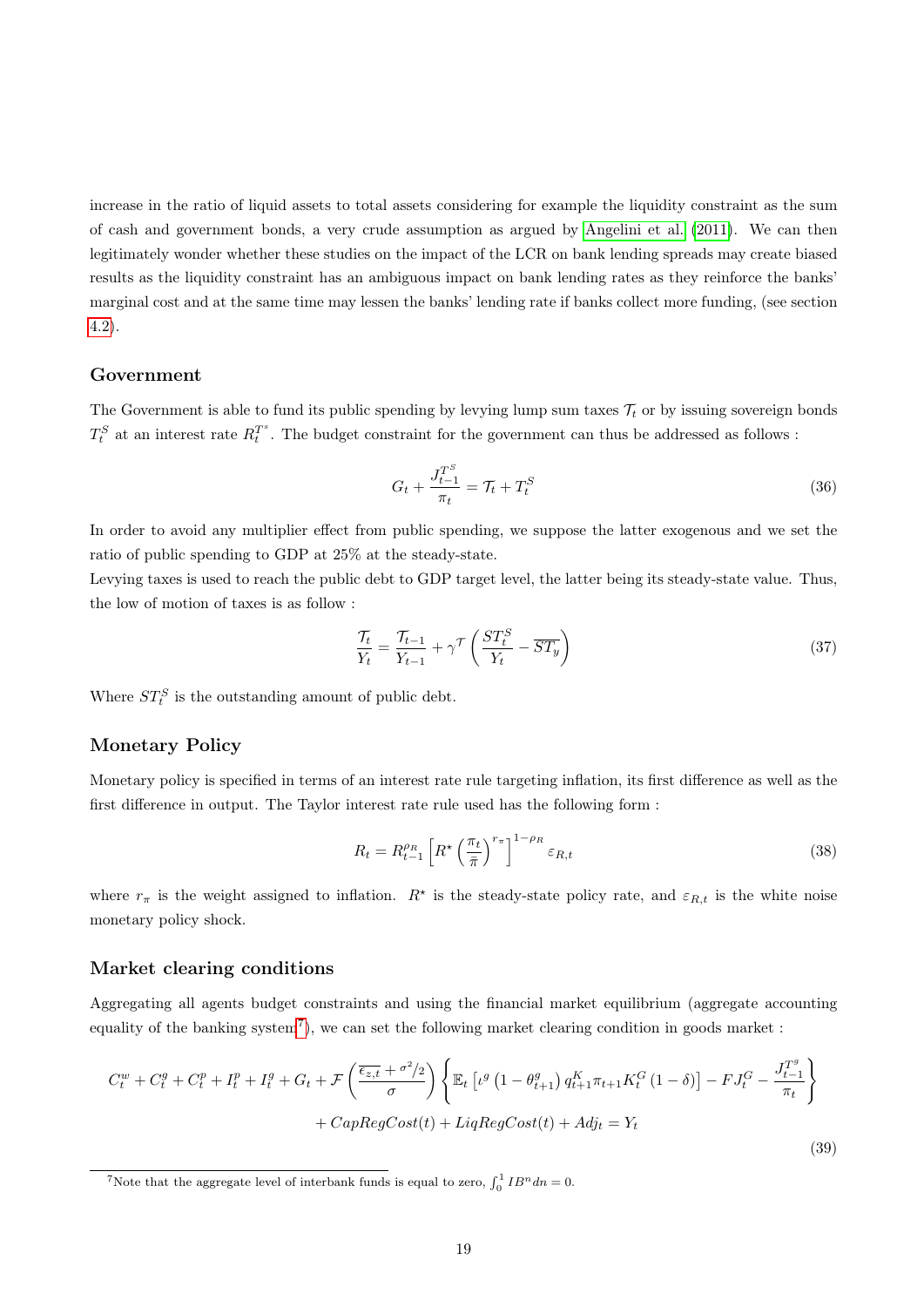Where  $Adj_t$  includes all adjustment costs (in both good and banking sectors) when CapRegCost(t) and LiqReg-Cost(t) stand for the costs related to the capitalization and liquidity constraints.

## <span id="page-21-0"></span>3 Calibration

We set several parameters to values in the range suggested mainly by the euro area data $8$  from 1999 (creation of the euro zone) to the mid of 2007 (the beginning of the subprime crisis) and if it is not available, we refer to the literature. Thus, relatively to the interest rates, we set the steady-state nominal interest rate  $(R^*)$  value at 0.75% (in quarterly terms) according to Euro Area data. The interest elasticity of households' deposits at -2.5 induces an annual deposit rate about 1.8% which corresponds to a households' discount factor of 0.9995. Relatively to bank lending rates, we calibrate the demand elasticities at 2.5 and 4.2 for respectively small and large firms which corresponds to a a spread SME's loan rate - Corporate Loan rate about 100 bp.

With regard to volumes, we calibrate the LTV parameters  $\theta^p$  and  $\theta^g$  to 0.47 and 0.7 when we calibrate the resalable part of capital  $\iota$  at 0.8 in order to match a steady-state value of loans to non financial corporates to (annual) GDP about 41%. The steady-state values of SMEs (resp. corporate firms) banks loans to GDP being about 10% (resp. 30%).

Furthermore, we calibrate the parameters  $\delta^X$  in a way to get Macaulay's maturities about 4, 5, 7, 10 and 15 years for respectively SMEs bank loans, large firms bank loans, large firms bonds, risk-less (sovereign) bond and households deposits.

Moreover, we calibrate the steady-state value of the corporate firms default rate about 0.18% which with the risk-less bond maturity and yield induces a corporate bond yield about 3.3%.

We set the public debt to GDP ratio at  $64\%$  in line with the observed value in 2007. We also set the parameter  $\nu^b$  at 11.3% to ensure a share of sovereign debt held by banks at 45% which is close to the ratio observed for French data.

We set the steady state SME's part in the global production volume  $\nu^y$  equal to 0.33 in line with official studies on the French economy[9](#page-21-2) with SMEs referring particularly to independent SMEs.

Turning to the Basel constraints parameters, we first set the coefficient  $\kappa^K$  at 11 in line with the range of values estimated by Gerali et al.(2010). The calibration of parameter  $\kappa^L$  is more problematic since there is no benchmark model to use. We however choose to set  $\kappa^L$  in a way that, in a partial equilibrium model, a 10% increase in the liquidity constraint induces a similar impact on the bank lending rate to SMEs than a 10% increase in the capital ratio. This implies to set  $\kappa^L$  at a value about 0.2.

Second, and in order to set the Basel III weighting coefficients, we mainly use French data to calibrate most of the parameters.

In this order, we set the capital/RWA ratio parameters as follows :  $\gamma^{L^P}$  at 0.81, when  $\gamma^{L^G}$  is set at 0.46 and  $\gamma^{T^G}$  0.33 and finally  $\gamma^{T^S}$  is set 0.04.

<span id="page-21-1"></span><sup>8</sup> In the case when euro area data are not available when French data are, we make the choice to use the French data as a benchmark for calibration.

<span id="page-21-2"></span><sup>9</sup>"Les chiffres-cles des TPE-PME", Ministere de l'economie, de l'industrie et de l'emploi - DGCIS - October 2009.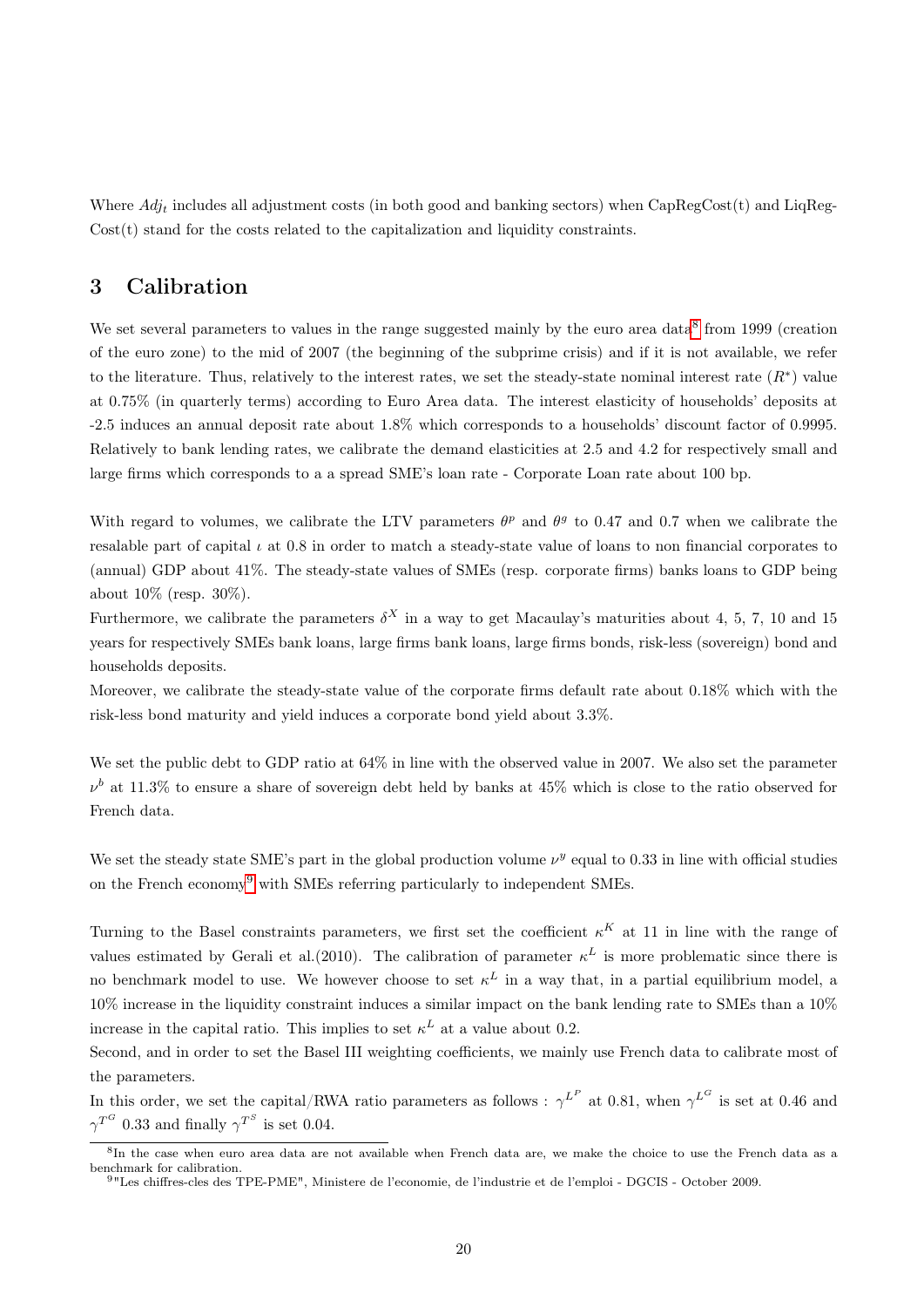Regarding the weights of the LCR, we set the parameters at:

$$
\mu^{NT^G} = 0.11 \qquad \mu^{NT^S} = 0.8 \qquad \mu^{T^G} = 1/3 \left( 1 - \mu^{NT^G} \right) \n\mu^{T^S} = 1/3 \left( 1 - \mu^{NT^G} \right) \qquad \mu^D = 0.2 \qquad \mu^{JD} = 1/3 \n\mu^{L^G} = 0.5/3 \qquad \mu^{L^P} = 0.5/3 \qquad \mu^{IB} = 1/3
$$

We divide most of the outflows parameters by 3 since the regulation is based on a monthly stress scenario while we use a quarterly framework. Note that the corporate bonds weight  $\mu^{NT^G}$  may be seen as too low. This is mainly due to the low share of corporate bonds that can be considered as high quality liquid assets which is close to 20% according to French banks data.

Regarding the weights of the NSFR, we set the parameters using mainly the Basel calibration :

|  | $\zeta^{NK}$ = 1                         | $\zeta^{D1}$ = 0.52 |  | $\zeta^{D2} = 0$   |  |
|--|------------------------------------------|---------------------|--|--------------------|--|
|  | $\zeta^{TS} = 1 + (0.05 - 1) \mu^{NT^S}$ | $\zeta^{TG}$ = 0.45 |  | $\zeta^{LP}$ = 0.5 |  |
|  | $\zeta^{LG}$ = 0.5                       | $\zeta^{OthA}$ = 1  |  |                    |  |

 $\mu^{NT^S}$  enters the calibration of  $\zeta^{TS}$  as they represent the HQLA share of sovereign bonds.

The rest of parameters were calibrated at estimated values found in [Gerali et al.](#page-31-4) [\(2010\)](#page-31-4) paper. Table [2](#page-33-0) in the appendix reports the values of the calibrated parameters.

# <span id="page-22-0"></span>4 The implementation of Basel III Regulation

We consider several types of experiments in the following subsections. First, we investigate the separate implementation of solvency and liquidity (more specifically the LCR) requirements and their impact in the long run (sub-section 4.1) and in the short-medium run (sub-section 4.2). Then we discuss the question of the interaction between both constraints (sub-section 4.3). Finally, we investigate the effects of the introduction of the NSFR and its potential externalities with the other liquidity requirement (sub-section 4.4).

### 4.1 The long term effects of Basel III Constraints

In this sub-section, we model the scenario of a steady increase in banking capital and liquidity constraints separately. To disentangle the effects of the liquidity constraint from the capital ratio, we set the parameter related to the capital constraint  $\kappa^K$  close to 0 in the model when the liquidity is still active, and inversely for the capital shock.

With regard to the capital ratio, we implement a scenario similar to the [MAG](#page-32-0) [\(2010b\)](#page-32-0) by assuming a linear increase in the capital ratio of 1 pp through 16 quarters. For the liquidity constraints, we choose to implement a scenario of a linear increase in the LCR by  $+25$  pp in 4 years (i.e. from 60% to 85%), also in line with [MAG](#page-32-0) [\(2010b\)](#page-32-0) hypothesis.

In this part, we mainly focus on the LT effects and compare our results with some of those in the literature. The results are shown in Table [1](#page-23-0) below. The table reveals that while solvency regulation has persistent effects, this is not the case for liquidity according to our model.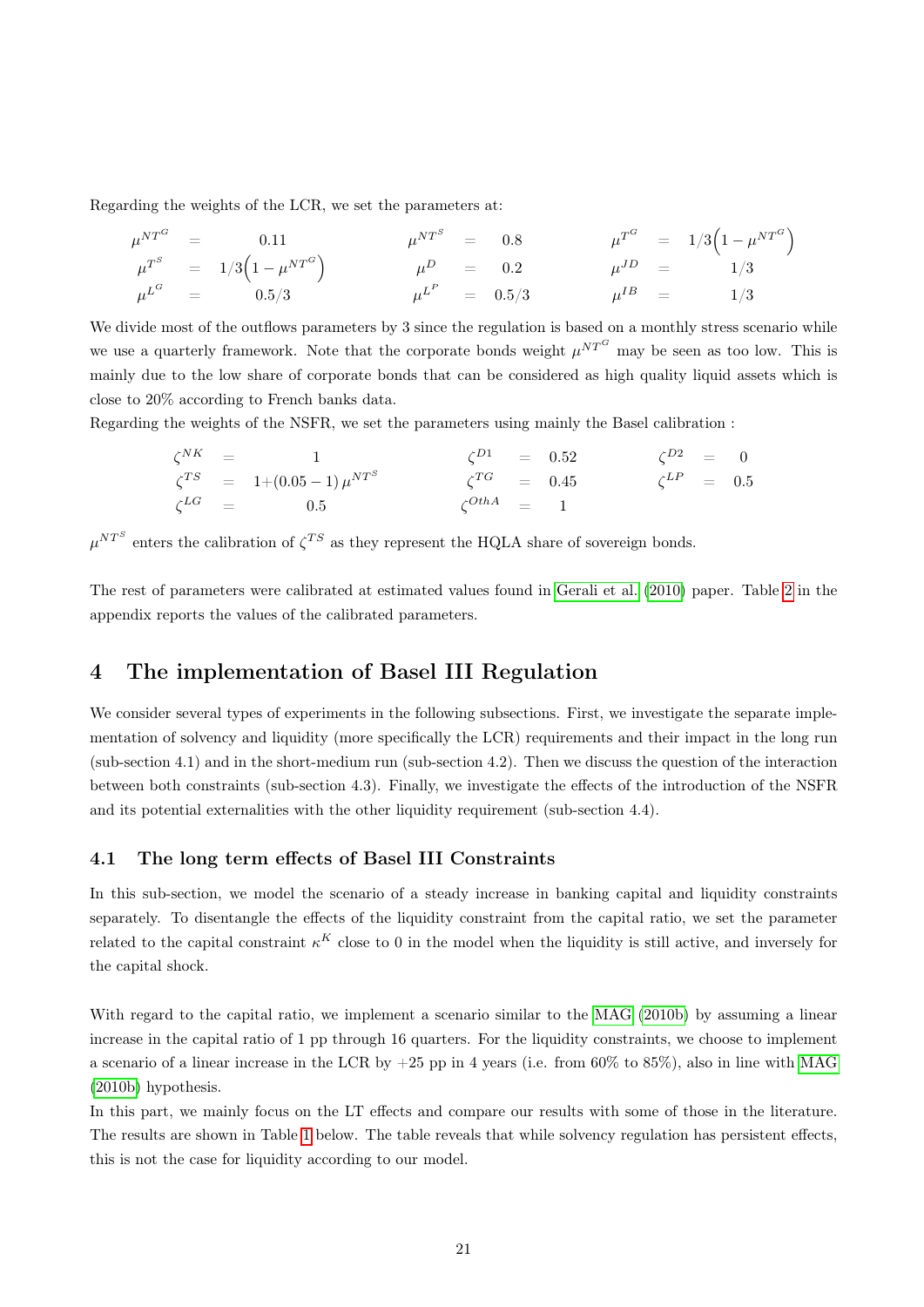<span id="page-23-0"></span>

|                                   | Capital requirement                              |           |                                                 | LCR requirement                                |                   |                                            |
|-----------------------------------|--------------------------------------------------|-----------|-------------------------------------------------|------------------------------------------------|-------------------|--------------------------------------------|
| Paper                             | Bank Loans                                       | GDP       | Spread BLR                                      | <b>Bank Loans</b>                              | GDP<br>Spread BLR |                                            |
| de Bandt and Chahad - EA          | $-1.75\%$ (SMEs)<br>$-1.98\%$ (large corporates) | $-0.31\%$ | $+5.8bp$ (SMEs)<br>$+2.6$ bp (large corporates) | $-0.0\%$ (SMEs)<br>$-0.0\%$ (large corporates) | $-0.00\%$         | $0.0bp$ (SMEs)<br>0.0bp (large corporates) |
| Angelini & Gerali (2012) - EA     | $-1.96%$                                         | $-0.36\%$ | $+31bp$                                         |                                                | ٠                 |                                            |
| Covas & Driscoll** $(2014)$ - USA | $-0.8\%$                                         | $-0.1\%$  | $+4bp$                                          | $-3.1\%$                                       | $-0.3%$           | $+11bp$                                    |
| Sutorova & Teply $(2013)$ - UE    | $-0.03%$                                         | ٠         | $+18.8bp$                                       | ٠                                              | ٠                 | $\overline{\phantom{a}}$                   |
| MAG (2010) - 17 OECD              | $\overline{\phantom{a}}$                         | $-0.09\%$ | 12.2bp                                          | ٠                                              | $-0.15\%$         | $+25bp$                                    |

|  |  | Table 1: Long-term Impact of capital and liquidity requirements |  |
|--|--|-----------------------------------------------------------------|--|
|  |  |                                                                 |  |

 $^*1\rm{pp}$  increase in the capital ratio and 25pp increase in the LCR  $^{**}\rm{6pp}$  increase in the capital ratio

#### Capital Requirements

According to our evaluation, GDP decreases by about 0.31% as a result of the 1 pp increase in the capital constraint. This result is somewhat higher than the [MAG](#page-32-0) [\(2010b\)](#page-32-0) one (0.09%), but is in line with [Angelini and](#page-31-5) [Gerali](#page-31-5) [\(2012\)](#page-31-5) (0.036%) under their "increasing profits" scenario which is also the one used in our model.

Regarding the credit channel, we estimate the impact of the increase in the capital requirement on the bank loans to be about  $-2\%$  which is in line with the literature<sup>[10](#page-23-1)</sup> (see also table 1 in [BCBS](#page-31-1) [\(2016\)](#page-31-1)). The effect on bank lending spreads appears comparatively lower than the effect on volumes.

This result has to be linked to our model specificities. Indeed, an increase in the regulatory capital ratio comes with a general drop in all banks assets components. However, since we have in our model a distinction between flows and stocks of loans and since the risk weighted assets (RWA) variable is based on stocks of assets, a drop in the outstanding amount of banks loans can be reached by momentarily cutting in the flows of new loans by increasing the loans rate. According to our simulations, the increase in BLR spreads reaches a peak after 2.5 years at  $+7.5$  bp for SMEs and  $+4.0$  bp for corporate firms. This would help the stock of loans to decrease sharply and in a short time. But, after this (relatively long) transitory period, the BLR spreads would then steadily decrease to reach their long term values reported in table [1.](#page-23-0) The cumulative process of loans will make the stock of loans decreasing for a longer period without a significant increase in the BLR.

Moreover, the adjustment of banks capital to the RWA would also be reached through other assets components (namely sovereign and corporate bonds in our model), which will partly alleviate the constraint on banking loans.

#### Liquidity Coverage Ratio

According to our modeling and calibration, the LCR should have no long term effect on the GDP, neither on the lending volumes and rates. This result is also related to Basel calibration of the LCR which gives considerable weight to the high quality assets (known as the HQLA) that are mainly composed of sovereign bonds of advanced economies. Since the weight of this kind of assets is much higher than for other types of assets, the LCR requirements could be achieved only by a sharp increase in the share of sovereign debts held by

<span id="page-23-1"></span> $10$ the evaluation of [Sutorova and Teply](#page-32-2) [\(2013\)](#page-32-2) seems to be low as compared to ours but it is based only on the estimated value of the loans demand elasticity to the interest rates.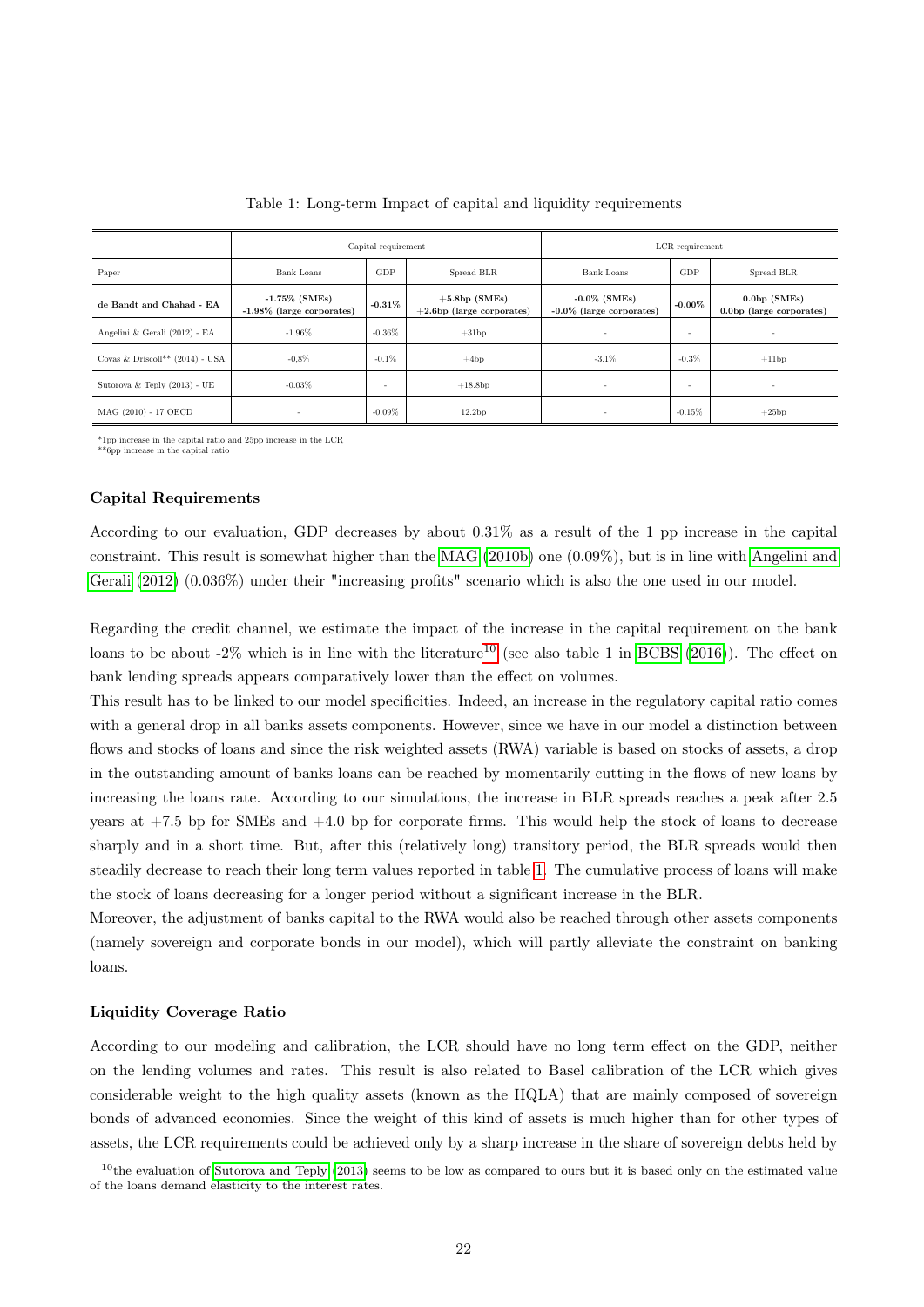banks, the latter being financed by a rise in households deposits (see section [4.4\)](#page-28-0). Moreover, since we assume a neutral role of the government in our model, the increase in banks' holding of sovereign bonds would, in the long run, have no impact on aggregate demand for bank loans. The latter result is rather different from those of other DSGE models [\(MAG](#page-32-0) [\(2010b\)](#page-32-0), [Covas and Driscoll](#page-31-7) [\(2014\)](#page-31-7)) which generally conclude to a negative impact of the LCR on bank lending. Our results are nevertheless consistent with the finding of [Banerjee and](#page-31-9) [Mio](#page-31-9) [\(2015\)](#page-31-9) who, on UK data, find no evidence of an impact of the Individual Liquidity Guidance (ILG<sup>[11](#page-24-0)</sup>) on output or lending volumes to non financial counterparts. These results that are also in line with [EBA](#page-31-10) [\(2014\)](#page-31-10) finding based on QIS data.

## 4.2 Discussion of the transitory effects of Basel III constraints

In this sub-section, we now discuss more fully the transmission channels of higher regulatory constraints in the short and medium run. We simulate the scenario of a linear increase through 16 quarters of the capital ratio of 2.5 pp and of the liquidity coverage ratio by 40 pp. Such scenarios are consistent with the Basel III implementation deadlines. The results are shown in Figure [1.](#page-24-1)

<span id="page-24-1"></span>

Figure 1: The impact of the Basel III new Capitalization (red curve) and Liquidity (blue curve) thresholds The regulatory ratios are in level. All rates are shown as absolute deviations from steady state, expressed in percentage points. All other variables are percentage deviations from steady state.

<span id="page-24-0"></span><sup>&</sup>lt;sup>11</sup>The ILG requires banks to hold a minimum quantity of HQLA to meet a scenario of stressed net outflows which is conceptually similar to the Basel III LCR.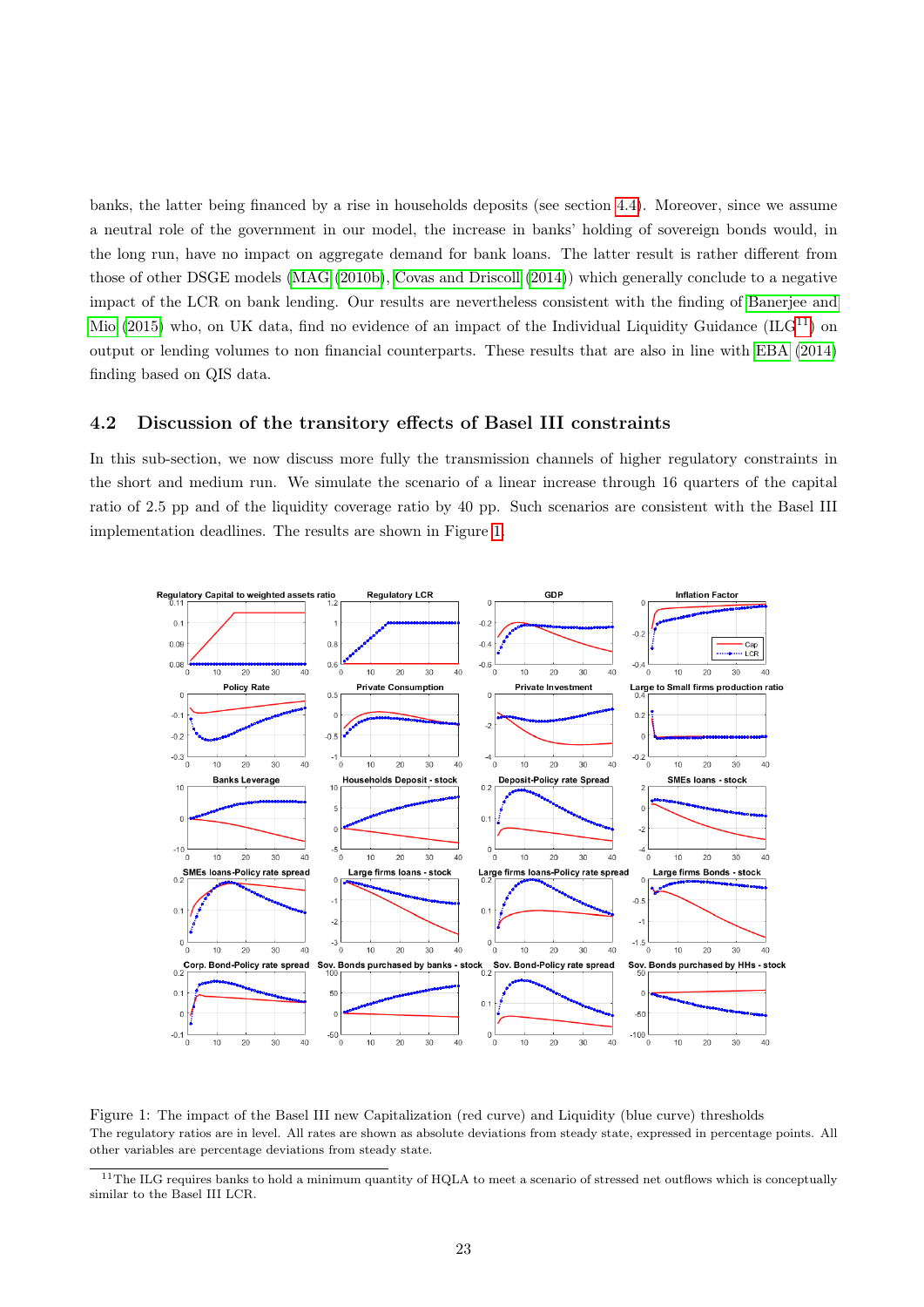#### Capital Requirement

The capital ratio aims among others at limiting any increase in leverage from credit institutions. It is then not surprising to expect a deleveraging process in the banking sector in the absence of any additional incentives to raise their asset level. Thus, in a scenario with no additional shock, the rise in the regulatory capital ratio induces a deleveraging process from the banking sector as well as a simultaneous rise in banks' lending rates, especially for SMEs. An increase in the interest rate on new bank loans would probably not be sufficient to match the regulatory constraint especially in the case of a large share of long maturity fixed rate loans. Banks resort to a cut in their bank loans, and more particularly the riskier ones (namely SMEs loans here). After 10 years, loans to SMEs drops by about 3.1% when loans to corporate firms falls by 2.6% (see cells (3,4) and  $(4,2)$ ).

The lower credit supply combined with the decrease in the demand for corporate bonds (see cell (4,4)) induces a sharp reduction in the demand for investment goods, magnified by the presence of financial frictions and more precisely the collateral constraint as emphasized in [Gertler and Kiyotaki](#page-32-11) [\(2009\)](#page-32-11). This also explains differences in the impact of regulatory constraints between large and small companies.

#### <span id="page-25-0"></span>Liquidity Coverage Ratio

Turning to the other Basel III constraint, a first striking result is the mainly short run recessive effect of the LCR as compared to the more persistent capitalization constraint effect.

With respect to the liquidity constraint, an increase in the regulatory ratio has a direct impact on the bank lending rate as suggested by equations [\(31\)](#page-19-2) to [\(34\)](#page-19-3) in section [2.](#page-16-1) However, the impact of an increase in the regulatory liquidity ratio has two opposite effects on the bank lending rates. On the one hand, any increase in interbank borrowing represents additional future cash outflows which reinforces the burden of the liquidity constraint while, on the other hand, any lending opportunity will loosen it, as it will create future inflows. Figure [1](#page-24-1) shows that the increase in the lending rate spreads (to SMEs and corporate firms) offsets the policy rate decrease. By increasing their lending rates, banks also generate future cash inflows with larger yields and higher revenues in the short run, comparatively to corporate or sovereign bonds which are characterized by longer maturity and lower yields.

Indeed, the increase in the LCR requirements has initially recessionary effects which are largely the consequence of the sharp decrease in private consumption in anticipation of future adverse economic developments. However the drop in consumption is also due to a second order effect of the LCR, namely the increase in deposits. Indeed, on the one hand, deposits create more outflows, while more deposits is a way to increase future liquid assets, i.e. to purchase bonds in our model. The increase in deposits has a negative impact on the LCR, although less than an increase in interbank borrowing. Accordingly, in its scenario of development of the LCR, the Basel committee considers the scenario of partial retail deposit run-off which implies that the outstanding amount of households deposits increase outflows in the denominator of the LCR. Moreover, the LCR denominator should also contain deposit repayments as they are considered as agreed future cash outflows. For these two reasons, we expect that banks would restrain their willingness of holding deposits by decreasing their demand for deposits as well as their remuneration rate. Nevertheless, we note that according to our simulation exercise, both deposits volumes and interest rates spreads increase. This simultaneous increase indicates that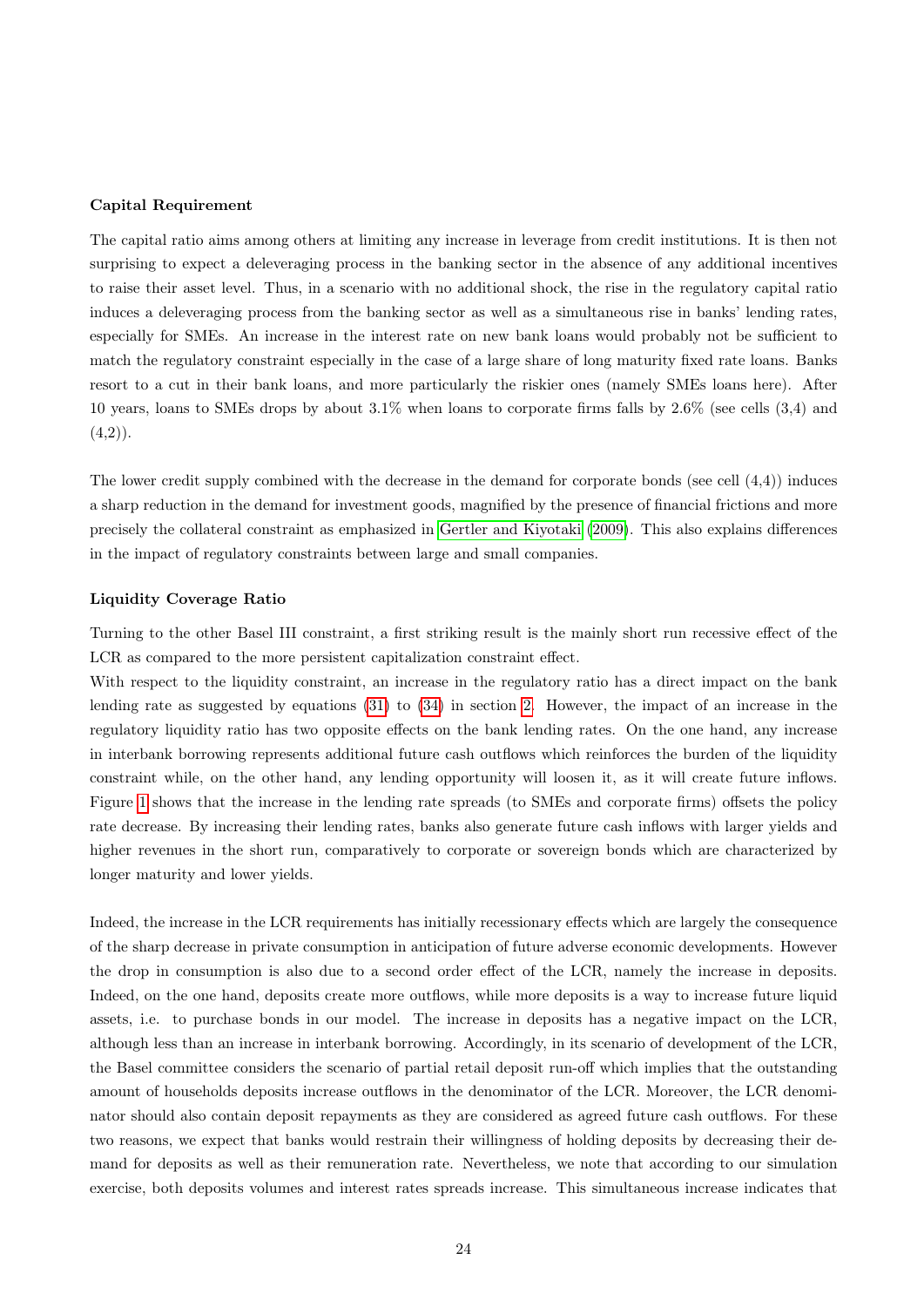it comes from the demand side, namely the banking sector.<sup>[12](#page-26-0)</sup> This effect originates in the definition of the LCR. The LCR implementation stresses the necessary accumulation of Highly Quality Liquid Assets (HQLA) - containing notably sovereign bonds - that materializes with a high weighting factor in the LCR expression (from 50% to 100%). As compared to the weight of retail deposits volume (between  $3\%$  for the most stable funds to 10% for the less stable ones according to Basel 3 standard calibration), it can happen that the marginal benefit of holding liquid securities outpaces the marginal cost of holding deposits. Banks will then rather prefer to loosen their accounting constraint by increasing their liabilities (their demand of retail deposits) in order to purchase more liquid assets than limiting their leverage ratio. The LCR can, if it is implemented alone, not necessarily trigger a deleveraging process. This increase in deposit rate combined with the rise in sovereign bonds spread leads to an increase in the saving rates of households, who then cut in their consumption expenses.

Note also that, after an initial decrease, private investment tends to recover 15 quarters after the rise in the LCR regulatory constraint. The increase in investment suffers, however, from a crowding out effect from public debt. Indeed, one of the expected effects of the new LCR is the search for highly rated sovereign debt as it can be shown in Figure [2,](#page-27-0) cell (5,2).

This is the result of the relatively higher weight given to HQLA in the numerator of the LCR ratio, and more particularly the so called "level 1 assets" (with weight equal to 100%) which are mainly composed of deposits at the central banks and (higher yield) sovereign bonds. Corporate bonds might receive a 85% or 50% weight depending on whether they are considered as "level 2A" or "level 2B" assets. However, the share of corporate bonds that could reach the required rates to be considered as HQLA is generally low. This makes the effective weight corresponding to corporate bonds in the LCR to be very low too. In this case, banks would not have an incentive to hold corporate bonds in order to meet the LCR constraint and more particularly when the supply of HQLA level 1 assets is not constrained. Neglecting the sovereign bonds channel may therefore underestimate the transitory negative effect of the LCR on real variables that can not be adjusted using different calibration of the LCR parameters.

#### 4.3 The interaction between the capital ratio and the LCR

Figure [2](#page-27-0) shows the overall impact of the simultaneous implementation of capital and the LCR constraints.

The main results that can be assessed is that, surprisingly, the global impact of both shocks is close to the sum of the impacts of each shock.<sup>[13](#page-26-1)</sup> In other words, it seems there is no strong positive externalities between liquidity and capitalization constraints which makes them complementary.

When we consider the full implementation of Basel III, with the LCR ratio moving to 100%, GDP decreases by 0.68% at the 10 year horizon, with private consumption reduced by 0.46% (hence exhibiting consumption smoothing) and private investment by 3.8%. SME loans are reduced by 3.6% (cell  $(3,4)$  and corporate loans by 3.7% (cell (4,2)). In our modeling framework, banks are not able to decrease their leverage and simultaneously increase their spreads in order to meet the LCR target since the latter is positively correlated with future assets repayments. As seen before, the liquidity shock induces a significant rise in the bank leverage, in contrast

<span id="page-26-0"></span> $12$ If we allow for an increase in sovereign bond supply from the government, we see that both the spread and the level of deposit rates increase eliminating the possibility that the increase in households deposits comes from an increase in their treasuries.

<span id="page-26-1"></span><sup>&</sup>lt;sup>13</sup>Note that the results related to the capitalization and the liquidity constraints differ for some variables from what has been shown in the previous section since in this exercise, we do not shut down the other constraint when we implement one.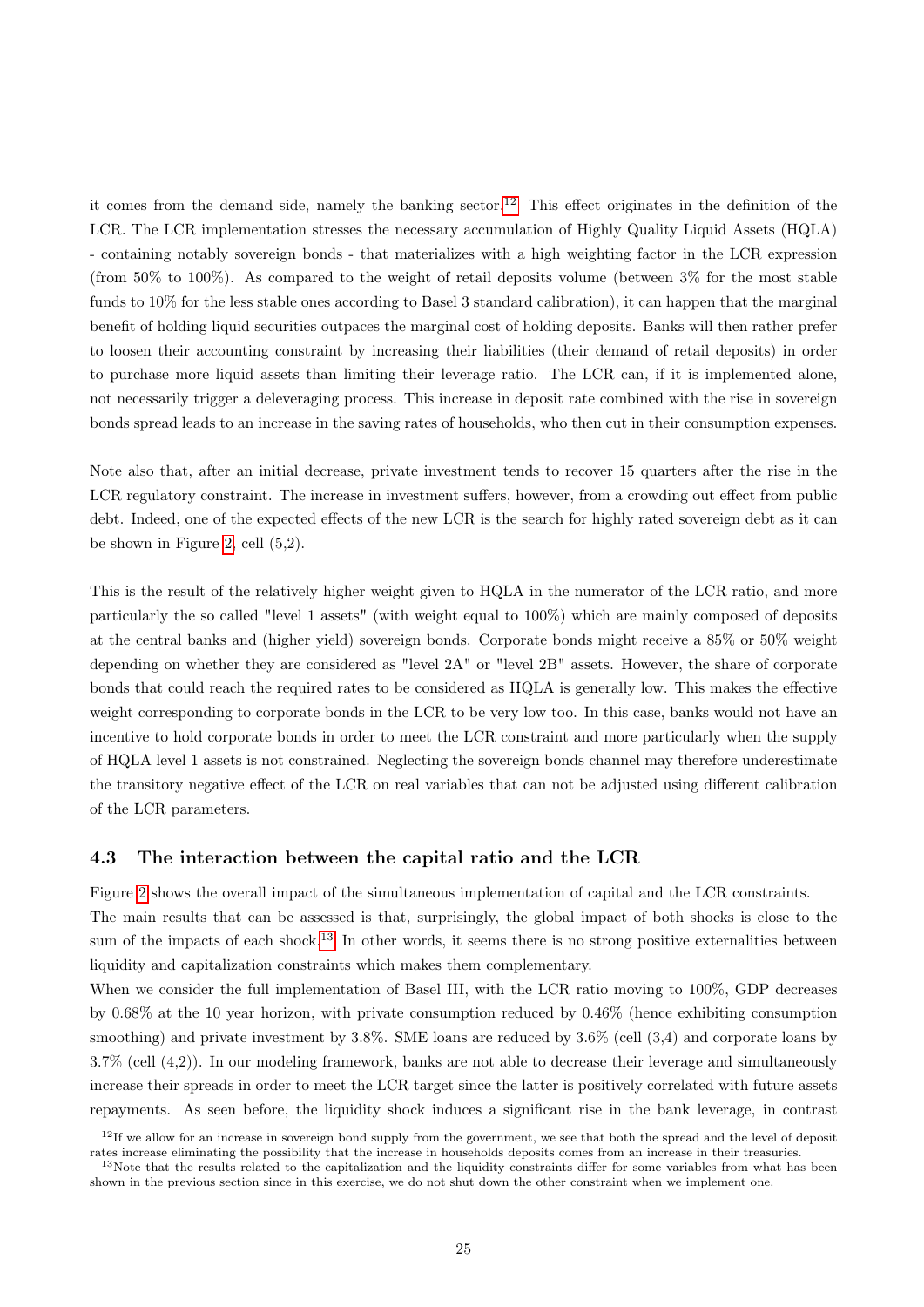with the effects of the capital-to-weighted assets ratio shock. As a consequence and in order to reach the new regulatory threshold, banks have to make larger effort, in comparison to what they would do in the absence of the LCR shock. As a result, the simultaneous regulatory shocks trigger a transitory dampening in the aggregate demand components. Such results contrast with [De Nicolo et al.](#page-31-6) [\(2014\)](#page-31-6) who conclude to the substitutability of the requirements, focusing on the effect of retained earnings, while the main transmission channel comes from banks' balance sheet structure in our model.

<span id="page-27-0"></span>

Figure 2: The overall impact of Basel III capitalization and liquidity constraints.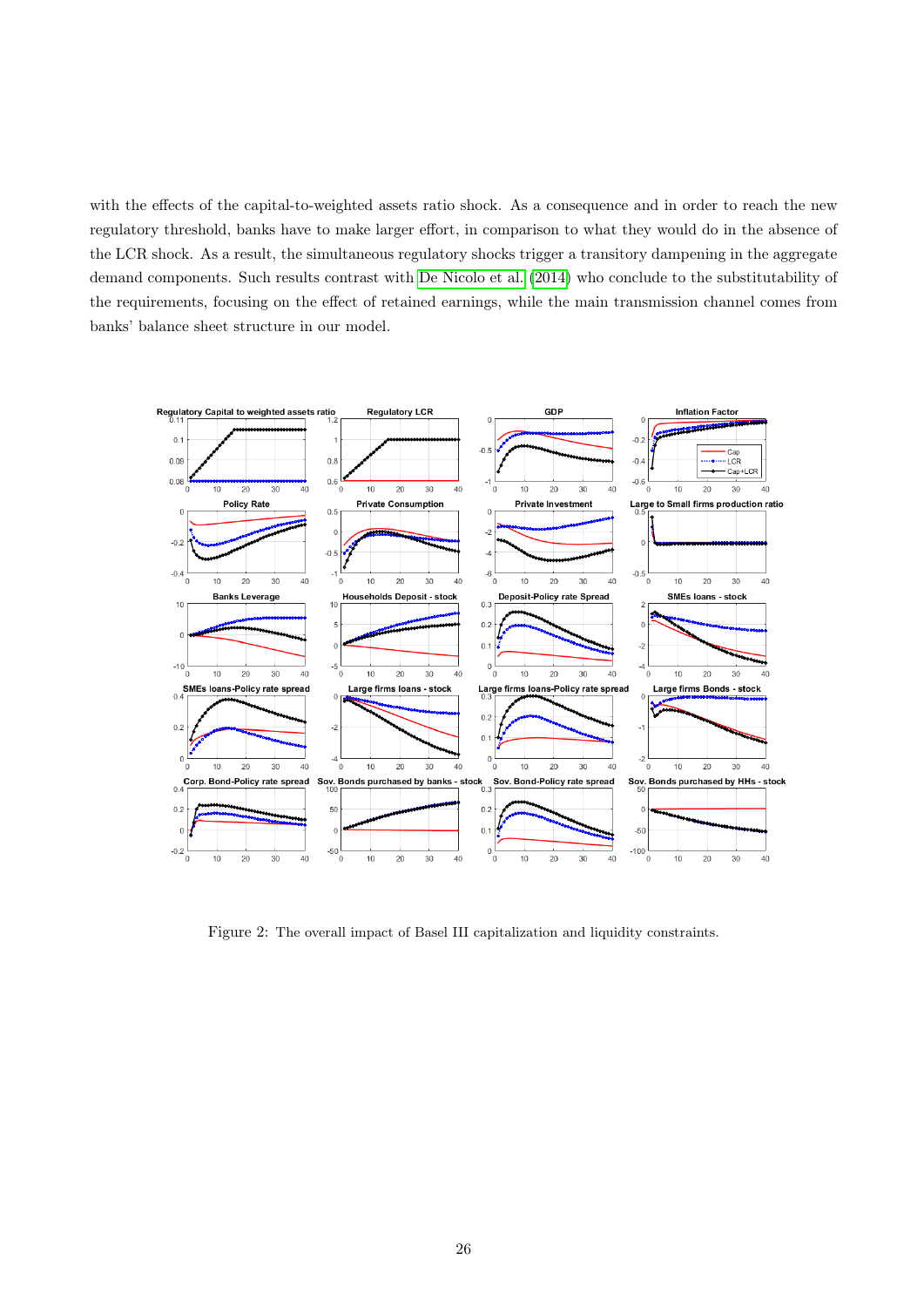As mentioned before, the most relevant way for banks to reach quite easily the LCR requirement is to increase their holding of sovereign bonds. This strategy would be financed by a rise in households' deposits which represent also a simple and cheap way to raise funds as suggested by our simulation output. These results are also consistent with some stylized facts that post crisis banking systems exhibit. [Birn et al.](#page-31-15) [\(2016\)](#page-31-15) describe for example the outcome of the Basel III Quantitative Impact Studies for a sample of 156 global banks over the 2010-2014 period, which, broadly speaking, was characterized by the implementation of capital regulation as well as the LCR ratio. They show that the median increase in total assets is about 10% over the period, but deposits from non banks, which increase by 12.5%, contribute the most with a 5.3 pp contribution. [Adenot et al.](#page-31-16) [\(2014\)](#page-31-16) describe changes in the balance sheet structure of French banks at the consolidated level from 2009 to 2013. They show that total assets hardly changed (-13 bn euros), while non bank deposits increase by 229 bn, which amounts to about  $10\%$  of French annual GDP. Figure [4](#page-34-0) in the Appendix shows how the loan-to-deposit ratio of EU banks as available from the ECB Consolidated Banking database (CBD), is cyclical but also exhibits a downward trend over the Basel III implementation period. During that period banks accumulated a larger share of non bank deposits in their balance sheet (see for EU banks).

Similarly, according to [Birn et al.](#page-31-15) [\(2016\)](#page-31-15), for High Quality Liquid Assets (HQLA), which include notably sovereign bonds, the median increase is 21.5% over the 4 years, with a 2.3 p.p. contribution to total asset growth. In the euro area, it corresponds to the accumulation of sovereign bonds from "core" euro area countries as one source of High Quality Liquid assets (HQLA) (see Fig [5](#page-34-1) in the Appendix). For banks in the euro area, the other source of HQLA were banks' deposits and reserves at the European Central Bank.

## <span id="page-28-0"></span>4.4 The Net Stable Funding Ratio and its interaction with the LCR

In this part, we discuss the effects of the implementation of the Net Stable Funding Ratio keeping the effects of the LCR as a benchmark.

Figure [3](#page-29-0) compares the implementation of the LCR and the NSFR. Such an experiment leverages on one key feature of the model, namely the fine description of multi period claims as described in section 2. It appears that the two liquidity requirements, although different in nature (LCR targets short run liquidity, while NSFR targets long term liquidity mismatch), have qualitatively the same impact. The coefficient given to the HQLA in the scenario of required stable funding is much lower, as compared to those of other assets. It is therefore not surprising to expect a strong appetite for sovereign bonds as witnessed for the LCR at the expense of other assets such as loans and corporate bonds. Bank capital being generally sluggish, the easiest way for banks to fund this rise in sovereign bonds would be to increase households' deposit which, with own capital, benefit from a relatively high weight for the available stable funding term in the numerator of the NSFR.

However, our simulation output underlines a small impact of the implementation of NSFR, as compared to the implementation of the LCR or tne increase in capital ratio. This result has to do with the structure of the balance sheet of our representative bank. The current calibration of the NSFR gives large ASF weights (close to 100%) to banks' capital and households' deposits. It also gives such weights to the long term (more than one year) assets such as bank loans to non financial counterparts. Thus, if we omit the RSF coefficients of sovereign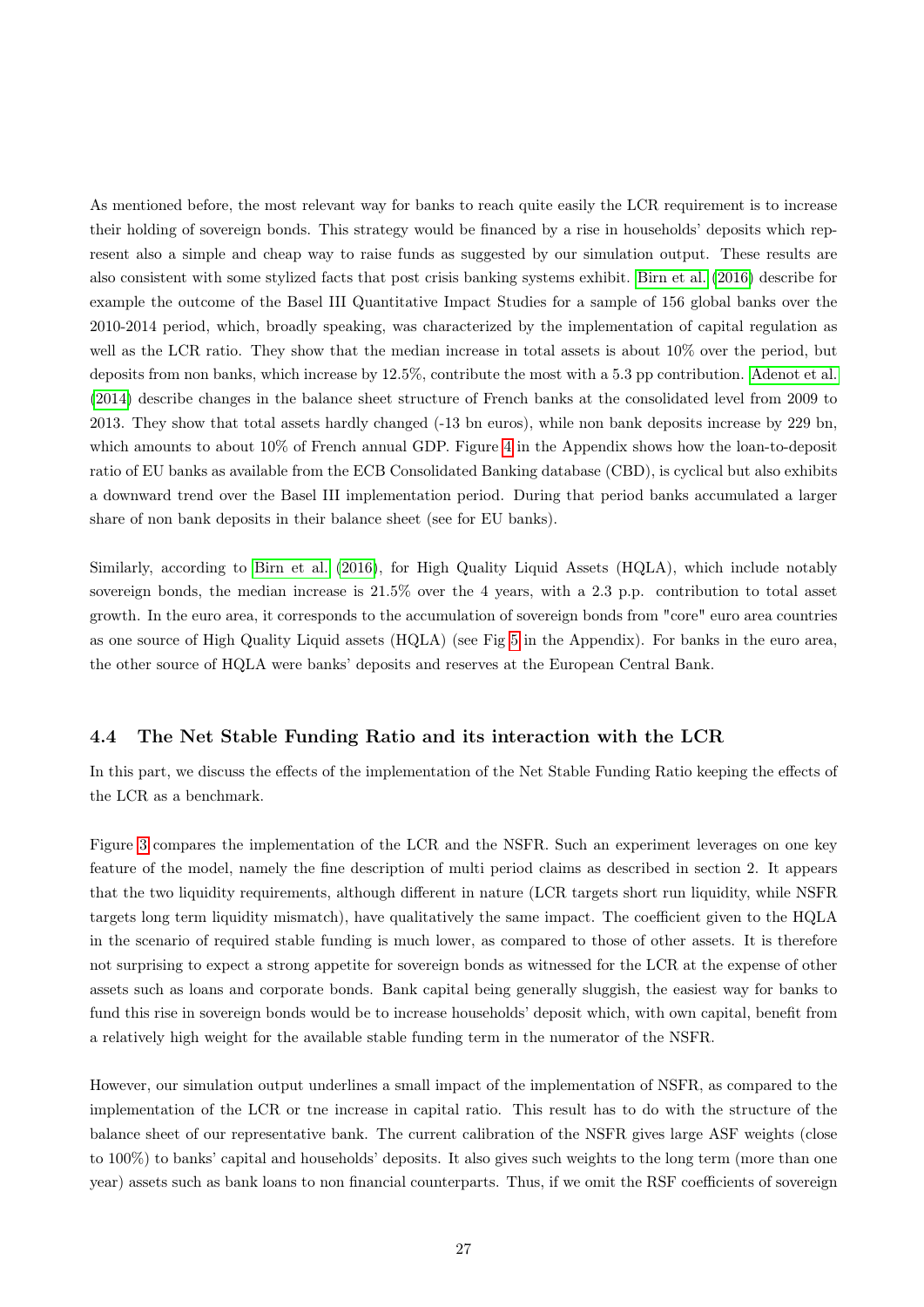bonds and those of corporate bonds (from 15% for level 2A ones to 50% to level 2B bonds and 100% for non HQLA bonds), the NSFR ratio is more or less close to the ratio of total liabilities to total assets which is equal to 1. Thus meeting the 100% objective of the NSFR is not to costly according to our modelling. In other words, as long as the share of short-term assets (and liabilities) is limited, reaching a 100% of the NSFR wouldn't be so much costly in term of impact on the real activity and to some extent on the retail banking sector. This highlights the need to investigate further the role of interbank net liabilities in the assessment of the impact of regulatory changes.

<span id="page-29-0"></span>

Figure 3: The impact of the NSFR and the LCR. All rates are shown as absolute deviations from steady state, expressed in percentage points. All other variables are percentage deviations from steady state.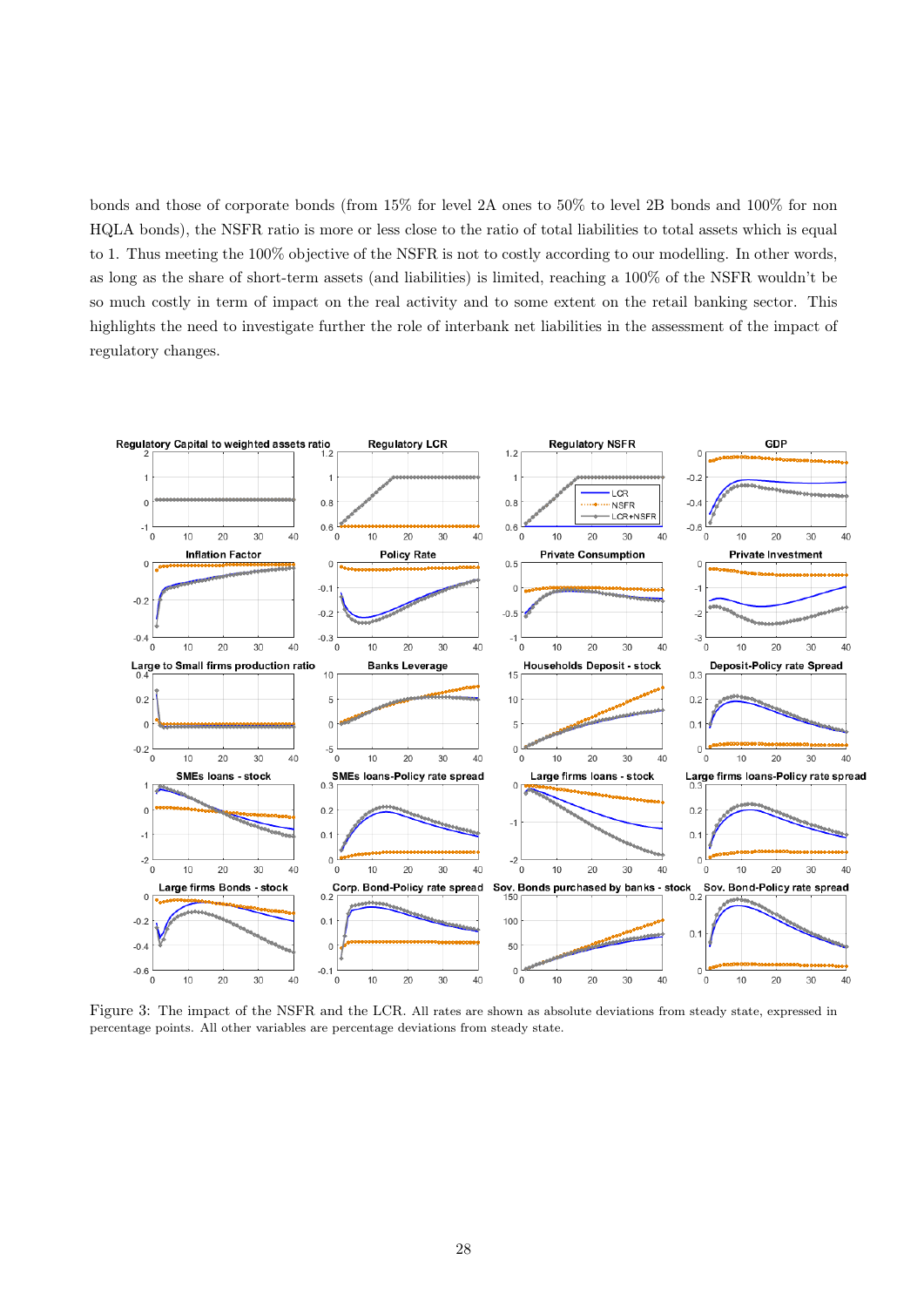Figure [3](#page-29-0) shows also that the effects of the implementation of the NSFR would not be costly in case the LCR is already or being increased. Indeed, the figure above shows strong externalities between the impact of the LCR and of the NSFR when they are implemented simultaneously. This fact is especially true for banking sector variables for which the impact of the simultaneous shocks is lower than the sum of the impact of each implemented separately. Therefore, we can conclude that banks would not have to make much stronger effort to meet the NSFR when they are already implementing the LCR ratio.

# <span id="page-30-0"></span>5 Conclusion

In this paper, we extend the results of the numerous studies on the Basel III new requirements implementation and notably those of the [\(MAG](#page-32-0) [\(2010b\)](#page-32-0) and [MAG](#page-32-1) [\(2010a\)](#page-32-1)). Focusing on the impact of the new banking regulation in presence of firms' heterogeneity, we find that both capital and liquidity requirements widen the discrepancy between small and large companies in favor of the latter. This result is moreover amplified when we implement both constraints simultaneously. Indeed, we find that there is no potential positive spill-over effects between the implementation of the new capitalization ratio and the liquidity coverage ratio as their effects are compounded when the two regulations are implemented jointly. The model sheds some light on the channel of accumulation of sovereign bonds, and partial substitution away from loans to non financial companies. This puts forward the role of sovereign debt when dealing with capital and more particularly liquidity regulations.

Regarding the interaction between liquidity and capital requirements, the paper uncovers large complementarity between both requirements. Indeed, we show that liquidity implementation would not necessarily trigger a deleveraging process, while the implementation of the solvency ratio would probably have such an effect. Moreover, the liquidity constraint would have strong incentives for banks to hold sovereign bonds when it would have no effect on the loans volumes. This change in the structure of banks balance sheet would not help improving their capital to RWA ratio. An additional strategy to improve this capital to RWA ratio is also to increase banks net interest income which is not necessarily achieved through an increase in the liquidity constraint (see [BCBS](#page-31-1) [\(2016\)](#page-31-1)) since the latter comes with a sharp increase in deposit rates. As a consequence, apart from the unpopular strategy for banks to issue new equity, we found no evidence of potential externalities between the two requirements.

Regarding the two liquidity requirements, it seems that the current calibration of the NSFR would not be significantly more costly for banks to reach and more particularity when they are already implementing the LCR ratio, since we find a high degree of substitutability between the two liquidity constraints.

Future research would include considering the interaction with macroprudential instruments, like the countercyclical capital buffer, as well as investigating further the impact on interbank liabilities.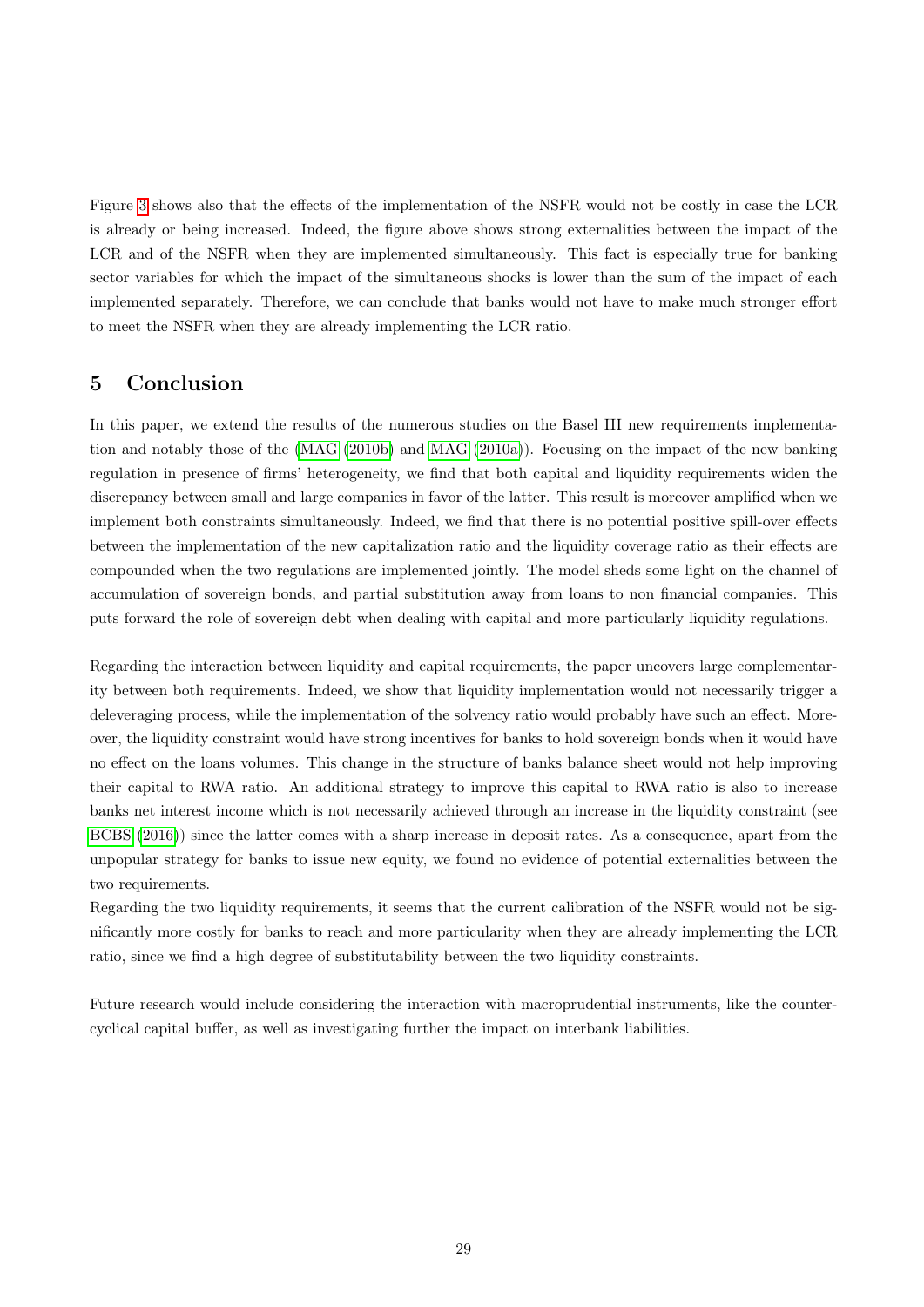# References

- <span id="page-31-16"></span>Adenot, C., J. Guilmo, and E. Point (2014). French banks' performance in 2013. Banque de France, Autorite de Controle Prudentiel et de Resolution, Analyses et Syntheses .
- <span id="page-31-2"></span>Angelini, P., L. Clerc, V. Curia, L. Gambacorta, A. Gerali, A. Locarno, R. Motto, W. Roeger, S. Van en Heuvel, and J. Vlcek (2011). Basel iii: Long term impact on economic performance an fluctuations. Technical Report 338.
- <span id="page-31-5"></span>Angelini, P. and A. Gerali (2012). Banks' reactions to basel-iii. Bank of Italy Working Paper, no 876.
- <span id="page-31-9"></span>Banerjee, R. N. and H. Mio (2015). The impact of liquidity regulation on banks. Staff Working Paper No. 536, Bank of England.
- <span id="page-31-1"></span>BCBS (2016). Literature review on integration of regulatory capital and liquidity instruments. BCBS Working Paper No 30.
- <span id="page-31-12"></span>Benes, J. and K. Lees (2010). Multi-period fixed-rate loans, housing and monetary policy in small open economies. Discussion paper series, Reserve Bank of New Zeland.
- <span id="page-31-15"></span>Birn, M., M. Dietsch, and D. Durant (2016). How to reach all basel requirements at the same time? debats economiques et financiers. Banque de France, Autorite de Controle Prudentiel et de Resolution.
- <span id="page-31-8"></span>Bonner, C. (2015). Preferential regulatory treatment and banks' demand for government bonds. CentER Discussion Paper no 2015-056, Tilburg University.
- <span id="page-31-3"></span>Bridges, J., D. Gregory, M. Nielsen, S. Pezzini, A. Radia, and M. Spaltro (2015). The impact of capital requirements on bank lending. Bank of England Working Paper No. 486 .
- <span id="page-31-0"></span>Cecchetti, S. (2014). The jury is in. CEPR Policy Insight No. 76 .
- <span id="page-31-11"></span>Chari, V., L. Christiano, and P. Kehoe (2007). The gertler-gilchrist evience on small an large firm sales.
- <span id="page-31-7"></span>Covas, F. and J. Driscoll (2014). Bank liquidity and capital regulation in general equilibrium. Finance and Economics Discussion Series.
- <span id="page-31-14"></span>Darracq Pariès, M., C. Kok Sørensen, and D. Rodriguez-Palenzuela (2011). Macroeconomic propagation under different regulatory regimes: Evidence from an estimated dsge model for the euro area. International Journal of Central Banking  $7(4)$ , 49-113.
- <span id="page-31-6"></span>De Nicolo, G., A. Gamba, and M. Lucchetta (2014). Microprudential regulation in a dynamic model of banking. Review of financial studies, 27, 7, 2097-2138 .
- <span id="page-31-10"></span>EBA (2014). Second report on impact assessment for liquidity measures under article 509(1) of the crr. EBA Report.
- <span id="page-31-13"></span>Gambacorta, L. (2010). Do bank capital and liquidity affect real economic activity in the long run? a vecm analysis for the us.
- <span id="page-31-4"></span>Gerali, A., S. Neri, L. Sessa, and F. M. Signoretti (2010). Credit and banking in a dsge model of the euro area. Journal of Money, Credit and Banking 42, 107–141.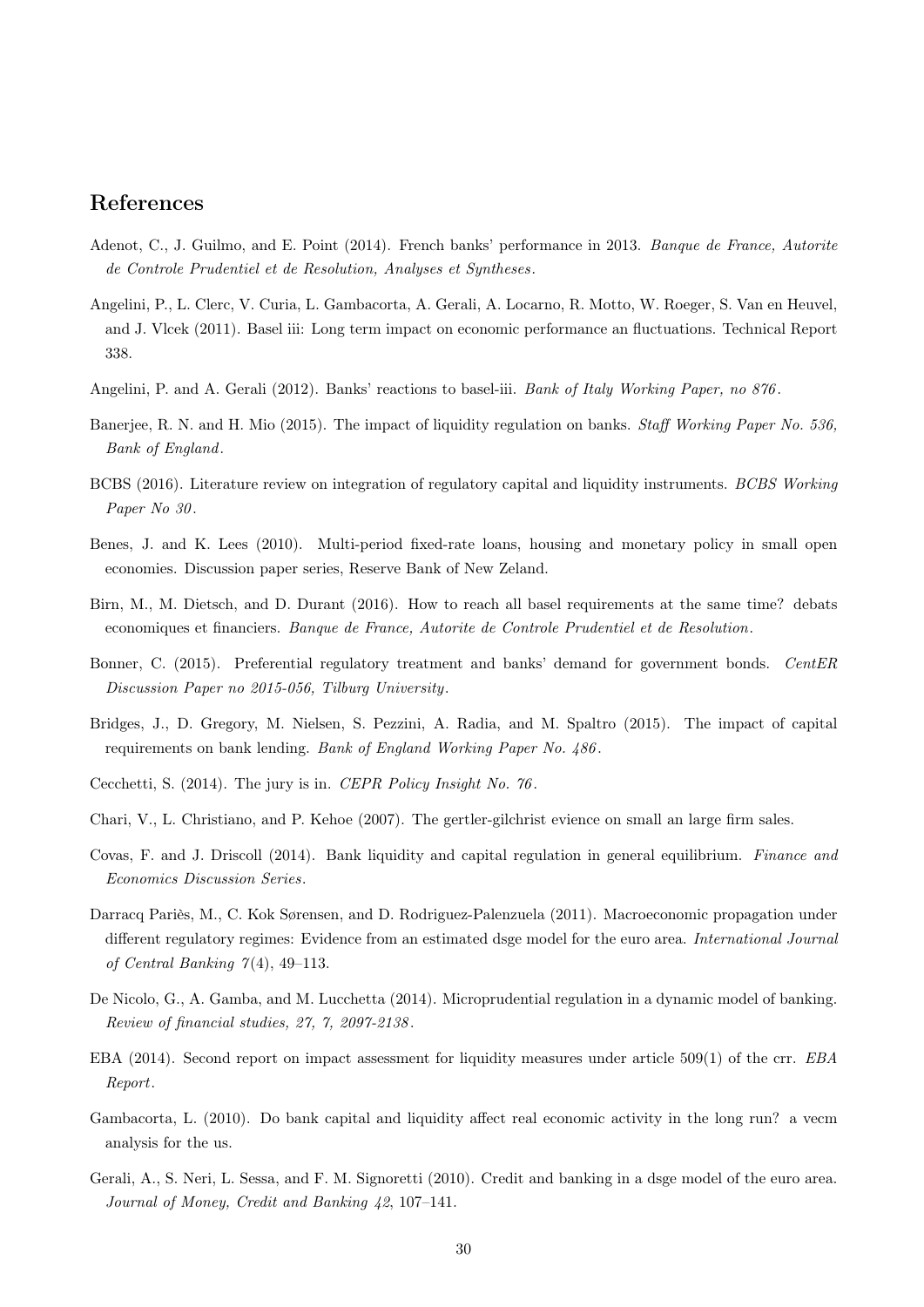- <span id="page-32-5"></span>Gertler, M. and S. Gilchrist (1994). Monetary policy, business cycles,an the behavior od small manufacturing firms. Technical report.
- <span id="page-32-11"></span>Gertler, M. and N. Kiyotaki (2009). Financial intermediation and credit policy in business cycle analysis. Technical report.
- <span id="page-32-7"></span>Giesecke, K., F. Longstaff, S. Schaefer, and I. Strebulaev (2012). Macroeconomic effects of corporate default crises: a long term perspective. NBER Working Paper (17854).
- <span id="page-32-6"></span>Gilchrist, S., J. Sim, and E. Zakrajsek (2010). Uncertainty, financial frictions, an investment dynamics. Meeting Papers 1285, Socitey of Economic Dynamics.
- <span id="page-32-4"></span>Iacoviello, M. (2005). House prices, borrowing constraints, and monetary policy in the business cycle. American Economic Review 95 (3), 739–764.
- <span id="page-32-1"></span>MAG (2010a). Assessing the macroeconomic impact of the transition to stronger capital an liquiity requirements. Technical report.
- <span id="page-32-0"></span>MAG (2010b). An assessment of the long-term economic impact of stronger capital an liquiity requirements. Technical report.
- <span id="page-32-3"></span>Roger, S. and J. Vlcek (2000). Macroeconomic costs of high bank capital an liquiity requirements. IMF Working Paper 11/103, International Monetary Fund.
- <span id="page-32-9"></span>Rotemberg, J. (1982). Monopolistic price adjustment and aggregate output. The Review of Economic Studies  $(49)$ , 517–531.
- <span id="page-32-2"></span>Sutorova, B. and P. Teply (2013). The impact of basel iii on lending rates of eu banks. Czech Journal of Economics and Finance.
- <span id="page-32-10"></span>Townsend, R. (1979). Optimal contracts and competitive markets with costly state verification. Journal of Economic Theory (21), 265–293.
- <span id="page-32-8"></span>Vinas, F. (2015). Credit supply by universal vs retail banks during the great recession. Banque de France, Autorite de Controle Prudentiel et de Resolution, mimeo.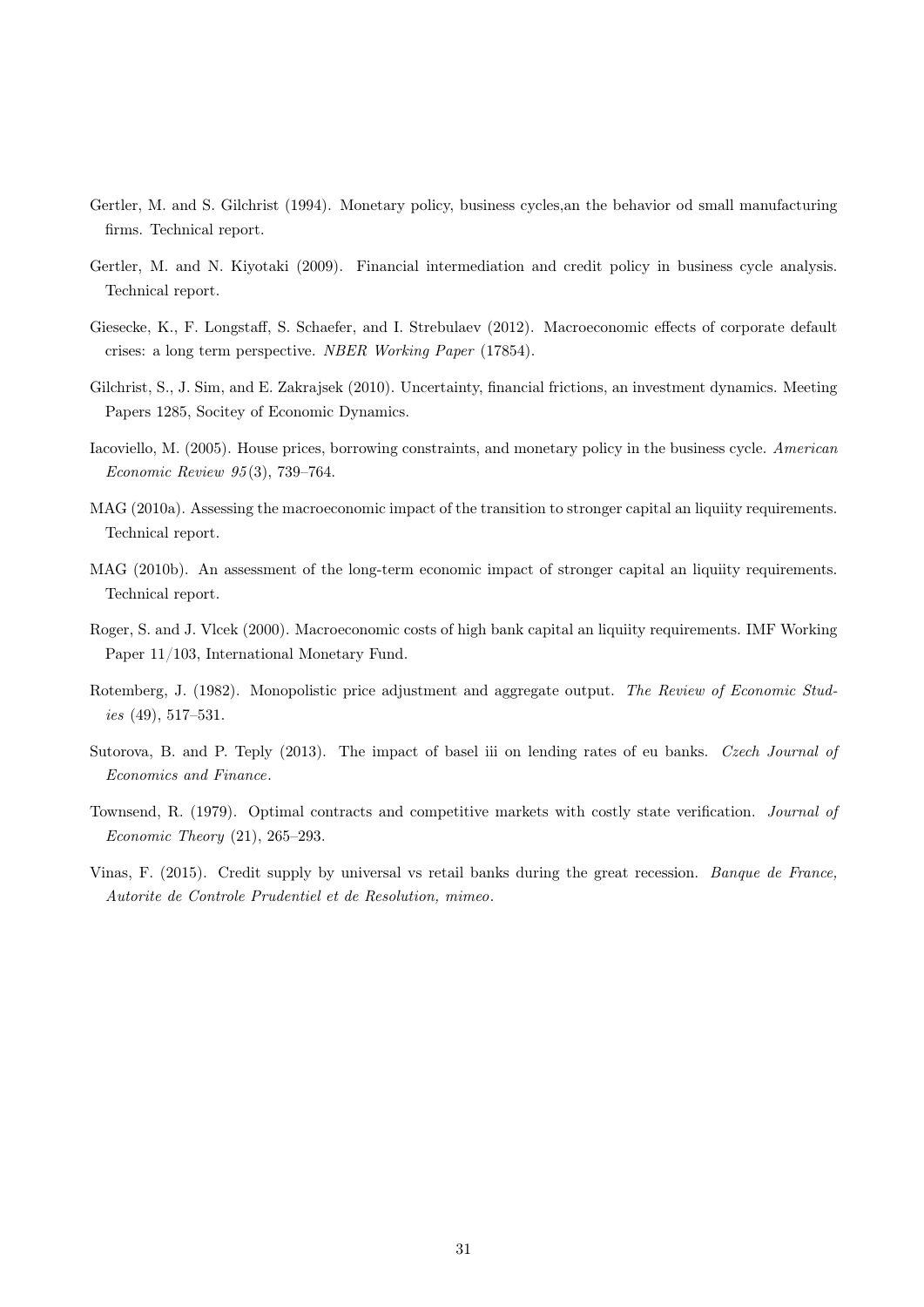# Appendix

<span id="page-33-0"></span>

| Parameter                   | Description                                                                                               | Value          |
|-----------------------------|-----------------------------------------------------------------------------------------------------------|----------------|
| Households                  |                                                                                                           |                |
| $\overline{\sigma_c^w}$     | Inter-temporal elasticity of substitution of workers' consumption                                         | $\mathbf{1}$   |
| $\eta^w$                    | Habit in workers' consumption coefficient                                                                 | 0.87           |
| $\sigma_n$                  | Inverse of the Frisch elasticity                                                                          | 1              |
| $\nu_w$                     | $\frac{\nu_w}{\nu_w-1}$ is the mark-up in the labor market                                                | 5              |
| $\gamma_w$                  | Wage indexation                                                                                           | 0.28           |
| $\kappa_w$                  | Wage adjustment cost                                                                                      | 100            |
| Production                  |                                                                                                           |                |
| $\sigma_c^p$                | Inter-temporal elasticity of substitution of small entrepreneurs' consumption                             | $\mathbf{1}$   |
| $\eta^p$                    | Habit in small entrepreneurs' consumption coefficient                                                     | $\eta^w$       |
| $\alpha$                    | Capital share in the production function                                                                  | 0.25           |
| $\delta$                    | Capital depreciation rate                                                                                 | 0.025          |
| $\sigma_c^g$                | Inter-temporal elasticity of substitution of large entrepreneurs' consumption                             | 1              |
| $\eta^g$                    | Habit in large entrepreneurs' consumption coefficient                                                     | $\eta^w$       |
| $\phi$                      | Capital producers' investment adjustment cost                                                             | 10             |
| $\xi^y$                     | Inverse of Elasticity of substitution between SMEs and large corporate                                    | 0.1            |
| $\nu^y$                     | SME's share in the production                                                                             | 1/3            |
| $\nu^f$                     | $\frac{\nu^f}{\nu^f-1}$ is the mark-up in the good market                                                 | 3.86           |
| $\gamma_f$                  | Price indexation                                                                                          | 0.16           |
| $\kappa_f$                  | Price adjustment cost                                                                                     | 30             |
| $\mu$                       | Monitoring cost coefficient                                                                               | 0.25           |
| <b>Banking Sector</b>       |                                                                                                           |                |
| $\kappa^{L^F}$              | SMEs'loans interest rate adjustment cost                                                                  | 13             |
| $\kappa^{L^G}$              | Large firms' loans interest rate adjustment cost                                                          | 7              |
| $\kappa^D$                  | Savers'deposits interest rate adjustment cost                                                             | 20             |
| $\nu^{L^P}$                 | $\frac{\nu^{L^P}}{\nu^{L^P}-1}$ is the mark-up on rate on loans to SMEs                                   | 2.5            |
| $\nu^{L^G}$                 | $\frac{\nu}{\nu^L}$ is the mark-up on rate on loans to large corporate                                    | 4.2            |
| $\nu^D$                     | $\frac{\nu^D}{\nu^D-1}$ is the mark-down on rate on deposits                                              | $-2.5$         |
| $\kappa^K$                  | "Leverage" deviations cost                                                                                | 11             |
| $\kappa^L$                  | "Liquidity" deviations cost                                                                               | $0.20\,$       |
| $\delta^{L^P}$              | $(1 - \delta^{L^p})$ The principal repayment part of the loans to SMEs residual outstanding amount        | 0.9446         |
| $\delta^{L^G}$              | $(1 - \delta^{L^g})$ The principal repayment part of the loans to large firms residual outstanding amount | 0.9571         |
| $\delta^{T^G}$              | $(1 - \delta^{T^g})$ The principal repayment part of the large firms bonds residual outstanding amount    | 0.9715         |
| $\boldsymbol{\delta}^{T^S}$ | $(1 - \delta^{T^g})$ The principal repayment part of the risk-less bonds residual outstanding amount      | 0.9823         |
| $\delta^D$                  | $(1 - \delta^D)$ The principal repayment part of the households deposits                                  | 0.9907         |
| Monetary Policy             |                                                                                                           |                |
| $r_\pi$                     | Taylor rule coefficient on inflation                                                                      | $\overline{2}$ |
| $\overline{R}$              | Nominal policy rate in $\%$ (ssv)                                                                         | 0.75           |
| $\overline{\pi}$            | The long term Inflation rate in $\%$ (ssv)                                                                | 0.49           |
| Shocks                      |                                                                                                           |                |
| $\sigma_{\nu^K}$            | The SD coefficient of the solvency ratio                                                                  | 0.0170         |
| $\sigma_{\nu^L}$            | The SD coefficient of the LCR                                                                             | 0.0319         |

## Table 2: Calibration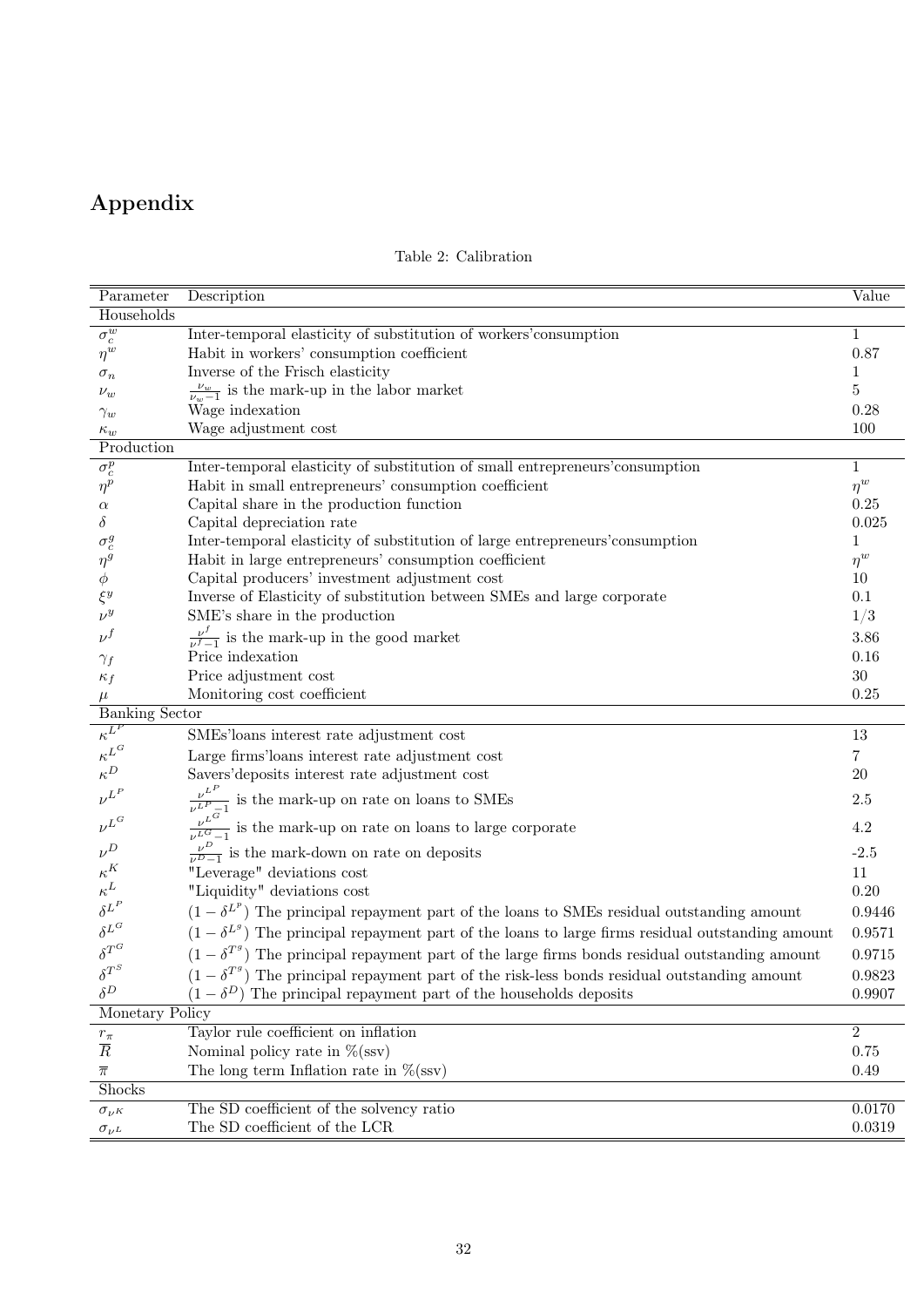<span id="page-34-0"></span>

<span id="page-34-1"></span>Figure 4: Loan-to-Deposit ratio and Share of non bank deposits in total balance sheet, EU banks.



Figure 5: Dynamics of Sovereign Debts hold by banks in the main euro area countries. Source : Consolidated Banking Data, ECB.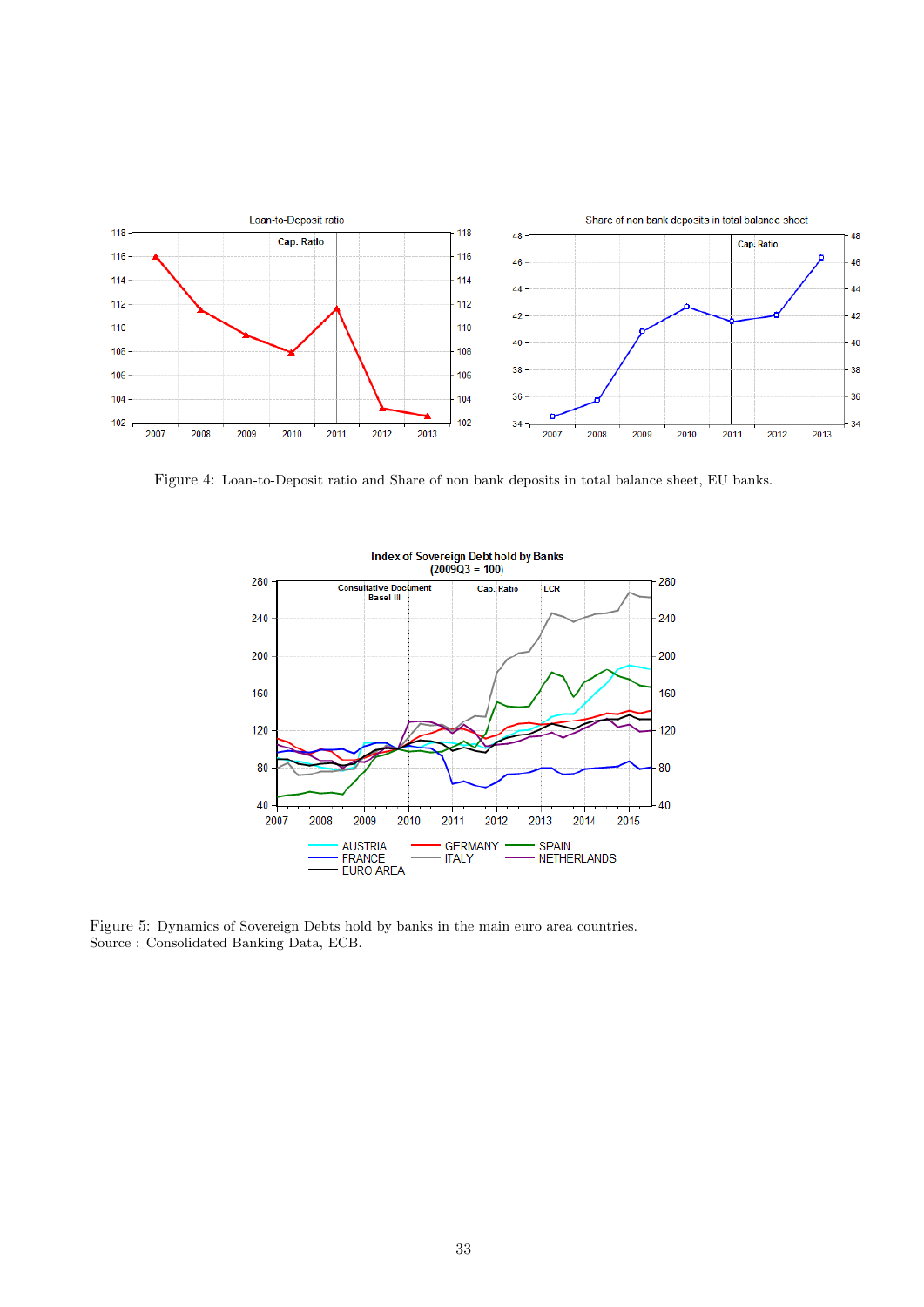<span id="page-35-0"></span>